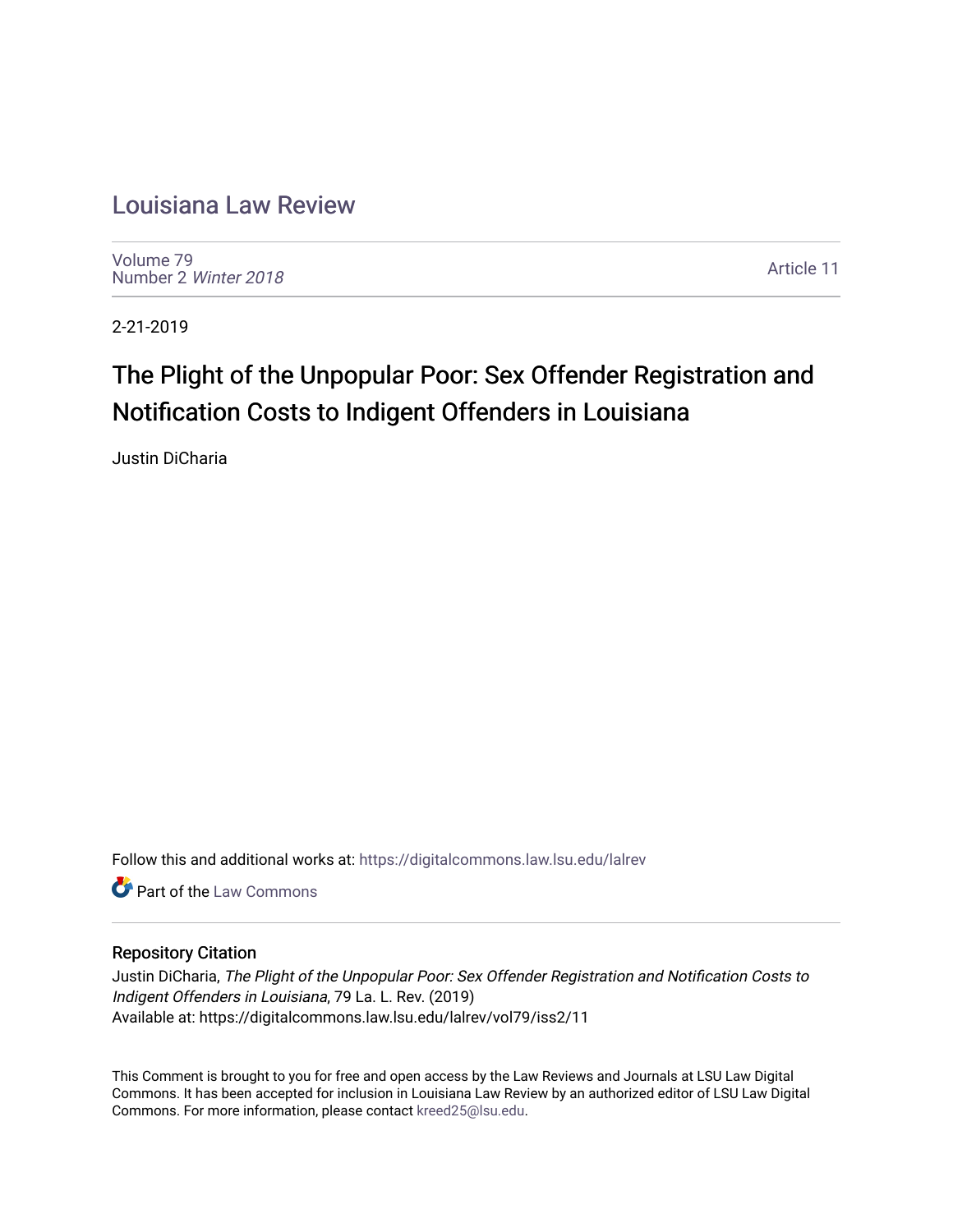# **The Plight of the Unpopular Poor: Sex Offender Registration and Notification Costs to Indigent Offenders in Louisiana**

# TABLE OF CONTENTS

| I.   | History and Effect of Sex Offender Registration and           |                                                         |  |
|------|---------------------------------------------------------------|---------------------------------------------------------|--|
|      |                                                               |                                                         |  |
|      | A. Sex Offender Registration Requirements in Louisiana  527   |                                                         |  |
|      |                                                               | B. Community Notification Requirements in Louisiana 529 |  |
| П.   | Survey of Sex Offender Registration and Notification Laws 530 |                                                         |  |
|      | A. Registration and Notification Cost-Effectiveness           |                                                         |  |
|      |                                                               |                                                         |  |
|      |                                                               |                                                         |  |
|      |                                                               |                                                         |  |
| III. | <b>Constitutional Protections Fail to Adequately Protect</b>  |                                                         |  |
|      | Louisiana's Indigent Offenders from Returning to Prison       |                                                         |  |
|      |                                                               |                                                         |  |
|      |                                                               |                                                         |  |
|      |                                                               | B. Enforcing Bearden Through Legislative Direction  542 |  |
| IV.  | How to Address Louisiana's High Registration and              |                                                         |  |
|      |                                                               |                                                         |  |
|      |                                                               |                                                         |  |
|      | $1_{\cdot}$                                                   |                                                         |  |
|      |                                                               | 2. Prolonging the Required Date of Registration  547    |  |
|      | 3.                                                            | Allowing Offenders to Pay Registration Fees             |  |
|      |                                                               |                                                         |  |
|      |                                                               |                                                         |  |
|      | $1_{\cdot}$                                                   | Newspaper Notice in a Digital World 549                 |  |
|      |                                                               |                                                         |  |
|      |                                                               |                                                         |  |
|      |                                                               |                                                         |  |

The law as it is currently written sets sex offenders up for failure by pretending that they have the independent financial wherewithal to meet registration requirements within days after their release from prison or have a supportive social community network to help them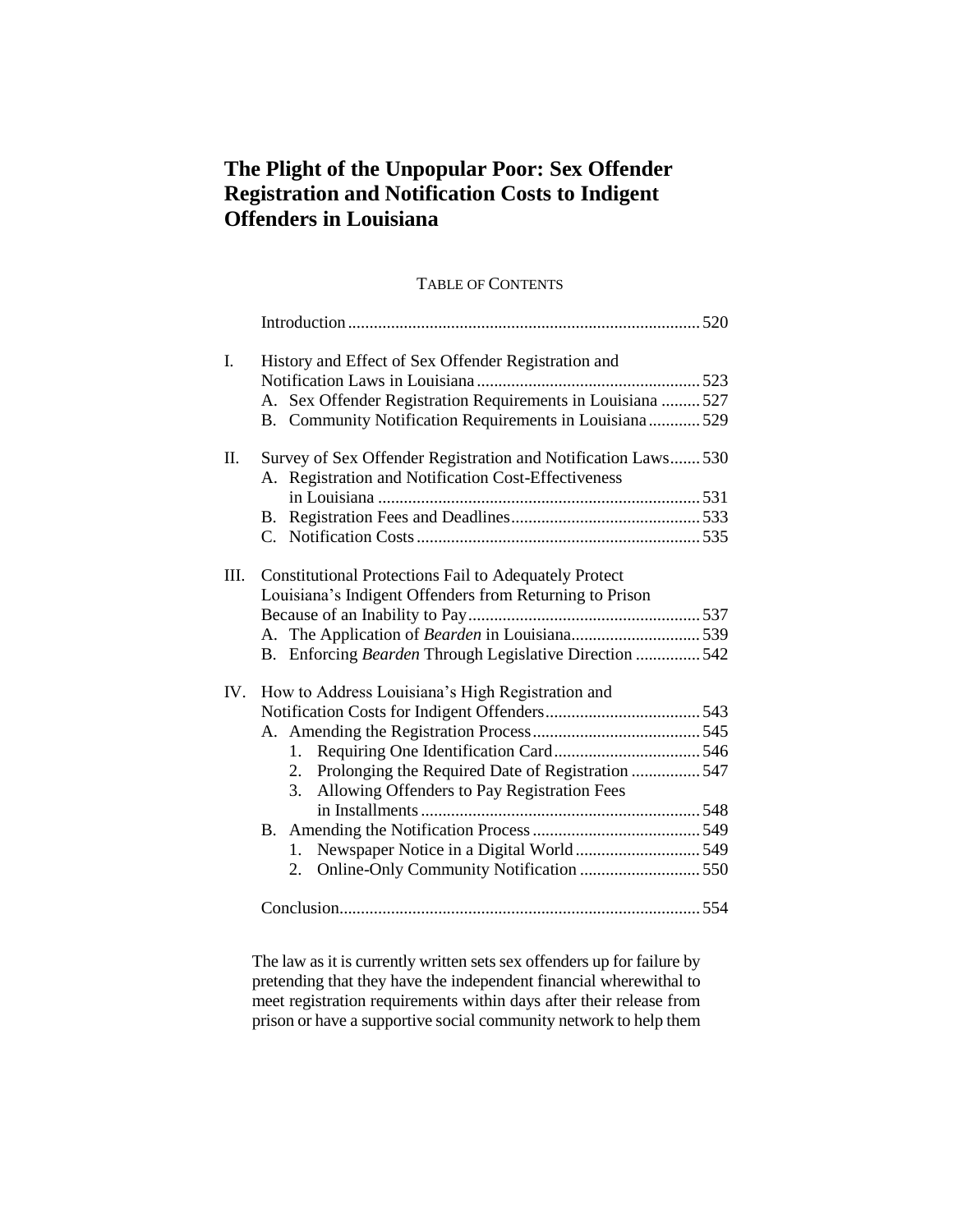finance the fees for registration and notification and to assist them in their reentry into society. Perpetuating such fantasies will not solve these difficult problems. These requirements are practically impossible for offenders to meet and economically unsound for the state's budget.<sup>1</sup>

#### **INTRODUCTION**

John Smith commits a sex offense when he is 32 years old. Smith has a high school degree and worked a minimum-wage job prior to his arrest.<sup>2</sup> He spends seven years in prison before the Louisiana Department of Corrections ("DOC") releases him, gives him \$20, and enough money for a bus ticket to Orleans Parish, as required by law.<sup>3</sup> Once in New Orleans, Smith uses most of his savings to rent an apartment.<sup>4</sup> Smith must now

3. LA. REV. STAT. §§ 15:866, 15:866.1 (2018); *Mouton*, 219 So. 3d at 1249. Upon release, an offender receives only enough money for transportation from the prison facility to the in which where he will reside, and up to \$20 on a state-issued J-Pay card, which acts like a debit card. LA. REV. STAT. §§ 15:866, 15:866.1; *see also Mouton*, 219 So. 3d at 1249. Hereinafter, although sex offender laws are applicable to all genders, this Comment will continue to use the male pronoun as research shows males are incarcerated more often for sex offenses than females. *Myths and Facts*, N.Y. ST. DIV. CRIM. JUST. SERVS. (Apr. 2014), http://www .criminaljustice.ny.gov/nsor/som\_mythsandfacts.htm [https://perma.cc/S4PF-422 F]; *Statistics on Perpetrators of Child Sexual Abuse*, NAT'L CTR. FOR VICTIMS CRIME, http://victimsofcrime.org/media/reporting-on-child-sexual-abuse/statisticson-perpetrators-of-csa [\[https://perma.cc/69HU-9Y9L\]](https://perma.cc/69HU-9Y9L) (last visited Aug. 2, 2018).

4. In a Louisiana correctional facility, like the Louisiana State Penitentiary, an inmate will have an average hourly wage of  $4¢$  per hour. Personal Interview with Robert Lancaster, Director of Clinical Legal Education, LSU Paul M. Hebert Law Center, in Baton Rouge, La. (Nov. 9, 2017). The national average for inmate hourly pay is 93¢ per hour. Chandra Bozelko, *Giving Working Prisoners Dignity– And Decent Wages*, NAT'L REV. (Jan. 11, 2017), http://www.nationalreview.com /article/443747/prison-labor-laws-wages [https://perma.cc/63GT-SC6U]. If Smith was indigent prior to prison, his total wages earned during his time in prison may not even add up to enough money to pay for one month's rent. *See* Personal Interview with Jane Hogan, staff attorney, LSU Law Parole & Reentry Clinic, in Baton Rouge, La. (Nov. 9, 2017).

Copyright 2018, by JUSTIN DICHARIA.

<sup>1.</sup> State v. Mouton, 219 So. 3d 1244, 1265 (La. Ct. App. 2017) (Wicker, J., concurring).

<sup>2.</sup> The hypothetical is a mixture of fiction that would be common to indigent sex offenders and the actual facts from *State v. Jones*, 182 So. 3d 1218 (La. Ct. App. 2015). *See also* Brief for Petitioner, State v. Jones, 182 So. 3d 1218 (2015) (No. 15/KA/0500), 2015 LEXIS 985 at \*2–4.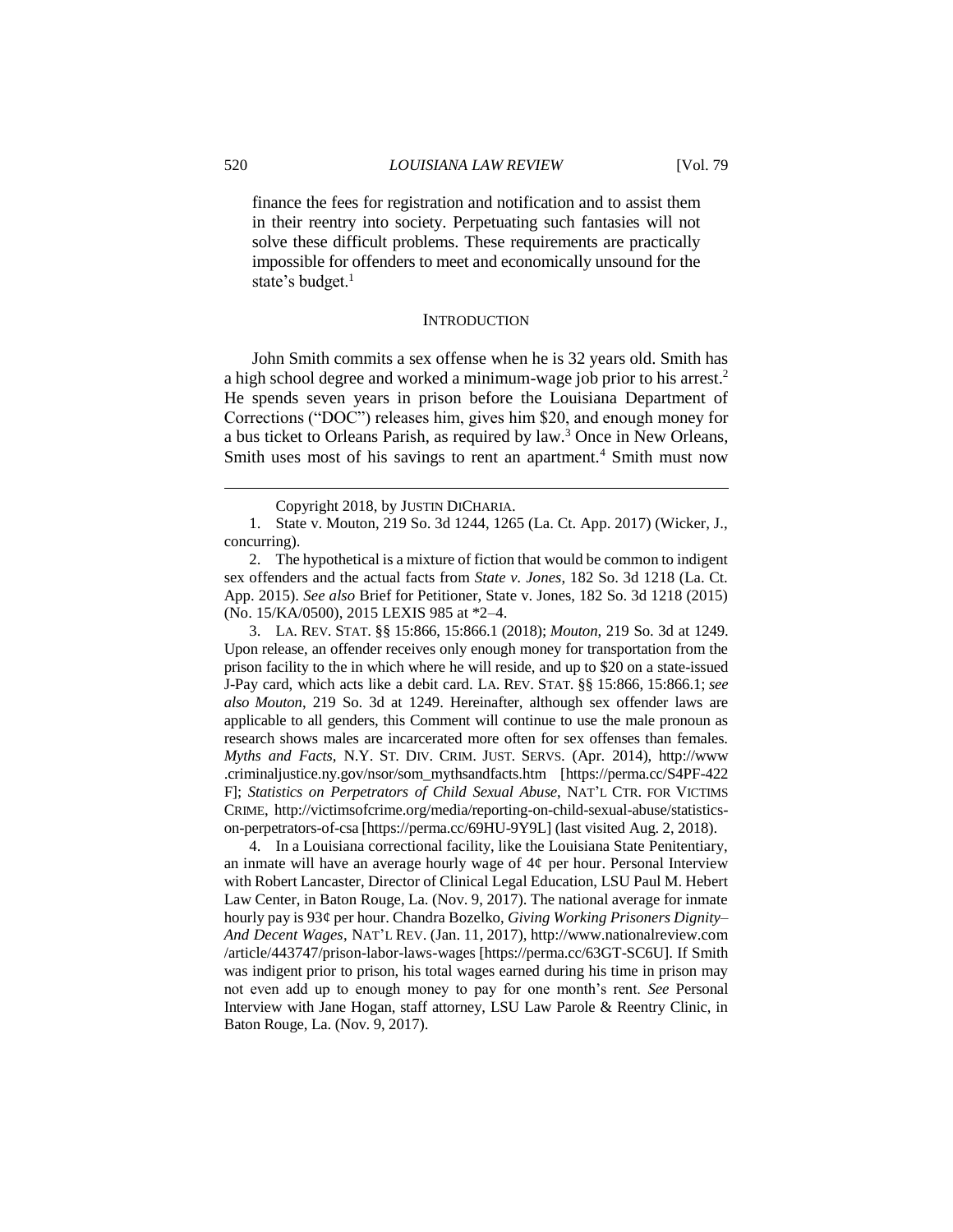register as a sex offender with the local sheriff's office and notify the community of his sex offender status to comply with Louisiana law.<sup>5</sup> With whatever money he has remaining, Smith must pay for a \$60 sex offender registration fee, a new driver's license, and a new state identification card.<sup>6</sup> The sheriff's office then informs Smith that it will cost him an additional \$580 to comply with the sex offender notification requirements, and he must pay within 21 days from the date that the DOC released him.<sup>7</sup> Smith knows he cannot afford the total amount and offers to pay \$300 up front and the remaining \$280 later.<sup>8</sup> The sheriff's office informs Smith that a partial payment plan is not permissible.<sup>9</sup> The Orleans Parish District Attorney's Office then charges Smith with failure to register as a sex offender.<sup>10</sup>

At this point, an Orleans Parish judge convicts Smith and sentences him to four years in prison.<sup>11</sup> Recall that only a few weeks prior, Smith finished serving several years in prison for the sex offense itself. Now, having had virtually no time to piece his life back together, he is headed back to prison. The Louisiana Appellate Project<sup>12</sup> appeals the decision.<sup>13</sup> Two years later, the Louisiana Supreme Court remands the case back to the trial court for failing to conduct an ability-to-pay hearing, which

<sup>5.</sup> LA. REV. STAT. § 15:542.

<sup>6.</sup> *Id.*

<sup>7.</sup> *Id.* § 15:542.1. Smith must pay the cost of mailing notice of his status to his neighbors. Telephone Interview with Leslie Lance, Chief Deputy, Tensas Parish Sheriff's Office (Oct. 10, 2017). *See id.* § 15:542.1.

<sup>8.</sup> Notification costs to John Smith taken from the facts of *State v. Jones*. *See* Brief for Petitioner, State v. Jones, 182 So. 3d 1218 (2015) (No. 15/KA/0500), 2015 LEXIS 985, at \*2–4.

<sup>9.</sup> State v. Jones, 182 So. 3d 1218, 1223 (La. Ct. App. 2015) (Wicker, J., dissenting). The current statutes in Louisiana do not provide for the ability to accept partial payment. *See* LA. REV. STAT. § 15:542.

<sup>10.</sup> *See* Brief for Petitioner, State v. Jones, 182 So. 3d 1218 (2015) (No. 15/KA/0500), 2015 LEXIS 985, at \*2–4.

<sup>11.</sup> A first-time offender of failure to register as a sex offender can get from two to ten years imprisonment. *See* LA. REV. STAT. § 15:542.1.4(A)(1).

<sup>12.</sup> "[The Louisiana Appellate Project is] [f]unded by the Louisiana Public Defender Board (LPDB), the Louisiana Appellate Project provides appellate counsel for indigents in all non-capital felony appeals arising in all of the districts." *Home*, LA. APP. PROJECT, http://appellateproject.org/ [\[https://perma.cc/K4RY-](https://perma.cc/K4RY-3JTY)[3JTY\]](https://perma.cc/K4RY-3JTY) (last visited Aug. 2, 2018).

<sup>13.</sup> *See* Brief for Petitioner, State v. Jones, 182 So. 3d 1218 (2015) (No. 15/KA/0500), 2015 LEXIS 985, at \*2–4.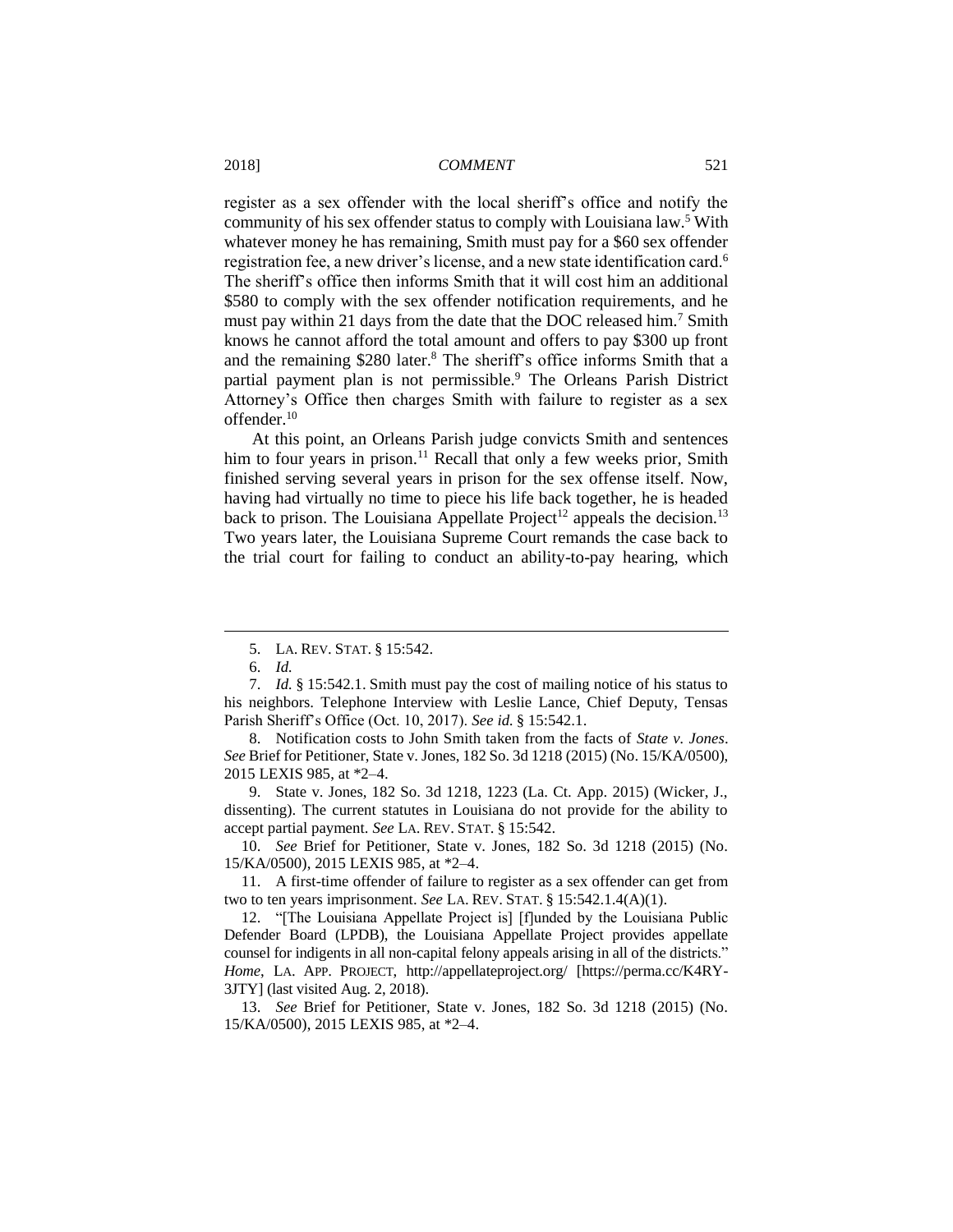United States Supreme Court precedent requires.<sup>14</sup> On remand, the trial court finds Smith to be indigent and sentences him to community service. 15 Since Smith has been in prison for two years, he must find a new place to live and go through the registration and notification process *again*. <sup>16</sup> He is penniless and has virtually no ability to comply with the laws. Smith weighs the cost of compliance with the cost of non-compliance.<sup>17</sup> If he attempts to register, but does not have the money required to comply, he may end up in the same situation as before.<sup>18</sup> If he circumvents registration, he may be able to stay out of court and continue his life, but he will return to prison if he is caught.<sup>19</sup> The decision he faces is not uncommon among indigent sex offenders.<sup>20</sup>

Through registration and notification laws, Louisiana imposes high costs on indigent sex offenders, trapping them in a cycle of imprisonment punctuated by brief releases in which such offenders are effectively doomed to fail.<sup>21</sup> Aside from the moral dilemma of imprisoning people for being poor, Louisiana's sex offender laws are neither practical nor costefficient.<sup>22</sup> If the Louisiana Legislature does not reform the current laws,

16. LA. REV. STAT. § 15:542.1.2.

17. *See* Interview with James Richardson, Director, LSU Public Administration Institute, in Baton Rouge, La. (Sept. 18, 2017).

18. *See* LA. REV. STAT. § 15:542.1.4(A).

19. *See id.* § 15:542.1.4.

20. Interview with James Richardson, *supra* note 17.

21. *See* LA. REV. STAT. § 15:542.1.4(A). Even if the offender complies with all requirements except the payment of fees and costs associated with registration and notification, the state can prosecute the offender for failure to register as a sex offender. *See* Telephone Interview with Leslie Lance, *supra* note 7. *See infra* Part II for discussion regarding the constitutionality of imprisoning indigent offenders for failing to pay a legal financial obligation ("LFO") such as fees and fines.

22. *See* State v. Mouton, 219 So. 3d 1244, 1262–63 (La. Ct. App. 2017). In Louisiana's current budget climate, lawmakers would likely be amenable to any cost-saving measure that would not jeopardize public safety or their political careers. *See, e.g.*, Greg Hilburn, *Gov. Edwards: Cliff should motivate lawmakers*, NEWS STAR (Mar. 9, 2017), http://www.thenewsstar.com/story/news/2017/03/09 /gov-edwards-cliff-should-motivate-lawmakers/98912116/ [https://perma.cc/UD6J-F92D].

<sup>14.</sup> *See Jones*, 206 So. 3d at 871–72 (per curiam); Bearden v. Georgia, 461 U.S. 660, 672–73 (1983).

<sup>15.</sup> *Bearden*, 461 U.S. at 672–73. It is likely that an indigent criminal defendant like Smith would spend his time in prison during the appeals process because he could not afford to post an appeal bond. If Smith could not pay the cost of notification, he would likely not have funds for an appeal bond. For mention of a criminal defendant's release on an appeal bond, see State v. Boudreaux, 98 So. 3d 881, 889 (La. Ct. App. 2012).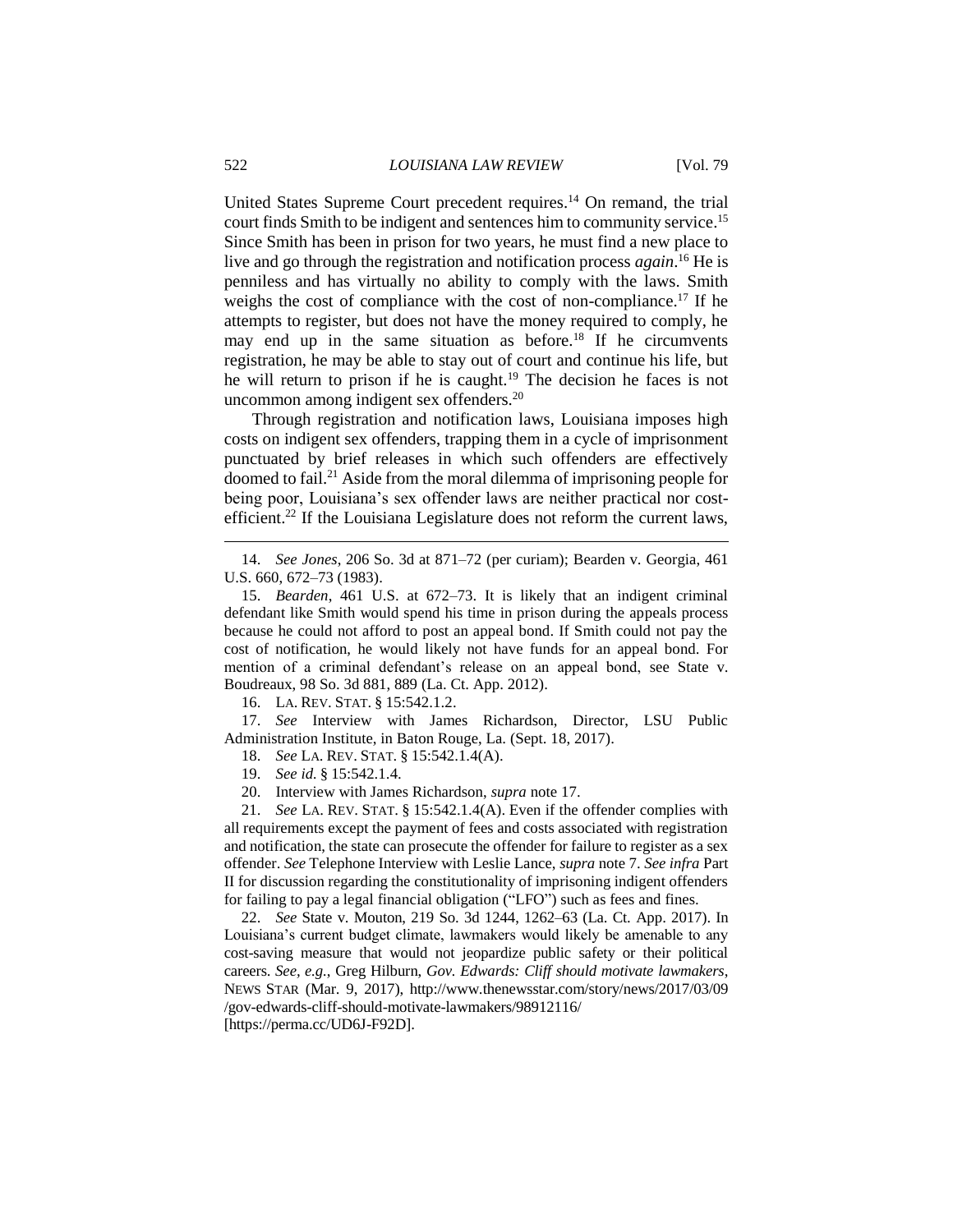imprisonment for the inability to pay could begin to resemble mid-19th century debtor's prisons rather than traditional state penitentiaries.<sup>23</sup>

The issues associated with high costs of complying with registration and notification do not stop at financial and moral considerations.<sup>24</sup> The purpose of these laws is to protect the public from sexual predators.<sup>25</sup> If the cost of compliance is too high, it may incentivize non-compliance, which means unregistered offenders will remain unsupervised and circumvent the legislative policy behind the laws.<sup>26</sup>

This Comment explores the inadequacies of Louisiana's sex offender registration and notification laws and recommends solutions to fix them. Part I of this Comment provides background on sex offender registration and notification laws in Louisiana. Part II highlights less burdensome sex offender registration and notification laws in other states compared to Louisiana. Part III discusses the shortfalls of constitutional protections for indigent offenders regarding registration and notification fees. Finally, Part IV offers fiscally sound options for the Louisiana Legislature to consider when addressing the problems associated with the state's sex offender registration and notification laws.

# I. HISTORY AND EFFECT OF SEX OFFENDER REGISTRATION AND NOTIFICATION LAWS IN LOUISIANA

In response to billowing political pressure following a series of sexually violent murders in the 1990s, legislators around the country adopted laws that created public registries for convicted sex offenders.<sup>27</sup> The idea was that, on the one hand, fear of being publicly branded a sex offender would deter sex offenses and, on the other hand, making the public aware that a sex offender lived nearby would encourage vigilant safety precautions in such areas.<sup>28</sup> Congress passed the Wetterling Act of

<sup>23.</sup> *See* Eli Hager, *Debtor's Prisons, Then and Now: FAQ*, MARSHALL PROJECT (Feb. 24, 2015), https://www.themarshallproject.org/2015/02/24/debtorsprisons-then-and-now-faq [https://perma.cc/M5RH-UUHL].

<sup>24.</sup> Interview with James Richardson, *supra* note 17.

<sup>25.</sup> LA. REV. STAT. § 15:540(B).

<sup>26.</sup> Interview with James Richardson, *supra* note 17.

<sup>27.</sup> Jennifer N. Wang, *Paying the Piper; The Cost of Compliance with the Federal Sex Offender Registration and Notification Act*, 59 N.Y.L. SCH. L. REV. 681, 686 (2014–15). Recidivism is defined as "repeated or habitual relapse, as into crime." *Recidivism*, DICTIONARY.COM, http://www.dictionary.com/browse /recidivism [https://perma.cc/DPH6-7NNL] (last visited Aug. 2, 2018).

<sup>28.</sup> *See supra* note 27. Molly J. Walker Wilson, *The Expansion of Criminal Registries and the Illusion of Control*, 73 LA. L. REV. 509, 518 (2013):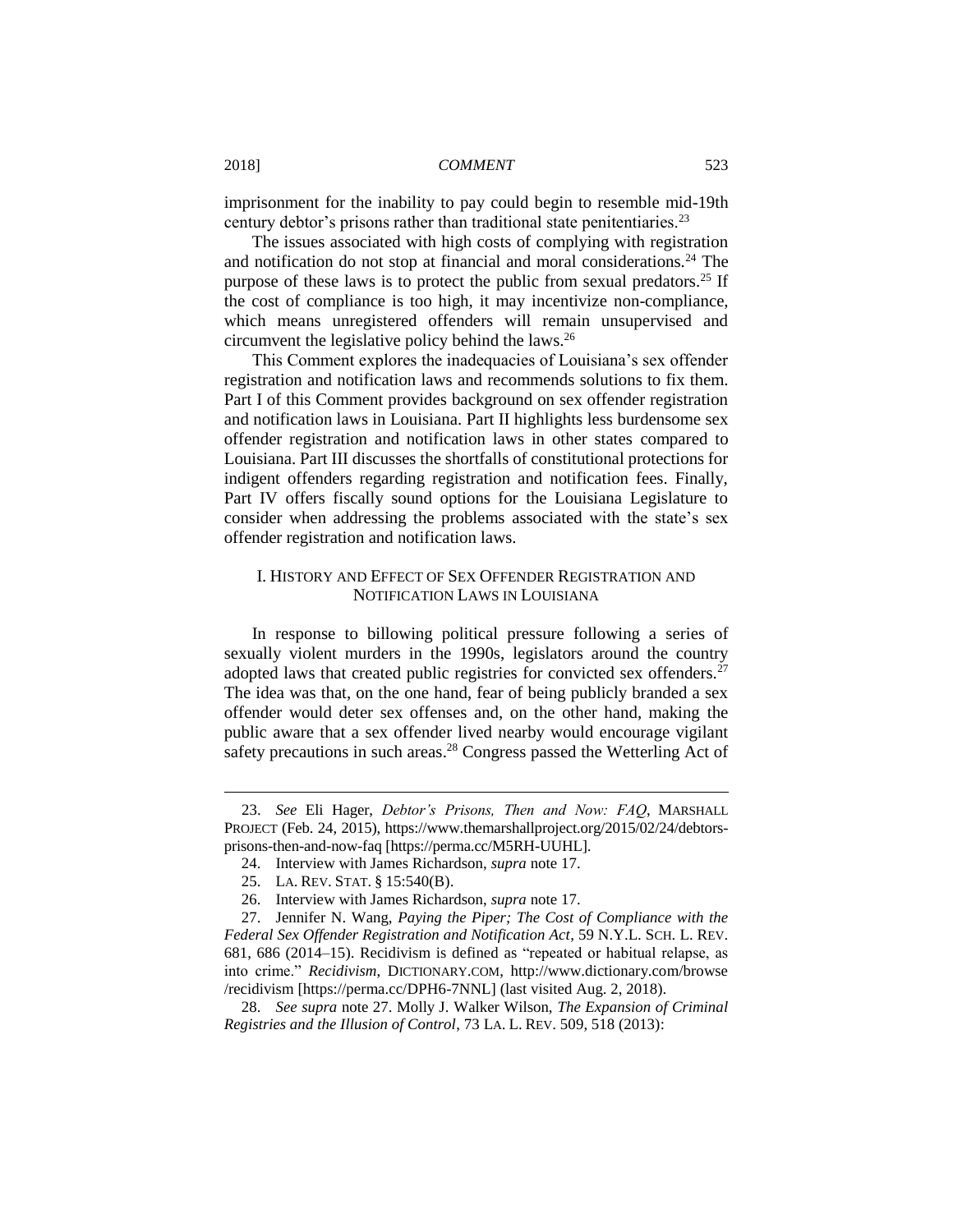1994,<sup>29</sup> Megan's Law of 1996,<sup>30</sup> and the Adam Walsh Child Protection and Safety Act of 2006 ("AWA").<sup>31</sup> Within the AWA, Congress enacted the Sex Offender Registration and Notification Act ("SORNA"), which attempted to set national uniform minimum standards for state registries and notification requirements. <sup>32</sup> To encourage compliance, Congress threatened to reduce federal law enforcement grants by 10% for any state that did not substantially implement the minimum standards of SORNA.<sup>33</sup> Despite the threat to funding, many states determined that the cost of compliance<sup>34</sup> exceeded the benefit of receiving the federal funds.<sup>35</sup>

29. Jacob Wetterling Crimes Against Children and Sexually Violent Offender Registration Act, Pub. L. No. 103-322, 108 Stat. 2038 (1994) (codified as amended at 42 U.S.C. §§ 14071–14703 (2006 & Supp. III 2010)), *repealed by*  Adam Walsh Child Protection and Safety Act of 2006, Pub. L. No. 109-248, 120 Stat. 587 (codified as amended at 42 U.S.C. §§ 16901–16991).

30. Megan's Law, Pub. L. No. 104-145, 110 Stat. 1345 (1996) (amending 42 U.S.C. § 14071(d) (1994)).

31. Kelsey Meeks Duncan*, A Crime Against Common Sense: How Louisiana's Implementation of the Adam Walsh Act Exposes the Law's Most Significant Flaw*, 84 TUL L. REV. 429, 433–34 (2009); 34 U.S.C. §§ 20901–991 (2012).

32. Wang, *supra* note 27, at 692.

33. *Id.* at 692–93. Specifically, SORNA targeted 10% of non-compliant states' Edward Byrne Memorial Justice Assistance Grants, which go toward financing law enforcement activities "such as crime control and prevention and criminal justice reform." *Id.* at 693.

34. *Id.* at 695 (citing *What Will It Cost to Comply with the Sex Offender Registration and Notification Act?*, JUST. POL'Y INST., http://www .justicepolicy .org/images/upload/08-08\_FAC\_SORNACosts\_JJ.pdf [https://perma.cc/B5P6-32 MJ] (last visited Aug. 2, 2018)). The cost of state compliance with SORNA includes costs in areas such as:

additional personnel; new software installation and maintenance; additional jail and prison space; increased court and administrative needs; law enforcement, including the need to verify information at more frequent intervals; and legislative costs associated with adopting and crafting state laws.

*Id.*

35. *Id.* at 695 n.105 (citing THE NAT'L CONSORTIUM FOR JUST. INFO. & STAT., *Search Survey on State Compliance with the Sex Offender Registration and* 

Authors of the sex-offender legislation also hoped that registered sex offenders would avoid reoffending for fear that law enforcement's knowledge of their identities and past offenses would make detection and apprehension particularly likely. Finally, proponents of the legislation argued that providing community members with information about the identity and location of sex offenders would make it easier for members of the public to take steps to protect their children.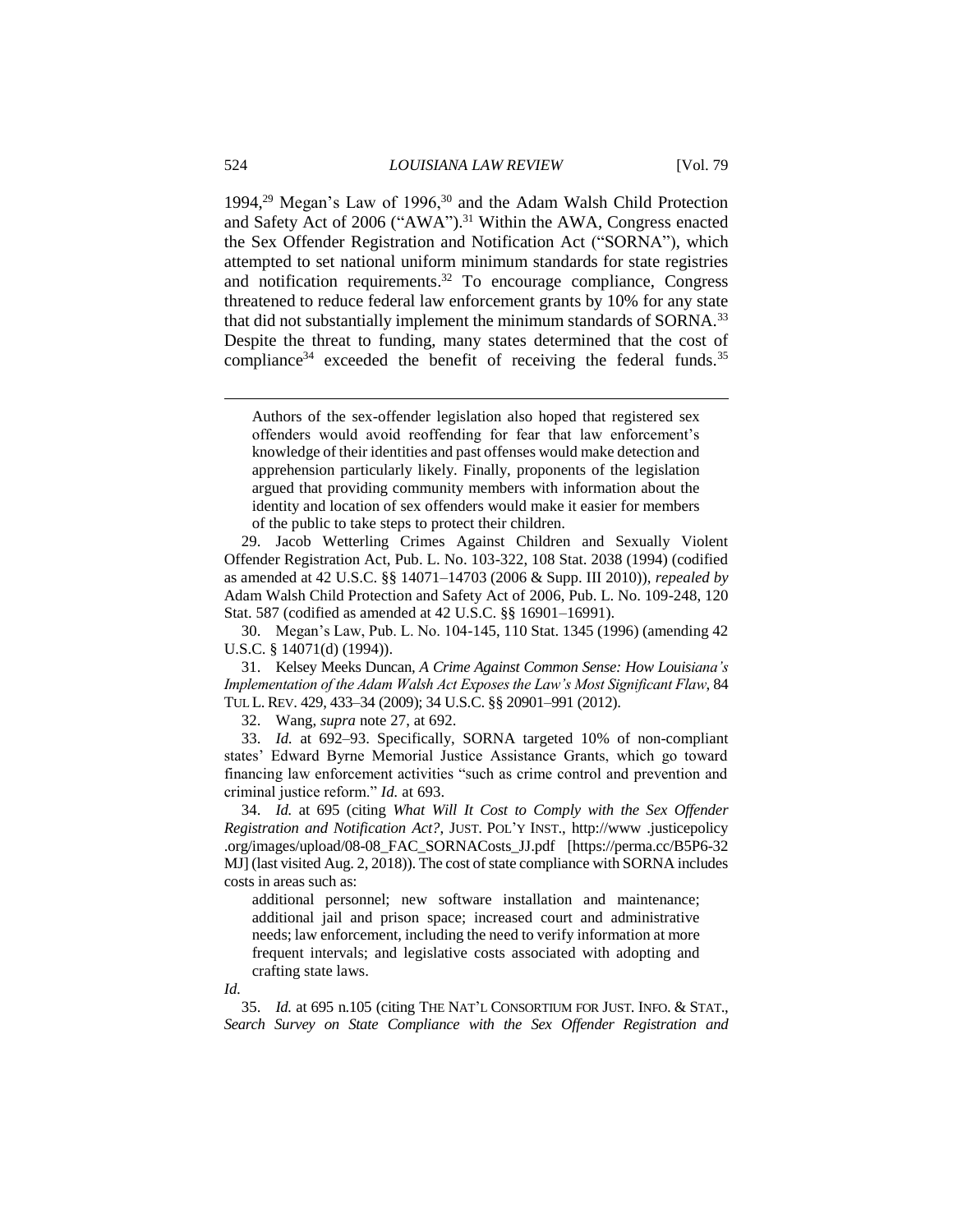Although every state currently has sex offender registration and notification laws,<sup>36</sup> only 17 states comply with the national standards set in SORNA.<sup>37</sup> Louisiana, unlike most states, chose to retain its federal funds and comply with SORNA.<sup>38</sup>

Louisiana conformed to the requirements of SORNA in 2007, immediately after the AWA passed, and the state's compliance resulted in an increase in the number of offenders required to register and an enhanced registration burden for these offenders.<sup>39</sup> The change required an increase in the information reported and lessened the time period for initial registration.<sup>40</sup> In tandem with the national rationale, Louisiana cited high

*Notification Act (SORNA)* 3–9 (Apr. 2009), http://www.search.org/files/pdf/SORNA-StateComplianceSurvey2009.pdf [https://perma.cc/J2QZ-CP8Y] ("States that identified cost or lack of funding as a main barrier to SORNA compliance include: California, Colorado, Florida, Georgia, Maine, Oregon, and West Virginia.")). The financial cost-benefit decision mirrors and gives credence to the premise that sex offenders make the same cost-benefit analysis when determining whether to comply with the registration and notification laws. *Cf*. Interview with James Richardson, *supra* note 17.

<sup>36.</sup> *See* Amanda Y. Agan, *Sex Offender Registries: Fear without Function?*, 54 J.L. &ECON. 207, 208–09 (2011) (finding "little evidence to support the effectiveness of sex offender registries, either in practice or in potential."); J. Prescott & Jonah E. Rockoff, *Do Sex Offender Registration and Notification Laws Affect Criminal Behavior?*, 54 J.L. & ECON. 161, 192 (2011) (finding that average size sex offender registries paired with notification laws *increase* sex offenses by 1.57%). This Comment does not address the effectiveness of sex offender registration and notification laws in general. It is worth mentioning, however, that many scholars have concluded the effects of registration and notification laws are low.

<sup>37.</sup> *Fifty State Survey of Adult Sex Offender Registration Requirements*, CTR. FOR SEX OFFENDER MGMT., http://www.csom.org/pubs/50%20state%20survey%20adult %20registries.pdf [https://perma.cc/2KLU-7QJW] (last visited Aug. 2, 2018); *Jurisdictions that have substantially implemented SORNA*, OFF. SEX OFFENDER SENT'G, MONITORING, APPREHENDING, REGISTERING & TRACKING, https://smart.gov /newsroom\_jurisdictions\_sorna.htm [https://perma.cc/EF3X-JREM] (last visited Oct. 14, 2018). The Office of Sex Offender Sentencing, Monitoring, Apprehending, Registering, and Tracking ("SMART") is responsible for determining on a "case-bycase" basis whether each state has substantially implemented SORNA. Wang, *supra*  note 27, at 693.

<sup>38.</sup> OFF. SEX OFFENDER SENT'G, MONITORING, APPREHENDING, REGISTERING & TRACKING, *supra* note 37.

<sup>39.</sup> *Resume Digest for House Bill 970*, LA. ST. LEGISLATURE, http://www.legis .la.gov/legis/ViewDocument.aspx?d=450474 [https://perma.cc/8HAW-LKXB] (last visited Oct. 14, 2018).

<sup>40.</sup> *Id.* Previous law required sex offenders to register for either ten years or life, but compliance with SORNA added three interval registration periods: 15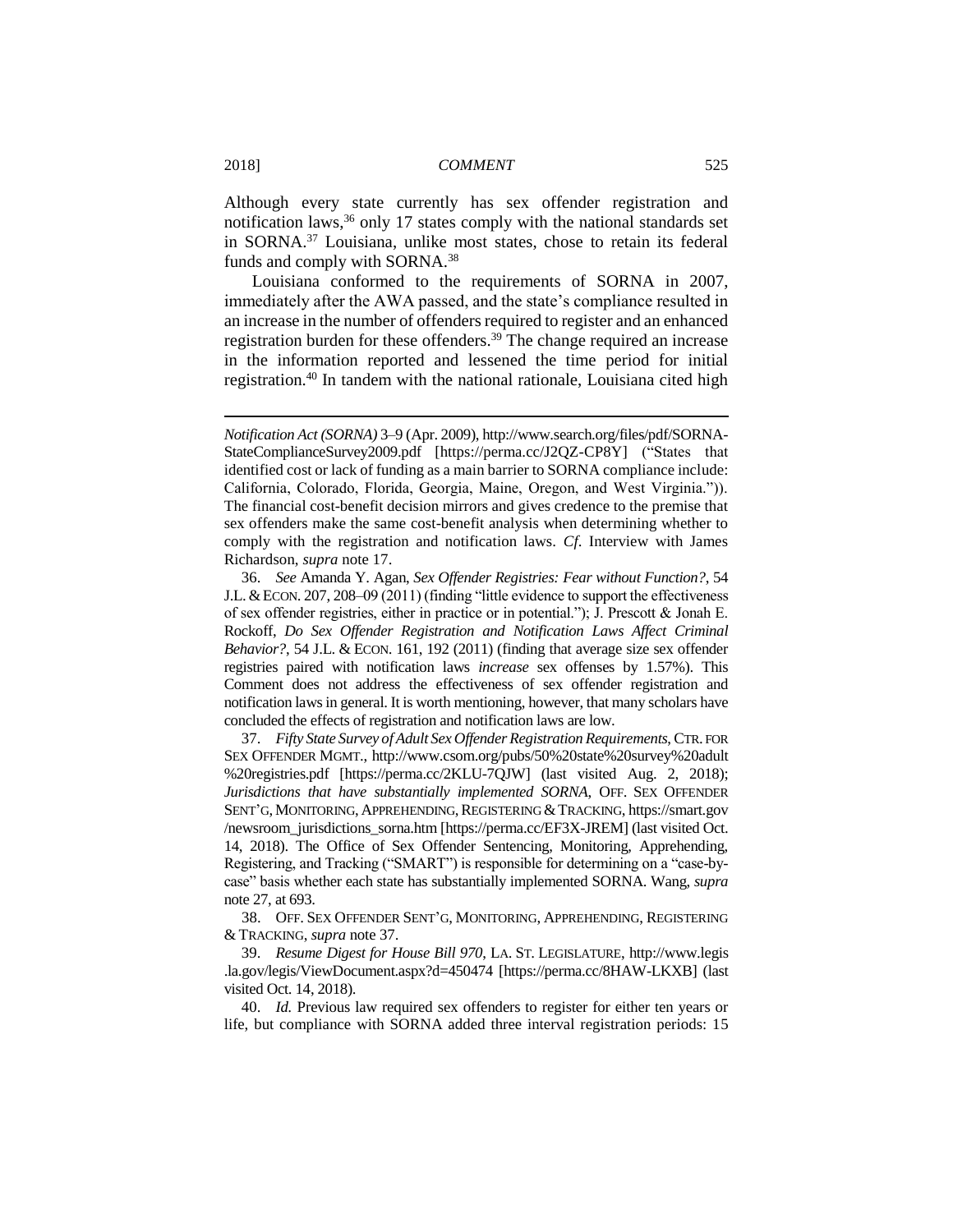recidivism rates among sex offenders—without providing actual statistics—and a "paramount governmental interest" in protecting the public from reoffenders as the purpose for its registration and notification requirements.<sup>41</sup> Although scholars have provided strong evidence that state legislatures and the U.S. Supreme Court have grossly exaggerated sex offender recidivism rates, most state legislatures, including Louisiana's, continue to cite an interest in protecting their citizens from the supposedly high re-offense rate of sex offenders as a justification for its strict registration and notification laws.<sup>42</sup> Sex offender recidivism rates, which admittedly suffer accuracy issues because of sex offense reporting, hover between  $5-14\%$  within three to six years following release;<sup>43</sup>

41. S.B. 1111, 1992 Leg., Reg. Sess. (La. 1992); Jill S. Levenson, *Sex Offense Recidivism, Risk Assessment, and the Adam Walsh Act* (unpublished study, Lynn Univ.), http://www.leg.state.vt.us/workGroups/sexoffenders/AWA\_SORNsum mary.pdf [https://perma.cc/4M36-YX8F]; Steven Yoder, *What's The Real Rate Of Sex-Crime Recidivism?*, PAC. STANDARD (May 27, 2016), https://ps mag.com/news /whats-the-real-rate-of-sex-crime-recidivism [https://perma.cc/SGD 2-8BU6].

42. Levenson, *supra* note 41 (the U.S. Supreme Court and state legislatures have previously and at times still use a study that suggested a projected rate of 52%, which overestimated the actual recidivism of the 115 sex offenders in the study); Smith v. Doe, 538 U.S. 84, 104 (2003) (citing high, long-term recidivism rates among sex offenders); McKune v. Lile, 536 U.S. 24, 34 (2002) (citing "frightening and high" recidivism rates among sex offenders generally). In one study described by the SMART office as "perhaps the largest study of sex offender recidivism conducted to date," the average recidivism rate of sex offenders within a three-year period was 5.3%. Roger Przybylski, *Chapter 5: Adult Sex Offender Recidivism*, OFF. SEX OFFENDER SENT'G, MONITORING, APPREHENDING, REGISTERING & TRACKING (last visited Aug. 2, 2018) (citing PATRICK LANGAN, ERICA SCHMIT & MATTHEW DUROSE, RECIDIVISM OF SEX OFFENDERS RELEASED FROM PRISON IN 1994 (U.S. Dep't of Just., 2003)).

43. Levenson, *supra* note 41.

years, 25 years, and life. *Id.* With the 2007 amendments, juveniles over the age of 14 would have to register for sex offenses. *Id.* The amendments implemented periodic in-person registration and community notification every five years when the offender has not changed his residence. *Id*. Additionally, prior to the amendments, the court could waive registration requirements in felony carnal knowledge cases. *Id.* After the amendments, however, courts could only waive the requirements for offenders who were within four years of age of the victim and the victim was above 13 years of age. *Id.* La. House of Representatives (June 6, 2007), http://house.louisiana.gov/H\_Video/VideoArchivePlayer.aspx?v=house/2007/jun/ 0606\_07\_Day22\_2007RS (Representative Donald Cazayoux stating that the law is "strictly a compliance with the federal Adam Walsh Act").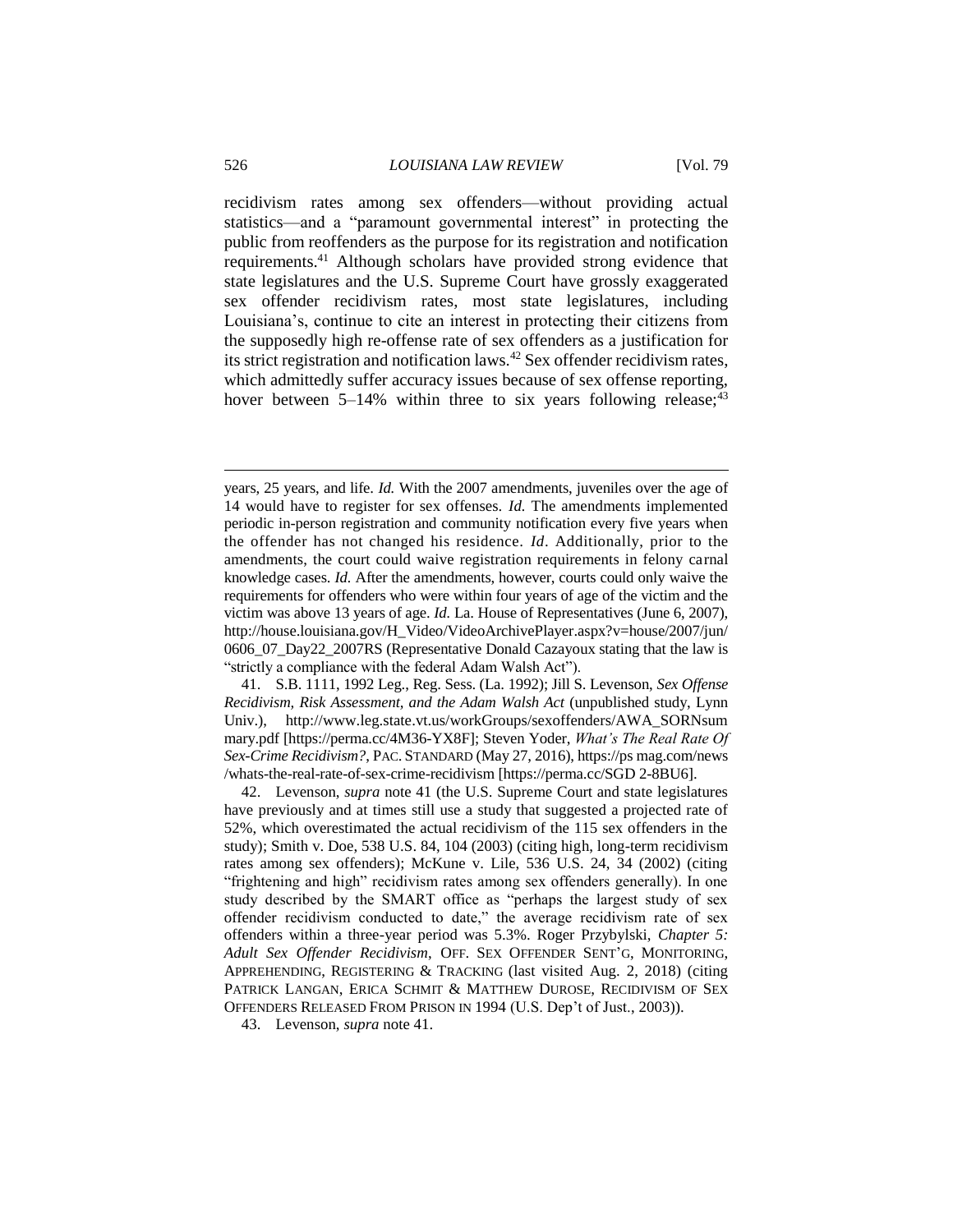whereas the five-year recidivism rate for state prisons in 30 states was 76.6%.<sup>44</sup>

#### *A. Sex Offender Registration Requirements in Louisiana*

Louisiana requires sex offenders to register for different periods of time depending on the severity of their crime: either 15 years,  $45$  25 years,  $46$  or life.<sup>47</sup> Sex offenders in all three tiers must provide extensive personal information to law enforcement and pay for notice to residents living near an offender's home.<sup>48</sup> Prior to the offender's release from prison, the law

46. *Id.* Tier 2 offenses, which require 25 years of registration, include: sexual battery of a minor; oral sexual battery; human trafficking; pornography including juveniles; molestation of a juvenile or a person with a physical or mental disability; computer aided solicitation of a minor; prostitution involving a minor; solicitation of prostitutes who are minors; inciting prostitution when the person is a minor; promoting prostitution when the person is a minor; pandering when the victim is a minor; and operation of places of prostitution when persons involved are minors. *Id.*

47. *Id.* Tier 3 offenses, which require lifetime registration, include: aggravated rape; forcible rape; simple rape when the victim is incapacitated; sexual battery of a person under the age of 13; second degree sexual battery; aggravated kidnapping of a minor; second degree kidnapping of a minor; aggravated kidnapping of a child under the age of 13; trafficking of children for sexual purposes; aggravated crime against nature; sexual battery of the infirmed; and certain instances of molestation of a minor or person with a physical or mental disability. *Id.*

48. LA. REV. STAT. § 15:542(C) (2018); *id.* § 15:542.1. Sexually violent predators and child sexual predators are subject to more stringent requirements such as lifetime electronic monitoring. *Id.* § 15:560.3. In Louisiana, sex offenders also have restrictions regarding where they can physically be, which translates to

<sup>44.</sup> Christopher Zoukis, *Report Documents U.S. Recidivism Rates for Federal Prisoners*, HUFFINGTON POST (Mar. 25, 2016), https://www.huffingtonpost.com /christopher-zoukis/report-documents-us-recid\_b\_9542312.html [https://perma.cc /9GZ8-54ZB].

<sup>45.</sup> *Offenses*, LA. STATE POLICE PUB. SAFETY SERVS., http://www.lsp.org /socpr/offenses.html [https://perma.cc/6WN7-F5CJ] (last visited Aug. 2, 2018). Tier 1 offenses, which require 15 years of registration, include: stalking of a victim under 18 years of age (hereinafter a "minor"); simple rape when the victim is under the belief that the victim knows the offender through some inducement by the offender; sexual battery; intentional exposure to AIDS; interference with child custody of a minor (where the offender is not the parent); false imprisonment of a minor; felony carnal knowledge; indecent behavior with juveniles; prohibited sexual conduct between educator and student; crime against nature; contributing to the delinquency of a minor; obscenity through solicitation of a minor; video voyeurism; voyeurism; and employment of minors in theatrical performances or exhibitions. *Id.*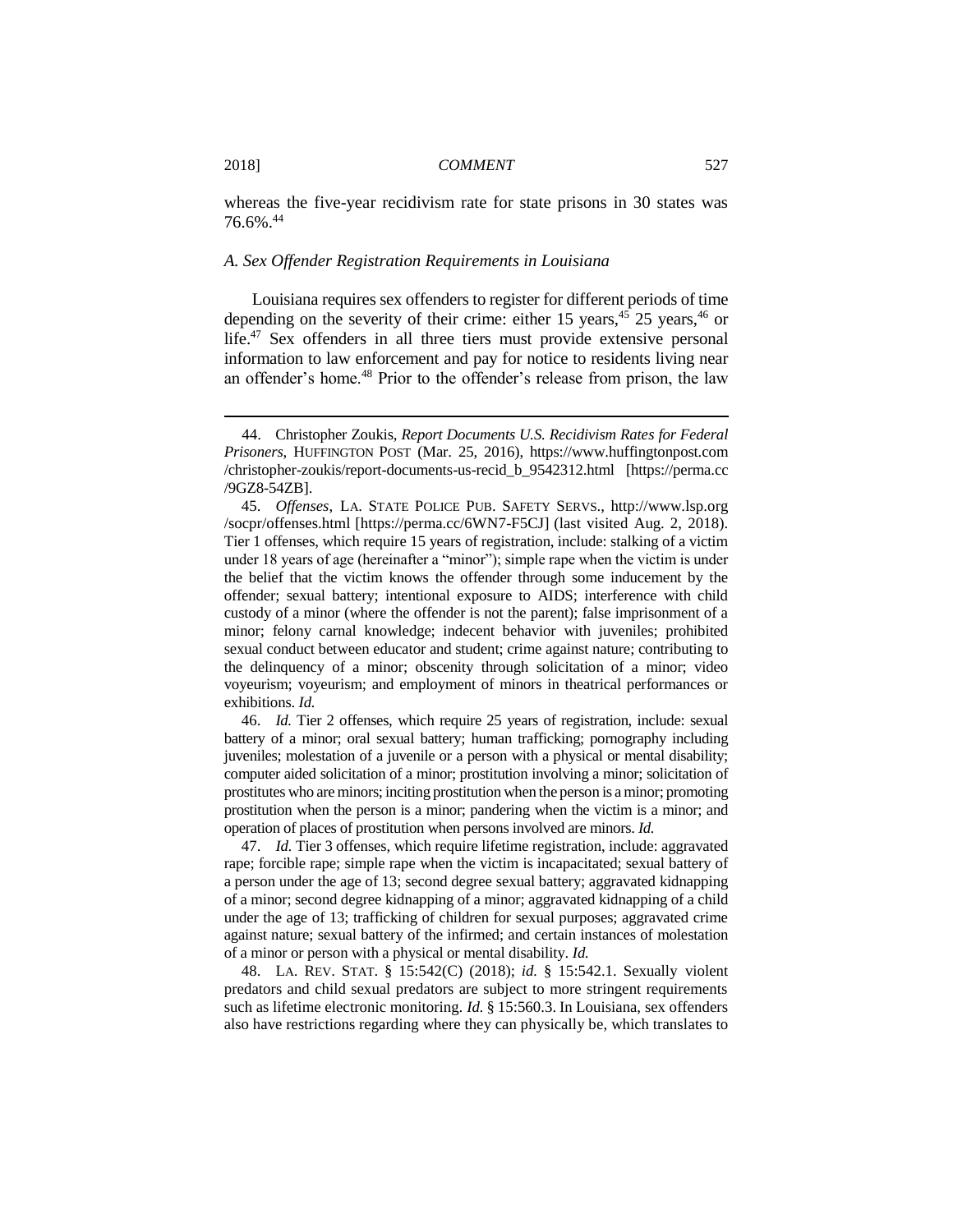enforcement agency charged with overseeing the offender must inform him of his duties under the registration and notification laws.<sup>49</sup> The sex offender must provide his: name; residential address; place of employment; school address if applicable; two proofs of residency; driver's license; state identification card; current photograph; phone numbers; Social Security number; description of his physical characteristics; all internet identifiers such as e-mail, usernames, etc.; DNA sample; finger prints; and palm prints.<sup>50</sup> Three business days after the prison releases the offender,<sup>51</sup> he must report to the sheriff's office in the parish in which he resides to provide this information.<sup>52</sup> If the offender's residence is within an incorporated area that has a police department or if the offender lives in a city with over 300,000 persons, he must register with the chief of police as well as the sheriff's office within the three days.<sup>53</sup>

Additionally, each offender must pay a \$60 registration fee.<sup>54</sup> In a concurring opinion, Judge Fredericka Wicker of the Louisiana Fifth Circuit Court of Appeal recently wrote that Louisiana's registration statute contains language that she believes suggests the \$60 registration fee could be waivable.<sup>55</sup> No other Louisiana court appears to have discussed whether the registration fee is indeed waivable.<sup>56</sup> Although Judge Wicker does not mention the statutory language that implicates the possibility for waiver, she was likely referring to a provision in the law that does not allow law enforcement to prevent registration because the offender did not pay the registration fee.<sup>57</sup> It is more likely, however, that the statute allows for registration without the fee on the initial deadline because the statute

restrictions on where they can live. *Id.* § 14:91.2. The restrictions include bans on being physically present within a certain distance of schools, public parks, recreational facilities, child care centers, and group homes. *Id*.

<sup>49.</sup> *Id.* § 15:543(B).

<sup>50.</sup> *Id.* § 15:542(C).

<sup>51.</sup> *Id.* If the prisoner is not immediately imprisoned upon conviction or adjudication, he must comply with the registration requirements within three business days of his conviction or adjudication. *Id*.

<sup>52.</sup> *Id.*

<sup>53.</sup> *Id.* § 15:542(B)(1).

<sup>54.</sup> *Id.* § 15:542(D).

<sup>55.</sup> State v. Mouton, 219 So. 3d 1244, 1261 (La. Ct. App. 2017) (Wicker, J., concurring).

<sup>56.</sup> *Id.* at 1261.

<sup>57.</sup> *Id.* (citing LA. REV. STAT. § 15:542(D), which reads "[t]he offender shall not be prevented from registering in accordance with this Section for failure to pay the annual registration fee").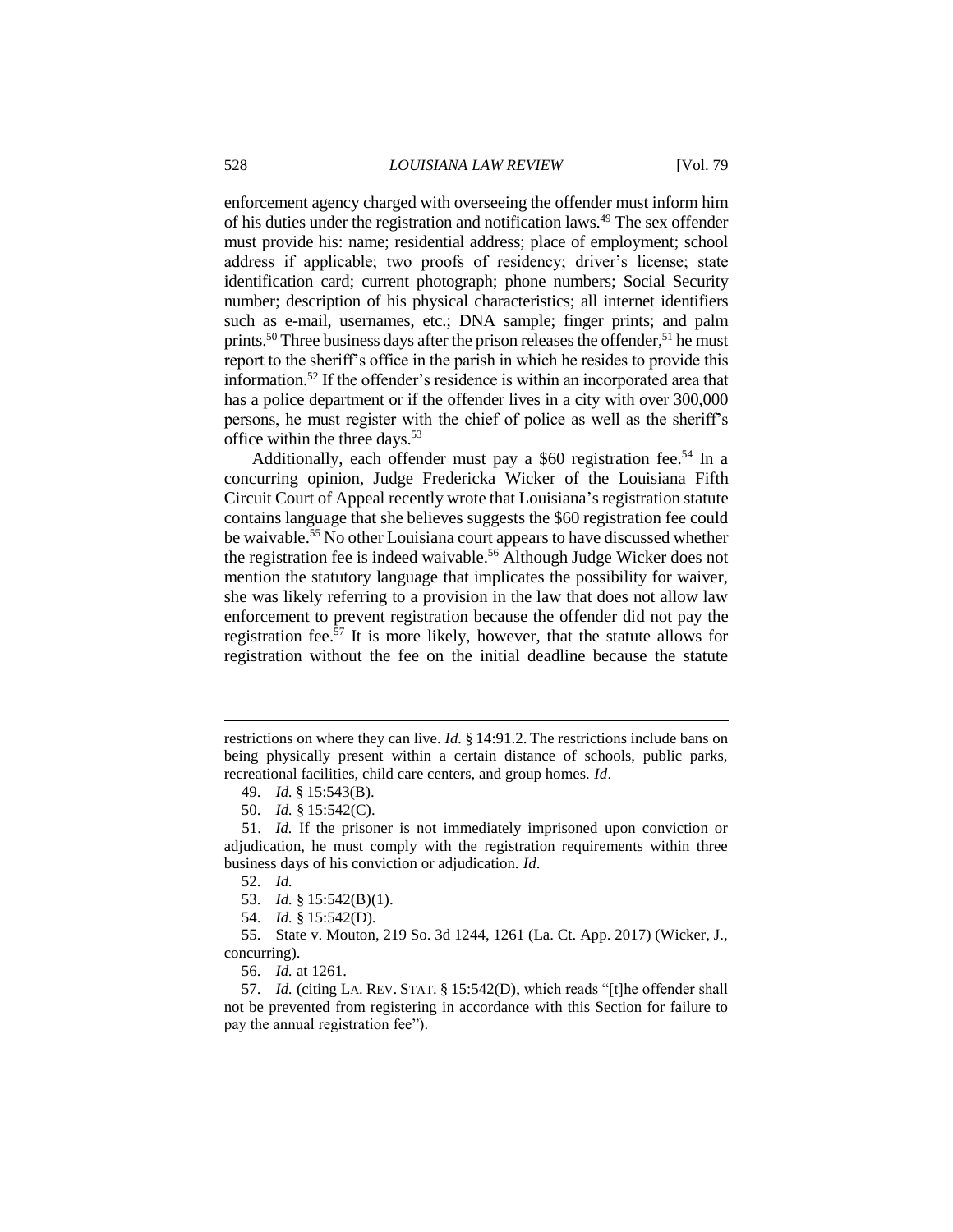provides a 30-day grace period for payment of the fee before the State can bring criminal sanctions against the offender.<sup>58</sup>

Depending on the offender's tier, he must continuously register throughout the 15-year, 25-year, or lifetime registration requirement.<sup>59</sup> Reregistration deadlines range from every 14 days for homeless sex offenders to annual re-registration for other offenders.<sup>60</sup> In sum, Louisiana's registration requirements surpass the minimum standards set out in SORNA.<sup>61</sup>

#### *B. Community Notification Requirements in Louisiana*

Within 21 days of his release from prison, the law requires a sex offender $62$  to mail notice of his presence to at least one person in every residence within three-tenths of a mile of the offender's home for urban and suburban areas and within one mile of his home for rural areas.<sup>63</sup> The offender must pay for the mail with either a flat fee the parish determines or a fee based on the exact mailing costs.<sup>64</sup> The sheriff's office then forwards the money to OffenderWatch, the company used to host the

61. *Compare* Sex Offender Registration and Notification Act, Pub. L. No. 109–248, 120 Stat. 590 (2006) (codified as amended at 42 U.S.C. §§ 16901–62), *with* LA. REV. STAT. § 15:542.

62. LA. REV. STAT. § 15:542.1(C). "Active" community notification is not applicable to juvenile sex offenders, with one exception. *Id*. A juvenile sex offender need not mail notice to those near him, but he must post notice of his status if he "provides recreational instruction to persons under the age of seventeen." *Id.* § 15:542.1(B)(1). "Recreational instruction" is defined as "instruction or lessons on noneducational activities." *Id.* § 15:542.1(B)(2).

63. *Id.* § 15:542(A)(1)(a).

<sup>58</sup>*. See* LA. REV. STAT. § 15:542(D).

<sup>59.</sup> LA. STATE POLICE PUB. SAFETY SERVS., *supra* note 45.

<sup>60.</sup> LA. REV. STAT. § 15:542.1.1(A). Homeless offenders must re-register with the sheriff's office every 14 days. *Id.* § 15:542.1.1(A)(4)(a). Any offender who has committed a sex offense twice or committed rape must re-register in person every three months. *Id.* § 15:542.1.1(A)(1). Any sex offense against a minor requires re-registration in-person every six months. *Id.* § 15:542.1.1(A)(2).

<sup>64.</sup> *See* Telephone Interview with Leslie Lance, *supra* note 7. Small parishes, like Tensas Parish, may choose to impose a flat fee because of the small population. Larger Parishes will calculate the price according to how many residences the government must notify. *See* Brief for Petitioner, State v. Jones, 182 So. 3d 1218 (2015) (No. 15/KA/0500), 2015 LEXIS 985, at \*2–4. The offender in *Jones* originally had to pay \$1,200 for registration and notification fees in Orleans Parish, most of which would have been notification costs. *Id.* The notification fees in Jefferson Parish were \$580 likely because the offender moved to an area with less population density. *Id.*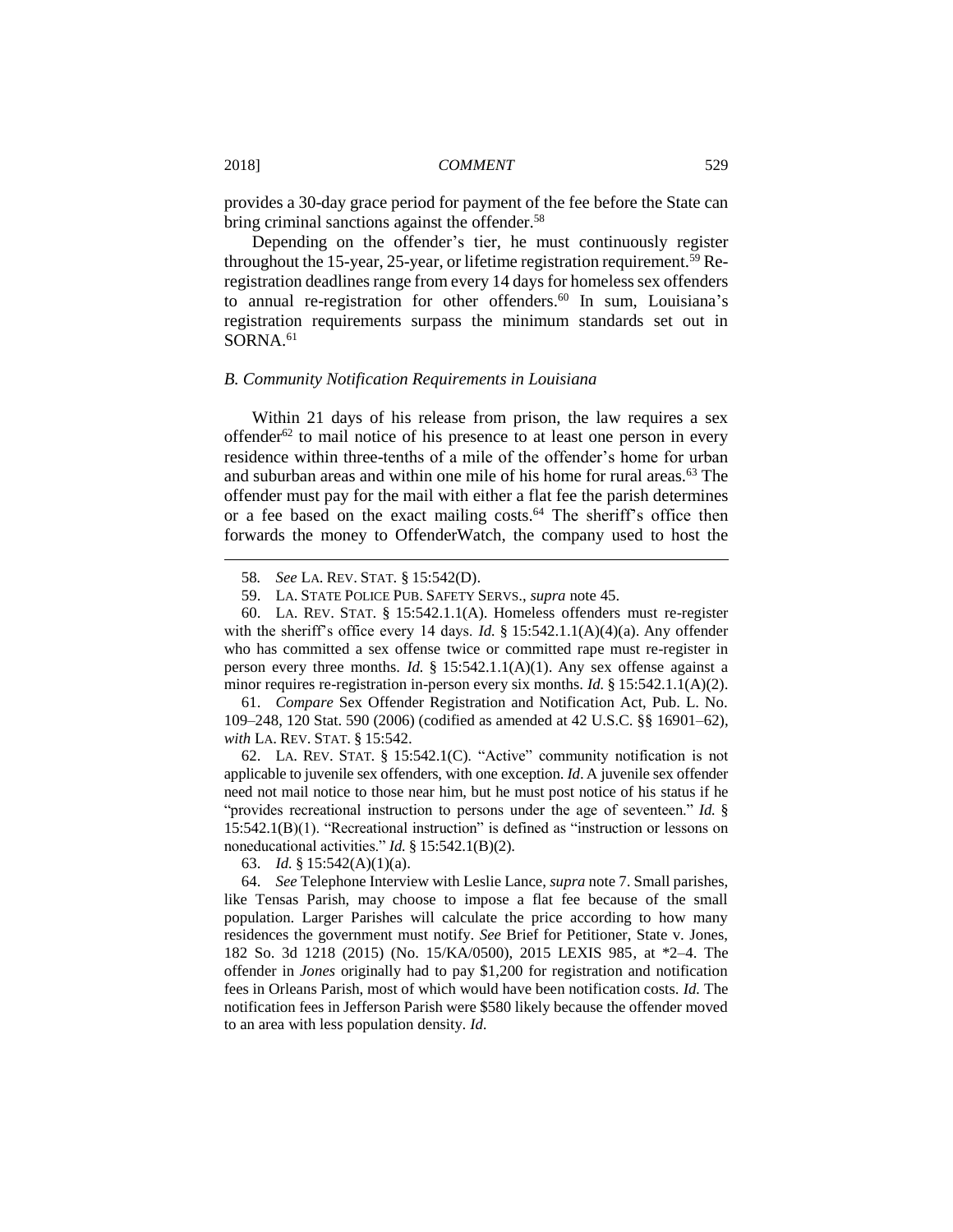internet registry, and OffenderWatch mails the postcard notifications for the offender.<sup>65</sup> The mailed notification must include "notice of the crime for which [the sex offender] was convicted, his name, residential address, a description of his physical characteristics . . . and a photograph or copy thereof."<sup>66</sup> Additionally, the offender must give notice to others: (1) the superintendent of the school district in which he resides; (2) his lessor or owner of the property on which he resides; and (3) the superintendent of any park, playground, or recreation districts within the radius required for mailing notice.<sup>67</sup> The sex offender must undergo the notification process every five years, whether or not he has moved from his initial residence.<sup>68</sup> Any change in residence requires the offender to once again mail notice of his status to all residences within the designated area surrounding his home.<sup>69</sup>

#### II. SURVEY OF SEX OFFENDER REGISTRATION AND NOTIFICATION LAWS

To accomplish purported public-safety goals, most states publish sex offender registries, or instruct law enforcement agencies to notify the public when an offender moves into a neighborhood.<sup>70</sup> Different states regulate the funding for the registries, responsibility for the notifications, and public accessibility of the registries in various ways.<sup>71</sup> Some states such as Louisiana and Utah—allow complete access to a sex offender's registration information through the online server OffenderWatch.<sup>72</sup> Other states, like Vermont, require an individual to "articulate a specific concern about their safety or the safety of another" to receive information about an

<sup>65.</sup> Telephone Interview with Leslie Lance, *supra* note 7.

<sup>66.</sup> LA. REV. STAT. § 15:542.1(A)(1).

<sup>67.</sup> *Id.* § 15:542.1(A)(1)(b)–(d).

<sup>68.</sup> *Id.* § 15:542.1(A)(2)(b).

<sup>69.</sup> *Id.* § 15:542.1.2(E)(1). This requirement is especially difficult for indigent sex offenders if they must move multiple times during the time they are required to comply.

<sup>70.</sup> CTR. FOR SEX OFFENDER MGMT., *supra* note 37.

<sup>71.</sup> *Five Myths About Sex Offender Registries*, ABC NEWS (July 6, 2005), http://abcnews.go.com/US/LegalCenter/story?id=90201 [https://perma.cc/EE4L-9H8G]. For a baseline of sex offender information made available to the public, see Sex Offender Registration and Notification Act, Pub. L. No. 109-248, 120 Stat. 590 (2006) (codified as amended at 42 U.S.C. §§ 16901–62).

<sup>72.</sup> *State Sex Offender & Child Predator Registry*, LA. ST. POLICE, http://www.lsp.org/socpr/disclaimer.html [https://perma.cc/K2PY-CXQX] (last visited Aug. 2, 2018); *Sex and Kidnap Offender Notification and Registration*, UTAH DEP'T CORRECTIONS, http://sheriffalerts.com/cap\_main.php?office=54 438 [https://perma.cc/HB3D-F8KU] (last visited Aug. 3, 2018).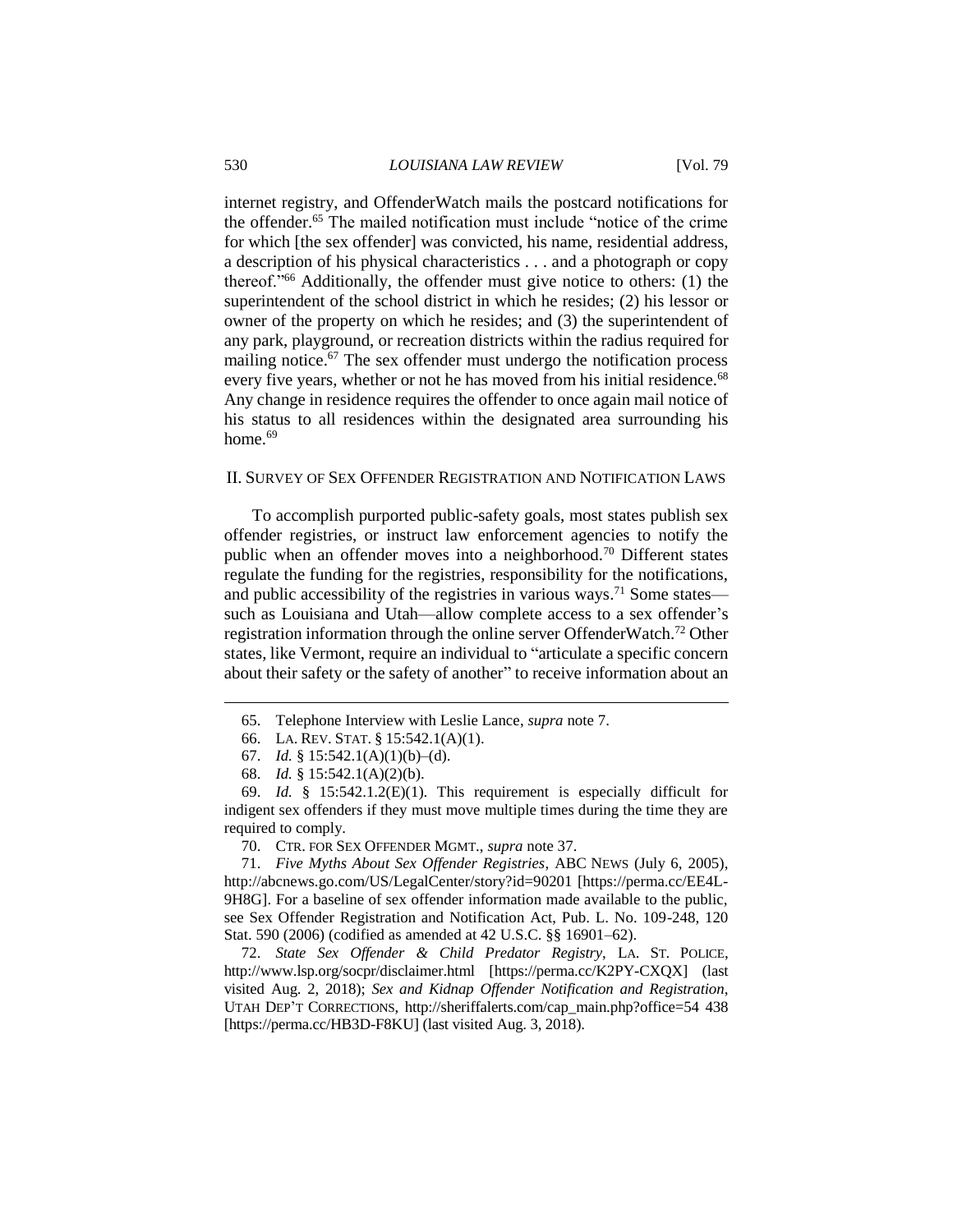offender.<sup>73</sup> With notification laws, states either employ a "passive" notification system, which places the burden on the public to search for sex offenders, or an "active" notification system, which requires a government agency or the offender to warn the public of his presence.<sup>74</sup> The two notification systems greatly vary in cost, with "passive" notification systems costing the state and the offender less.<sup>75</sup> The type of notification laws and registration fees influence an indigent offender's ability to comply with the law.

# *A. Registration and Notification Cost-Effectiveness in Louisiana*

Louisiana's registration and notification laws not only require extensive information from the sex offender, but can also reach a combined cost of \$1,300 to the offender within 30 days of being released from prison.<sup>76</sup> For an indigent offender, these costs are nearly impossible to pay.<sup>77</sup> The registration fee costs  $$60.^{78}$  The offender must also obtain a new driver's license and state identification card within the initial three days.<sup>79</sup> A state identification card costs \$18–\$24 and a driver's license costs \$32.25–\$38.25.<sup>80</sup>

<sup>73.</sup> *Sex Offender Registry,* VT. CRIME INFO. CTR., http://vcic.vermont.gov/sor [https://perma.cc/DK6N-RPGG] (last visited Aug. 2, 2018).

<sup>74.</sup> *Community Notification*, CTR. FOR SEX OFFENDER MGMT., http://www.csom .org/pubs/cap/6/6\_2.htm [https://perma.cc/5AV7-72YK] (last visited Aug. 3, 2018).

<sup>75.</sup> *See infra* Part III.B.

<sup>76.</sup> State v. Mouton, 219 So. 3d 1244, 1261 (La. Ct. App. 2017) (Wicker, J., concurring).

<sup>77.</sup> *Id.* at 1265.

<sup>78.</sup> *See id.* at 1261–62. The deadline for the \$60 registration fee is technically three days, however, the law affords the offender 30 days following his initial registration to pay the \$60 before the state can bring criminal sanctions. LA. REV. STAT. § 15:542(D) (2018).

<sup>79.</sup> LA. REV. STAT. § 15:542(C)(j). The law does not provide a grace period for obtaining the identification cards like it does for the registration fee. *See id.* § 15:542. If the offender fails to pay the \$60 fee, he could be charged with an additional maximum fine of \$500, imprisonment up to six months, or both. *Id.* § 15:542.1.4(A)(3).

<sup>80.</sup> *Mouton*, 219 So. 3d at 1262. A sex offender must obtain a new driver's license following release because the law requires the Louisiana Department of Motor Vehicles to indicate that the person is a sex offender on the license. LA. REV. STAT. §  $32:412(I)(1)$ . The offender must also acquire a special state identification card, which, like the driver's license, has the words "SEX OFFENDER" printed in all capital letters on the card. *Id.* § 40:1321(J)(1).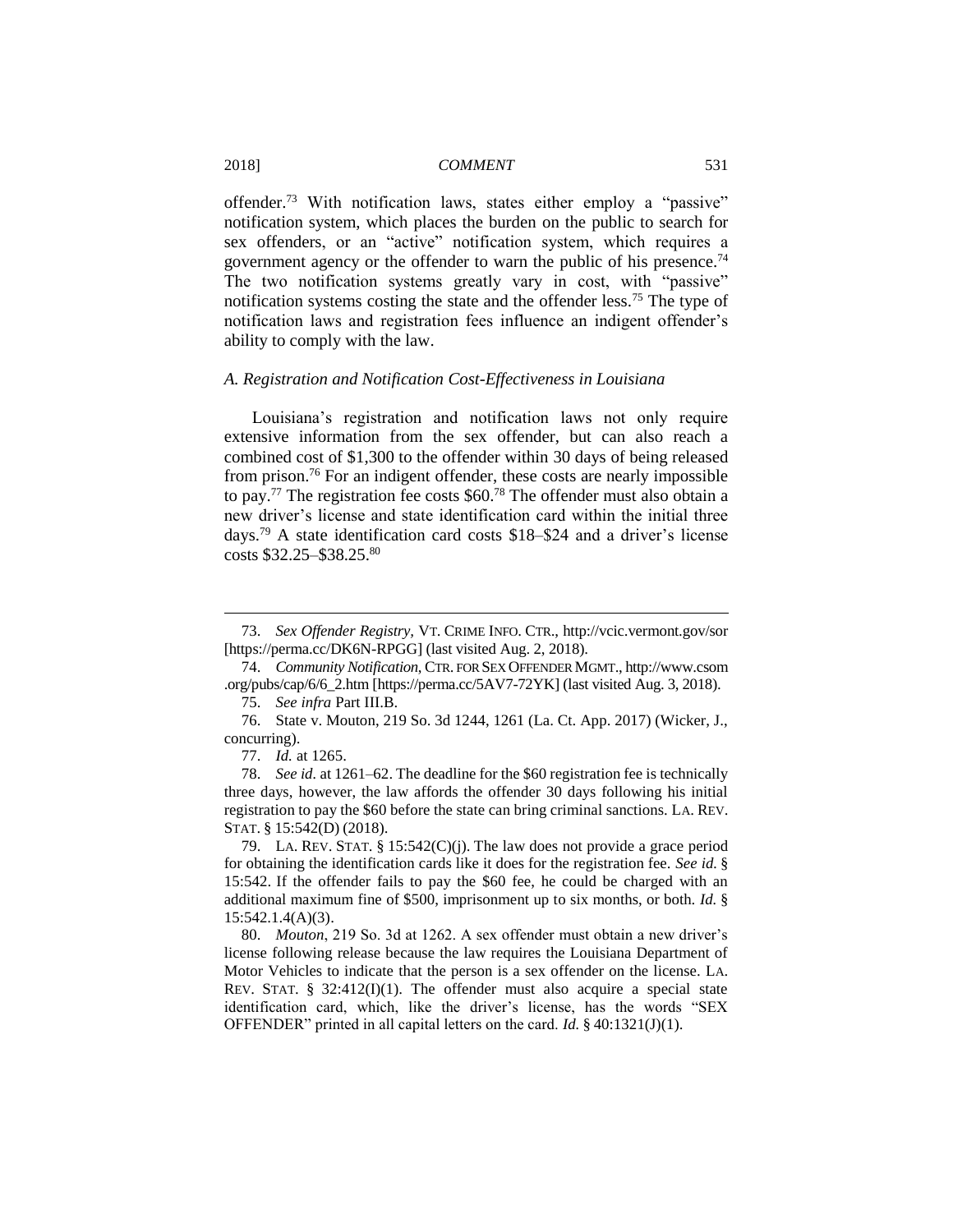The largest financial burden, however, comes from the notification laws.<sup>81</sup> Within 21 days of the offender's release, he must pay the mailing cost to notify every residence within the legally required radius around his home.<sup>82</sup> In an urban area, a sex offender may have to pay nearly \$1,000 to notify his neighbors.<sup>83</sup> He must also pay for two days of newspaper advertisements, which in Jefferson or Orleans Parish cost \$193.50.<sup>84</sup> Apart from failing to pay the \$60 registration fee, if an offender does not comply with either the registration or notification requirements, the state can prosecute the sex offender for failing to properly register. Just over one month after the sex offender's release, he will have had to pay \$300– \$1,300 depending on where he lives, or risk returning to prison.<sup>85</sup> An indigent sex offender likely has no personal financial means to pay these costs, nor is it likely that he has family or friends willing to help him with finances.<sup>86</sup>

The financial requirements of registration and notification especially affect offenders who will be homeless upon release.<sup>87</sup> Although sex offenders who have not served their maximum sentence length cannot be released into homelessness, those who have completed the full term of their sentence *must* be released from prison, *with or without a residence plan*. <sup>88</sup> Therefore, an indigent sex offender—who may be homeless—must comply or attempt to comply with the registration and notification requirements to avoid returning to prison.<sup>89</sup> If the offender is homeless, he

- 87. *Id.* at 1262.
- 88. *Id.* at 1263.

89. Confronting the issue of homeless sex offenders would be particularly difficult under Louisiana's budget constraints because the state would likely have to create special community shelters to house the offenders. *Cf*. *id.* at 1264. Utah runs five community correctional facilities for sex offenders who are struggling financially and who are in the transition stage between exiting prison and re-entering society. *See id.*; *About Community Correctional Centers*, UTAH DEP'T CORRECTIONS, https://corrections.utah.gov/index.php?option=com\_content&view =category&id=25&Itemid=189 [https://perma.cc/R5QK-HCH8] (last visited Aug. 3, 2018). The centers help offenders earn money and stabilize their finances before

<sup>81.</sup> *Mouton*, 219 So. 3d at 1261.

<sup>82.</sup> LA. REV. STAT. § 15:542.1(A)(2)(a).

<sup>83.</sup> *Mouton*, 219 So. 3d at 1261. The burdensome cost of notification in urban areas such as New Orleans or Baton Rouge can be explained by these areas' high population densities. 2010 CENSUS: LA. PROFILE, U.S. CENSUS BUREAU (2010), https://www2.census.gov/geo/maps/dc10\_thematic/2010\_Profile/2010\_Profile\_Map \_Louisiana.pdf[https://perma.cc/A6QM-KKNQ].

<sup>84.</sup> *Mouton*, 219 So. 3d at 1261.

<sup>85.</sup> *Id.*; LA. REV. STAT. § 15:542.1.4(A).

<sup>86.</sup> *Mouton*, 219 So. 3d at 1265.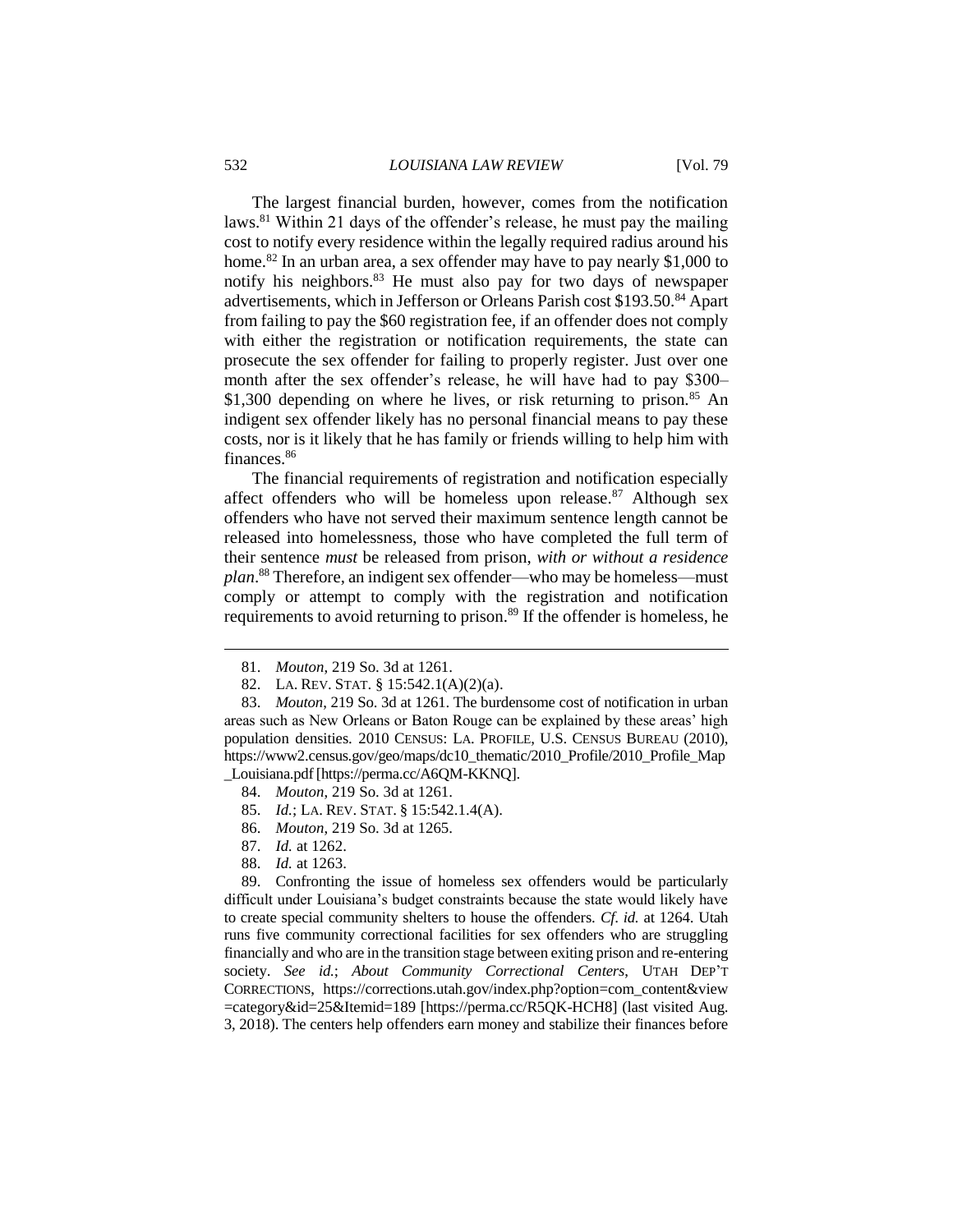must re-register in person with the sheriff's office every 14 days; if he lives in homelessness within multiple parishes, he must check in with each sheriff's office in each parish every  $14 \text{ days}$ .<sup>90</sup> Not only do the costs imposed on sex offenders post-release burden an offender's reintegration into society, but the current legal regime created to prevent indigent offenders from returning to jail for lack of finances also provides little protection to Louisiana offenders.<sup>91</sup>

#### *B. Registration Fees and Deadlines*

There is little consistency among states as to the amount charged to an offender for registration. For example, Georgia charges a \$250 annual fee,<sup>92</sup> Delaware charges a \$30 annual fee,<sup>93</sup> and Michigan charges a onetime \$35 fee;<sup>94</sup> in contrast, California does not allow law enforcement agencies to charge offenders *any* fees for registration. <sup>95</sup> The widely varying fee arrangements among states give little indication as to whether each state, when fixing the amount of the fee, considered law enforcement costs or the offender's ability to pay.<sup>96</sup> Colorado's sex offender registration statute, however, explicitly considers law enforcement expenditures when implementing registration and notification laws by directly tying the amount of the fee to the costs law enforcement incurs.<sup>97</sup> Although

reentering society. *See Mouton*, 219 So. 3d at 1264. Before considering solutions to sex offender homelessness in Louisiana, the Legislature would likely inquire into the number of homeless sex offenders, the risk they pose to society, and the cost required to provide remedies. Although the benevolent legislative path would include providing a transition housing system, like Utah, the Louisiana Legislature will be extremely concerned about any increased expenditures. *See* Hilburn, *supra* note 22. As a result, any reforms regarding homeless sex offenders will likely not be possible until Louisiana has a more stable budget.

<sup>90.</sup> LA. REV. STAT. § 15:542.1.1(A)(4)(a).

<sup>91.</sup> *See infra* Part IV.

<sup>92.</sup> GA. CODE ANN. § 42-1-12 (f)(14) (2018).

<sup>93.</sup> DEL. CODE ANN. 11 § 4120 (g)(3) (2018).

<sup>94.</sup> *Sex Offender Registry: Summary of Legislation*, MICHIGAN.GOV (June 30, 2011), https://www.michigan.gov/documents/SOR\_Legislation\_Summary\_12288 3\_7.pdf [https://perma.cc/57HD-KYDE].

<sup>95.</sup> CAL. PENAL CODE § 290.012(d) (2018).

<sup>96</sup>*. See, e.g.*, GA. CODE ANN. § 42-1-12 (f)(14); IDAHO CODE ANN. § 18-8307 (2) (2018); DEL. CODE ANN. 11 § 4120 (g)(3).

<sup>97.</sup> COLO. REV. STAT. § 16-22-108 (7)(a) (2018) ("The amount of the fee shall reflect the actual direct costs incurred by the local law enforcement agency in implementing the provisions of this article but shall not exceed seventy-five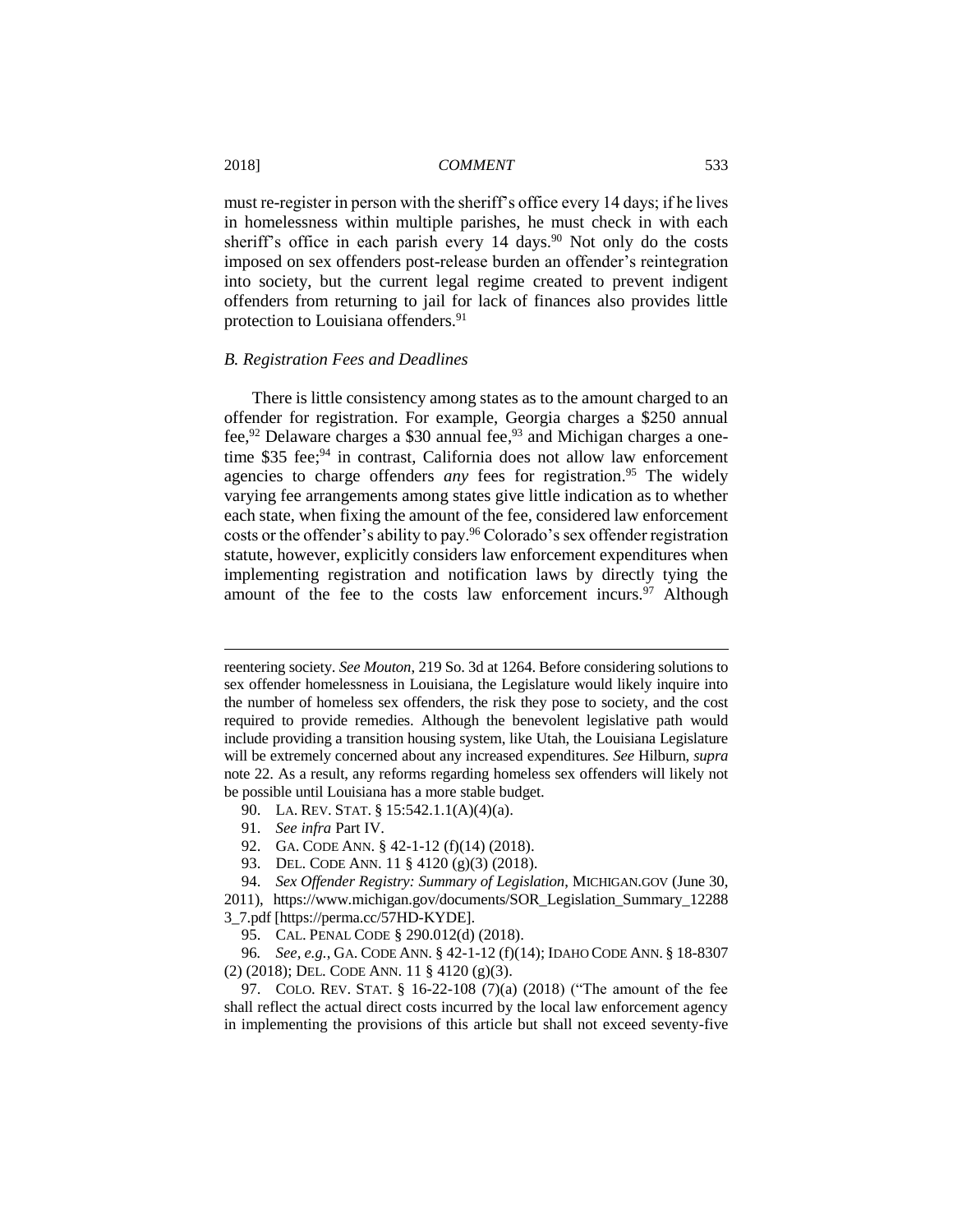Colorado's registration fee cannot exceed \$75 for initial registration and \$25 for subsequent registrations,<sup>98</sup> the concept of allowing law enforcement to set the registration fee by tying costs to expenses provides a semblance of the legislative thought process in determining fee amounts.<sup>99</sup> Most notably, Colorado allows its law enforcement agencies to waive the registration fees for indigent offenders, whereas most other states do not have waiver provisions.<sup>100</sup>

The deadlines for registration also vary among states, but most states fall into one of two categories: (1) states in which the offender registers with local law enforcement *after* release; and (2) states in which the offender registers *before* release, with the government agency overseeing the process within the prison.<sup>101</sup> For example, Alabama requires registration seven days after release from prison,<sup>102</sup> and Georgia, like Louisiana, has a three-day registration deadline.<sup>103</sup> Alaska sex offenders register 30 days before release, while in prison.<sup>104</sup> Delaware requires registration to occur 45–90 days before the offender's release.<sup>105</sup> The variations in amount of time given for each state's deadline depend on whether the state wishes to comply with SORNA, which sets the deadline for initial registration at three days post-release.<sup>106</sup> Registration prior to release may ease the burden on an offender who would have to travel to a local law enforcement office to register post-release,<sup>107</sup> but the timing of registration does little for indigent offenders if registration fees are particularly high, like in Georgia,  $^{108}$  or if the registration laws do not allow for partial payment of the fee, like in Louisiana.<sup>109</sup>

dollars for the initial registration with the local law enforcement agency and twenty-five dollars for any subsequent annual or quarterly registration.").

<sup>98.</sup> *Id.* § 16-22-108 (7)(a).

<sup>99.</sup> *Cf. id.* § 16-22-108.

<sup>100.</sup> *Id.* § 16-22-108 (7)(b).

<sup>101.</sup> *See, e.g.*, ARIZ. REV. STAT. ANN. § 13-3821(Q) (2018); ARK. CODE ANN.

<sup>§ 12-12-906(</sup>c)(ii) (2018); IDAHO CODE ANN. § 18-8307(4)(a); LA. REV. STAT. § 15:542 (C)(2) (2018).

<sup>102.</sup> ALA. CODE § 15-20A-10(a)(2) (2018).

<sup>103.</sup> GA. CODE ANN. § 42-1-12(f)(2) (2018).

<sup>104.</sup> ALASKA STAT. § 12.63.010(a)(1) (2018).

<sup>105.</sup> DEL. CODE ANN. 11 § 412(b)(1) (2018).

<sup>106.</sup> Sex Offender Registration and Notification Act, Pub. L. No. 109-248, 120 Stat. 590 (2006) (codified as amended at 42 U.S.C. §§ 16901–62).

<sup>107.</sup> *Cf.* LA. REV. STAT. § 15:542 (2018).

<sup>108.</sup> GA. CODE ANN. § 42-1-12(f)(14).

<sup>109.</sup> State v. Jones, 182 So. 3d 1218, 1223 (La. Ct. App. 2015) (Wicker, J., dissenting).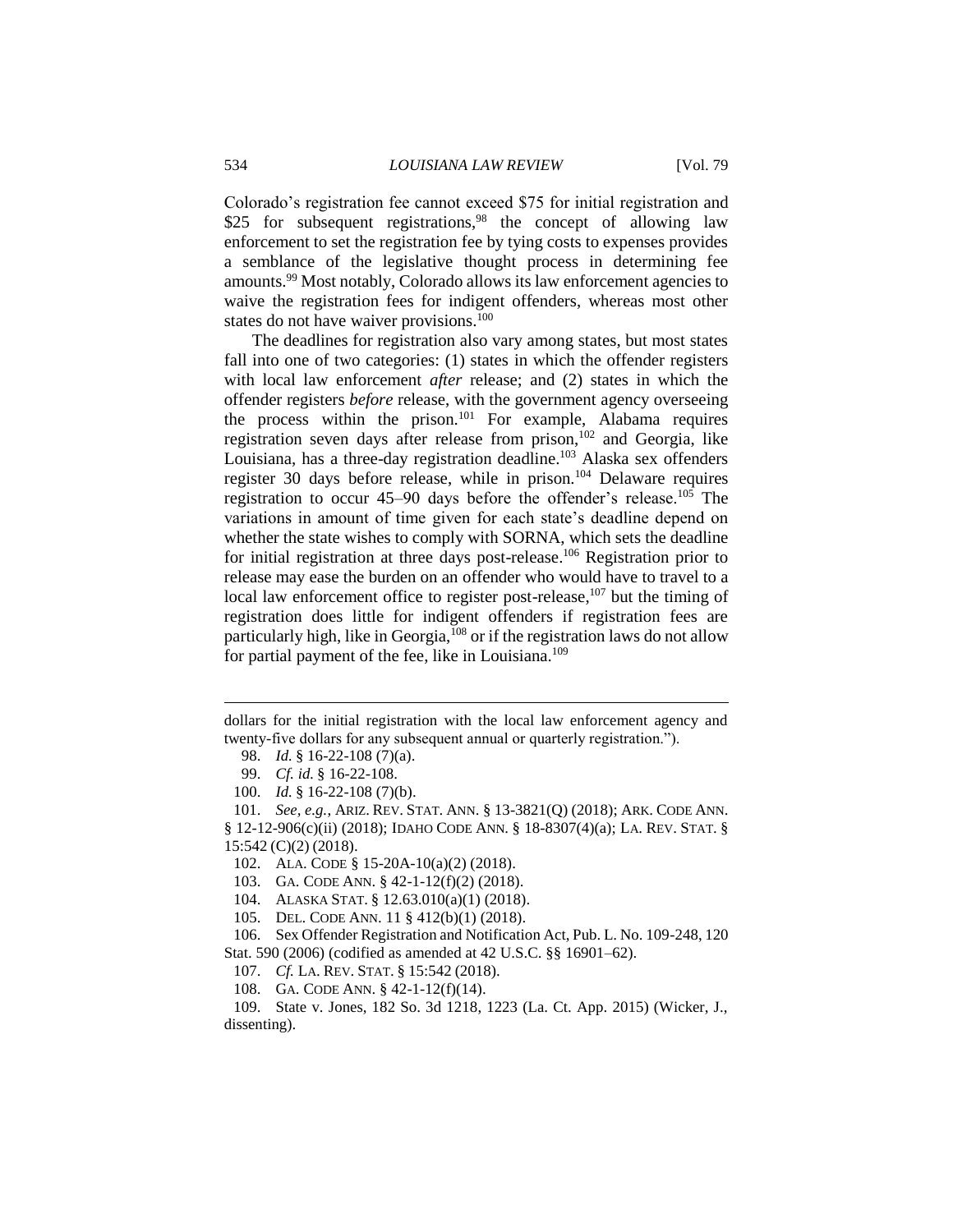## *C. Notification Costs*

Louisiana is the only state that requires sex offenders to bear the entire cost of community notification,<sup>110</sup> which can become expensive because offenders must pay to *mail* notice. <sup>111</sup> All other states require law enforcement agencies, not the offender, to bear the cost of notifying the public regarding sex offenders, <sup>112</sup> which substantially lessens the financial burden on indigent offenders and the chances that financial costs will affect the possibility that the offender will recidivate.<sup>113</sup>

Many states do not require notification of registration to be physically mailed, but instead allow "notification" to occur constructively through the public posting of details about an offender to an online database.<sup>114</sup> In Wyoming, citizens may sign up to receive notifications when a sex offender moves near their home or to track a specific offender.<sup>115</sup> Virginia similarly allows e-mail communication for those who sign up for the automated notification, but it also allows individuals to request the notification be mailed to them.<sup>116</sup> Unlike Louisiana, in Virginia, the offender does not pay the postage fee; rather, the requester must pay for

<sup>110.</sup> *See, e.g.*, W. VA.CODE § 15-12-5 (2018); OHIO REV. CODE ANN. § 2950.11 (2018); ALA. CODE § 15-20A-21(b) (2018); R.I. PAROLE BD. SEX OFFENDER CMTY. NOTIFICATION UNIT, SEXUAL OFFENDER COMMUNITY NOTIFICATION GUIDELINES (2014), http://www.paroleboard.ri.gov/documents/SEXUAL%20OFFENDER%20 COMMUNITY%20NOTIFICATION%20-%20FINAL%202014.pdf [https://perma .cc/F355-EDE6].

<sup>111.</sup> LA. REV. STAT. § 15:542.1(2)(a); State v. Mouton, 219 So. 3d 1244, 1263 (La. Ct. App. 2017) (Wicker, J., concurring). Expenses for the physical mailing of notice can range from \$300 up to \$1,000. *Id.*

<sup>112.</sup> *See, e.g.*, *supra* note 110. Other than Tennessee, which imposes a minimal, one-time notification fee, Louisiana is the only state that statutorily ties a cost or fee to the notification process. TENN. CODE ANN.  $\S$  40-39-217(a)(2) (2018); LA. REV. STAT. § 15:542.1.

<sup>113.</sup> *Cf. Mouton*, 219 So. 3d at 1261.

<sup>114.</sup> *See Sex Offender Frequently Asked Questions*, WYO. DIV. CRIM. INVESTIGATION, http://wyomingdci.wyo.gov/dci-criminal-justice-informationsystems-section/sor-faqs [https://perma.cc/G5XR-LXEY] (last visited Oct. 30, 2018); *Frequently Asked Questions*, VA. ST. POLICE, http://sex-offender.vsp .virginia.gov/sor/faq.html#Question7 [https://perma.cc/36PC-TMXM] (last visited Aug. 3, 2018); *Mouton*, 219 So. 3d at 1265. "The community receives notification through Utah's sex offender registration website, which allows any citizen to request that an e-mail alert be sent to him anytime an offender moves into his neighborhood." *Id.*

<sup>115.</sup> *Sex Offender Frequently Asked Questions*, *supra* note 114.

<sup>116.</sup> *Frequently Asked Questions*, *supra* note 114.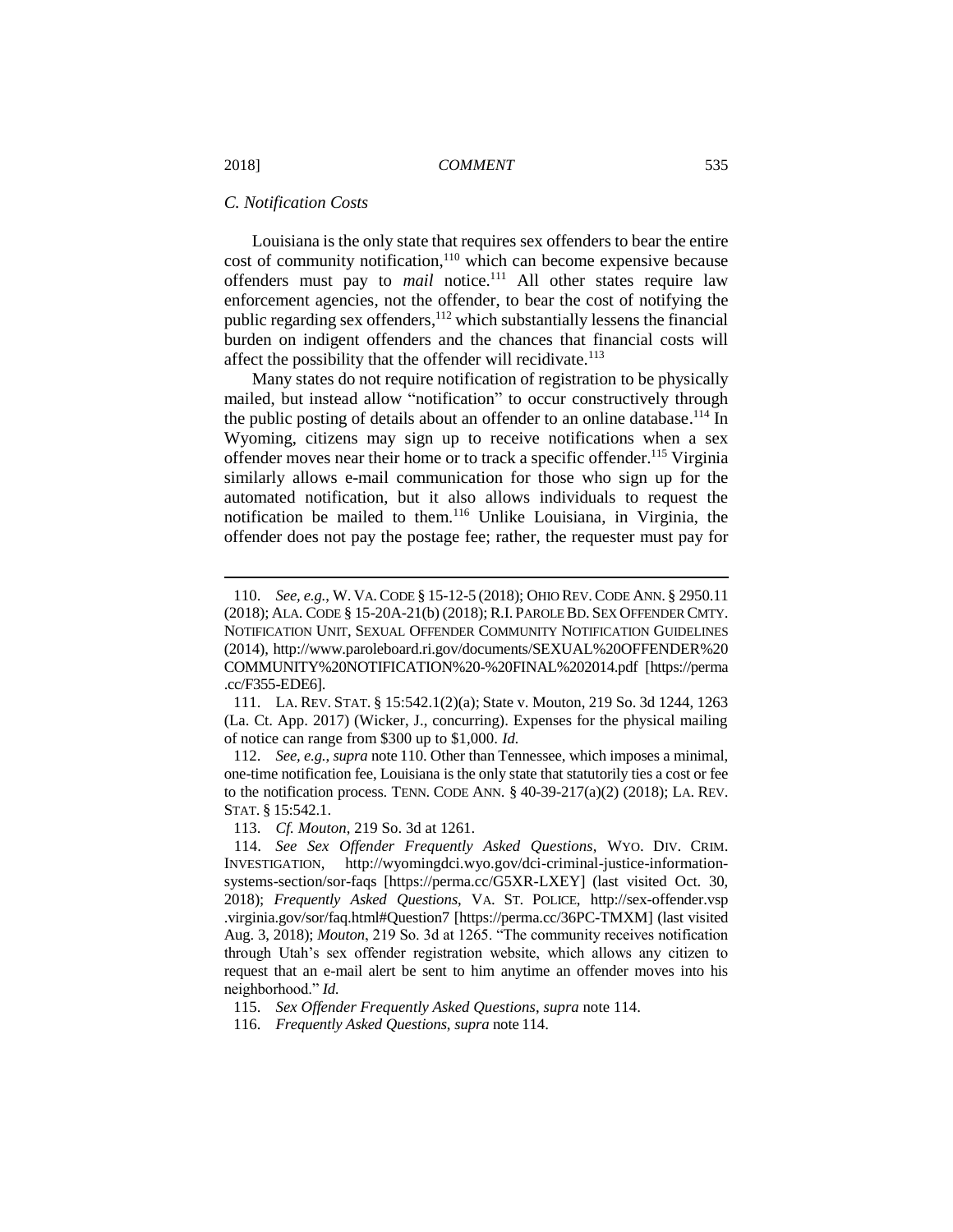the mailing.<sup>117</sup> The cost-efficiency of electronic communication can save state resources that would otherwise be used in having law enforcement actively notify the community.<sup>118</sup>

Indeed, most states with "active" notification requirements place the burden of notification on law enforcement.<sup>119</sup> For example, Alabama law enforcement must mail or hand-deliver a flyer with the sex offender's address to all residents within a statutorily determined distance.<sup>120</sup> Delaware gives its local law enforcement agencies leeway with how to notify the public, but still requires the agencies to do so without specifying how to fund these efforts.<sup>121</sup> Colorado, however, focuses its "active" notification efforts on sexually violent predators ("SVP") and uses "passive" notification for all other sex offenders.<sup>122</sup> Concerned citizens may register online to receive e-mail notifications of a sex offender's location by zip code.<sup>123</sup> The Colorado Legislature mandated, however, that law enforcement actively notify citizens of SVPs.<sup>124</sup> Such notification includes notifying three groups: (1) the victim; (2) specific agencies, organizations, and groups that fit the SVP's "identified pattern of

 $\overline{a}$ 

121. DEL. CODE ANN. 11 § 4121(a)(1) (2018). Delaware's law has no indication of how law enforcement agencies are expected to pay for the expenditure. The statute provides a permissive list of notification methods:

Methods of notification may include, but not be limited to, door-to-door appearances, mail, electronic mail, telephone, fax, newspapers or notices, or any combination thereof, to schools, licensed day care facilities, public libraries, any other organization, company or individual upon request, and other accessible public facilities within the community.

*Id.*

122. *See* COLO. REV. STAT. § 16-13-903 (2018); *Notifications,* COLO. BUREAU OF INVESTIGATION, https://apps.colorado.gov/apps/dps/sor/notifications.jsf [https: //perma.cc/2LN3-UZWE] (last visited Aug. 2, 2018).

123. COLO. BUREAU INVESTIGATION, *supra* note 122. The registry does not, however, contain the information of persons guilty of a misdemeanor sex offense or juvenile sex offenders. *Id.*

124. COLO. REV. STAT. § 16-13-901 ("[S]exually violent predators pose a high enough level of risk to the community that persons in the community should receive notification concerning the identity of these sexually violent predators."). Colorado defines "sexually violent predator" as a person who is above the age of 18—or a juvenile tried as an adult—who committed certain sexual offenses listed in the state's relevant statute. *Id.* § 18-3-414.5. The statute also requires community notification for offenders other states classified as sexually violent predators by other states. *Id.* § 16-13-903.

<sup>117.</sup> *Id.*

<sup>118.</sup> *Cf.* ALA. CODE § 15-20A-21(b) (2018).

<sup>119.</sup> *See, e.g.*, *supra* note 110.

<sup>120.</sup> ALA. CODE § 15-20A-21(b).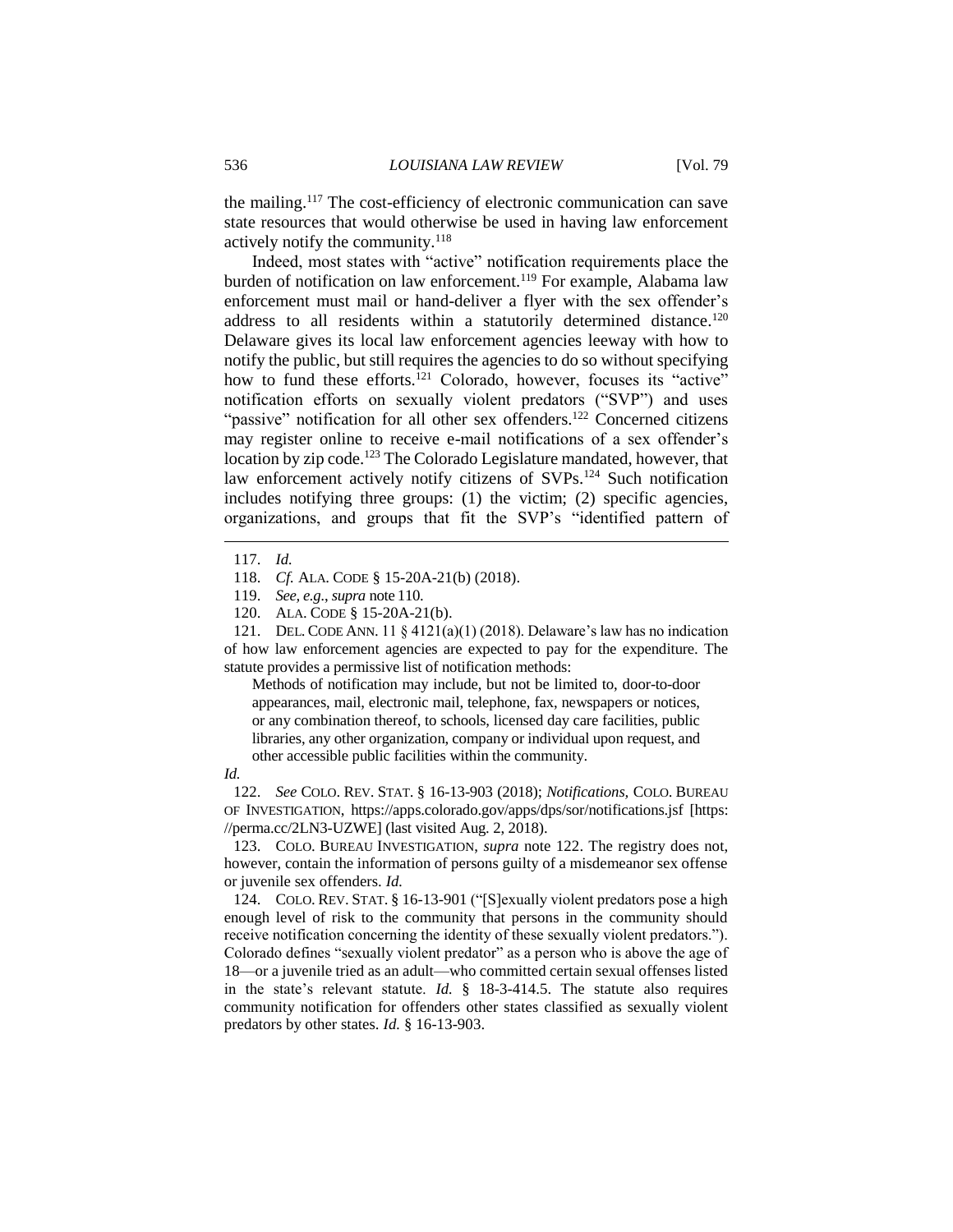behavior"; and (3) the immediate neighborhood of the SVP by way of a public meeting.<sup>125</sup> If local law enforcement agencies determine their communities or the SVP's behavioral pattern require broader community notification, they may hold broader-based community meetings or notify the public through print or broadcast media.<sup>126</sup>

The high cost of "active" notification calls into question the costeffectiveness of the method when used on all levels of sex offenders.<sup>127</sup> States like Colorado that preserve "active" communication for more dangerous sex offenders may receive the highest returns on their financial investment by lowering the burden on most offenders and shifting attention toward those more likely to recidivate.<sup>128</sup> The community notification and registration laws provide only slight direction for Louisiana, whose comprehensive, burdensome requirements merit specifically tailored changes necessary to survive the unpopularity of sex offender legislation and maintain the goals of the original legislation.

# III. CONSTITUTIONAL PROTECTIONS FAIL TO ADEQUATELY PROTECT LOUISIANA'S INDIGENT OFFENDERS FROM RETURNING TO PRISON BECAUSE OF AN INABILITY TO PAY

In 1983, the U.S. Supreme Court ruled that states generally cannot imprison an indigent offender for failing to pay a legal financial obligation

<sup>125.</sup> COLO. SEX OFFENDER MGMT. BD., CRITERIA, PROTOCOLS & PROCEDURES FOR COMMUNITY NOTIFICATION REGARDING SEXUALLY VIOLENT PREDATORS 39–40 (Nov. 1999).

<sup>126.</sup> *Id.*

<sup>127.</sup> *The Registration And Community Notification Of Adult Sexual Offenders*, ASSOC. FOR THE TREATMENT OF SEXUAL ABUSERS, http://www.atsa.com/registrationand-community-notification-adult-sexual-offenders [https://perma.cc/K9C9-PFDN] (last visited Aug. 2, 2018) ("Public safety can be enhanced, and limited resources used more efficiently, when the most active notification practices are reserved for those offenders who are at highest risk to reoffend sexually and therefore require the most intensive interventions.").

<sup>128.</sup> *Id.* ("By classifying offenders into risk groups based on the existence of known risk factors, communities may be able to more accurately identify those sex offenders who pose the greatest threat to public safety. At the same time, differential notification strategies can improve cost-effectiveness.").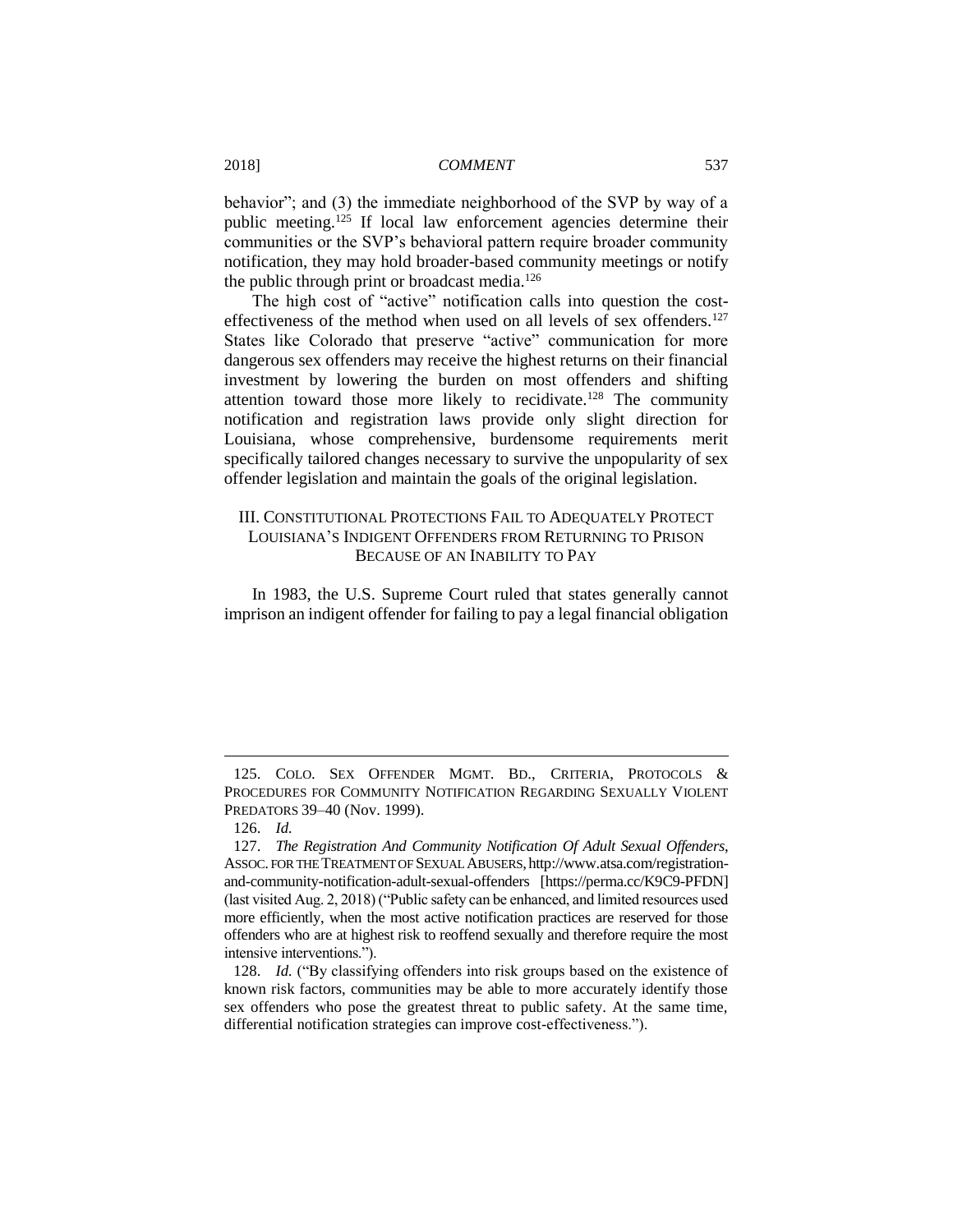("LFO")<sup>129</sup> after the offender made a "sufficient bona fide effort"<sup>130</sup> to acquire the funds to pay the fine or fee.<sup>131</sup> In *Bearden v. Georgia*, the defendant was sentenced to probation in lieu of imprisonment for burglary and theft charges.<sup>132</sup> When he lost his job and was unable to find another, the defendant, who was illiterate and limited to a ninth-grade education, could not pay his probationary fines.<sup>133</sup> As a result, a Georgia trial court revoked his probation, a court of appeals affirmed the trial court's decision, and the Georgia Supreme Court denied review.<sup>134</sup> The U.S. Supreme Court granted certiorari to decide whether imprisoning an indigent offender for failing to pay an LFO violates the Due Process and Equal Protection Clauses of the Fourteenth Amendment.<sup>135</sup>

The Court concluded that "it is fundamentally unfair to revoke probation automatically without considering whether adequate alternative methods of punishing the defendant are available" when the defendant made "reasonable efforts to pay the fine or restitution, and yet cannot do so through no fault of his own."<sup>136</sup> The Supreme Court found that the Fourteenth Amendment requires courts first to inquire into the reasons for a defendant's inability to pay.<sup>137</sup> If the defendant willfully refused to pay or make a "sufficient bona fide effort" to legally acquire funds to pay the fine, the court may imprison the defendant.<sup>138</sup> The state has the burden to show that the offender willfully refused to pay the fee or did not make bona fide efforts to obtain resources to pay the fee.<sup>139</sup> This burden requires

<sup>129.</sup> *Legal Financial Obligations (LFOs)*, COUNCIL ST. GOV'TS JUST. CTR., https://csgjusticecenter.org/courts/legal-financial-obligations/ [https://perma.cc/CA P8-DFK7] (last visited Aug. 2, 2018). The definition of LFOs would include "a fine, victim restitution, and appointed attorney reimbursement, as well as fees for supervision, program participation, electronic monitoring, confinement, health care in confinement, and more." *Id*.

<sup>130.</sup> Bearden v. Georgia, 461 U.S. 660, 672–73 (1983). The Court did not define what conduct equated to "sufficient bona fide efforts." *Id.*; Jaclyn Kurin, *Indebted to Injustice: The Meaning of "Willfulness" in a* Georgia v. Bearden *Ability to Pay Hearing*, 27 GEO. MASON U. CIV. RTS. L.J. 265, 293–94 (2017).

<sup>131.</sup> *Bearden*, 461 U.S. at 672–73; *see also* State v. Jones, 206 So. 3d 871, 871–72 (La. 2017) (per curiam).

<sup>132.</sup> *Bearden*, 461 U.S. at 662.

<sup>133.</sup> *Id.* at 662–63. The Court noted that the defendant had no income or assets at the time he failed to pay these fines. *Id.* at 663.

<sup>134.</sup> *Id.*

<sup>135.</sup> *Id.* at 663–65.

<sup>136.</sup> *Id.* at 668–69.

<sup>137.</sup> *Id.* at 672.

<sup>138.</sup> *Id.*

<sup>139.</sup> Kurin, *supra* note 130, at 293–94.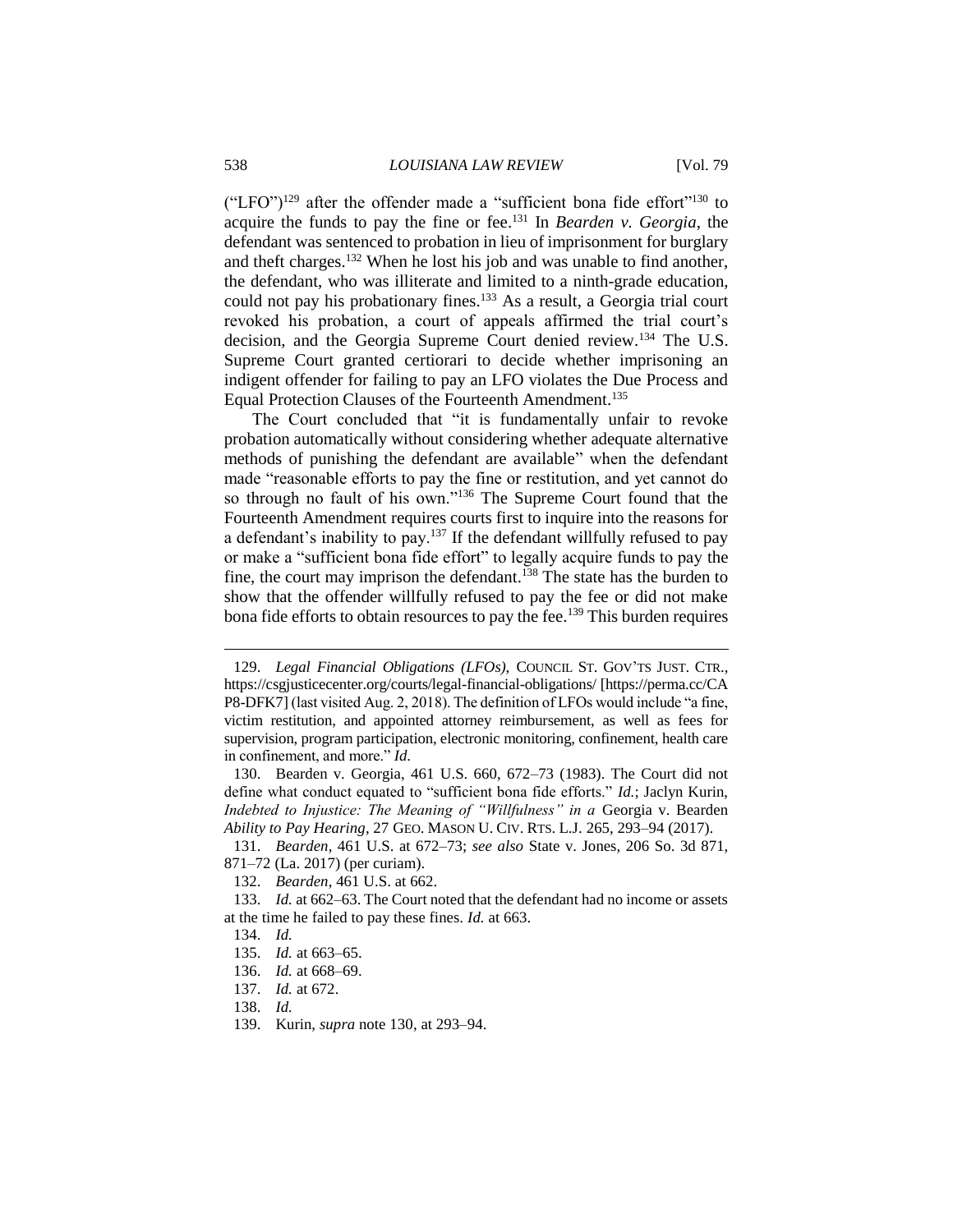evidence beyond an offender's failure to pay a fee or fine.<sup>140</sup> If the defendant failed to pay because of his indigence, the court *must* look at alternative forms of punishment and imprison the defendant "[o]nly if [the] alternative measures are not adequate to meet the State's interests in punishment and deterrence."<sup>141</sup> Such alternative measures the Court suggested included extending the time for making payments, reducing the amount of the fine, or enforcing community service.<sup>142</sup>

#### *A. The Application of* Bearden *in Louisiana*

*Bearden* should protect indigent offenders in Louisiana who cannot pay the costs associated with registration and notification.<sup>143</sup> The decision should also protect offenders who cannot afford to obtain a driver's license or state identification card,<sup>144</sup> as well as offenders who cannot afford the mailing or newspaper advertisement costs associated with notification.<sup>145</sup> The Louisiana judiciary's application of *Bearden*, however, causes its protections to fall short for most Louisiana sex offenders.<sup>146</sup>

Courts have historically ignored *Bearden* in a number of ways: by "(1) not conducting an ability-to-pay hearing, (2) omitting procedural stages of an ability-to-pay hearing, and (3) erroneous interpretations."<sup>147</sup> Some states have statutes that require courts to hold hearings to determine an indigent offender's ability to pay.<sup>148</sup> Louisiana does not have such a statute, which requires courts habitually to enforce *Bearden* so that it

<sup>140.</sup> *Id.* The state must show that the offender "willfully refused to pay . . . despite having means to pay[, or] that the offender has not actively tried to find employment or obtain money legally from other resources." *Id.*

<sup>141.</sup> *Bearden*, 461 U.S. at 672–73.

<sup>142.</sup> *Id.* Although the *Bearden* Court only mentions fines and restitution, the decision has been widely accepted to cover all LFOs, including sex offender registration and notification fees. Kurin, *supra* note 130, at 293–94 (citing *Bearden*, 461 U.S. at 672).

<sup>143.</sup> State v. Jones, 206 So. 3d 871, 871–72 (La. 2017) (per curiam). *See* Kurin, *supra* note 130, at 276–77.

<sup>144.</sup> Tyler v. State, 69 So. 3d 961, 965 (Fla. Dist. Ct. App. 2011) (finding that *Bearden* applied to the requirement to obtain a driver's license). The defendant in that case failed, however, to make a showing that he had tried to update his license "but was unable to do so because he could not pay the associated fee despite his reasonable efforts." *Id.*

<sup>145.</sup> COUNCIL ST. GOV'TS JUST. CTR., *supra* note 129.

<sup>146.</sup> Kurin, *supra* note 130, at 288.

<sup>147.</sup> *Id.*

<sup>148.</sup> *Id.* (citing *generally* OHIO REV. CODE ANN. § 2947.14 (West 2002)). These hearings are often called "ability-to-pay" hearings. *Id.*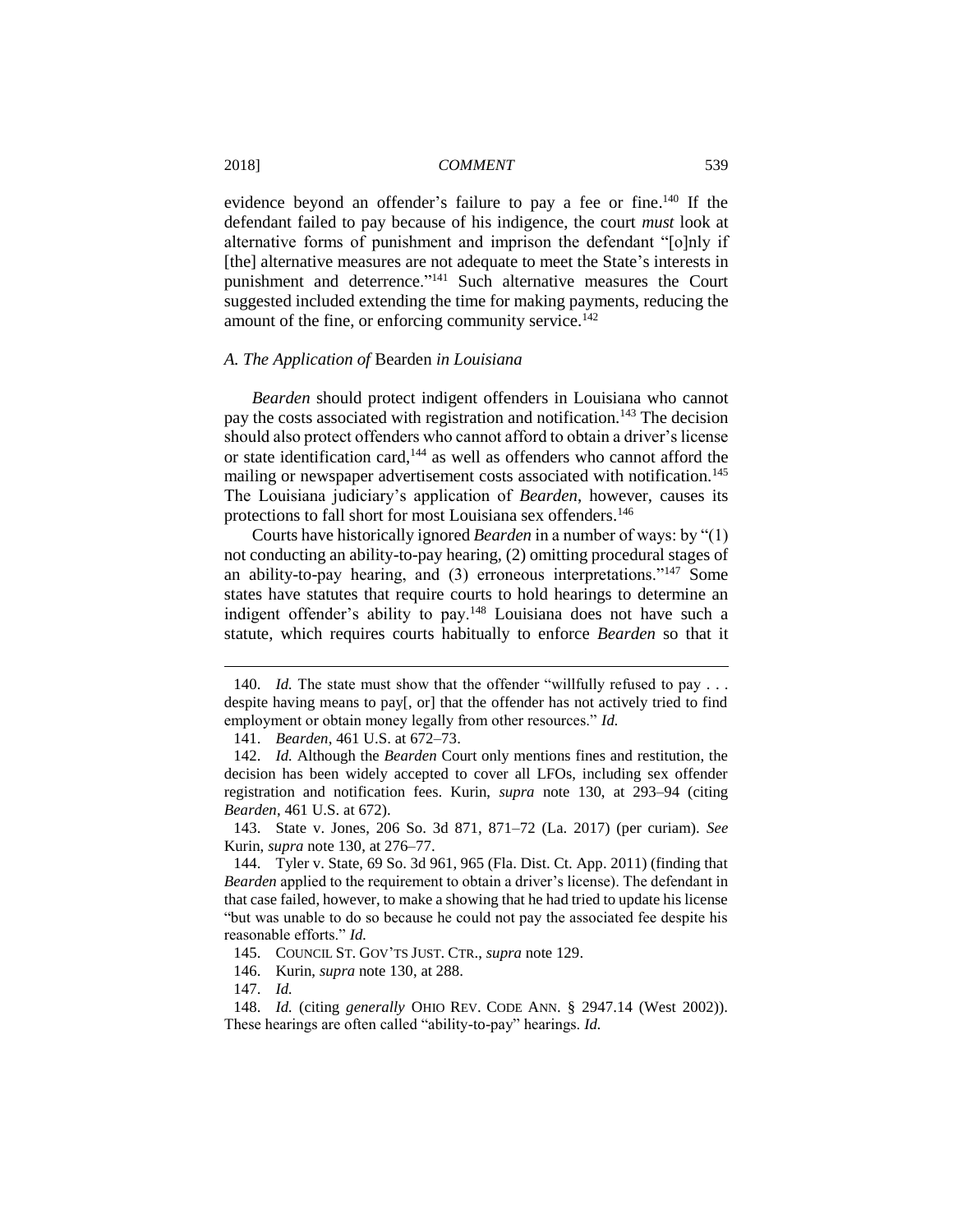becomes common in criminal proceedings.<sup>149</sup> Judicial enforcement, without a legislative directive, has left some indigent defendants with inconsistent constitutional protections.<sup>150</sup>

The facts of *State v. Jones* best illustrate this problem, as the facts were the basis for the hypothetical discussed in the Introduction to this Comment.<sup>151</sup> Tori Jones attempted to pay his sex offender notification costs in installments, but the sheriff's office did not allow him to make partial payment.<sup>152</sup> A trial court then convicted Jones for failure to register as a sex offender, and it was two years before the Louisiana Supreme Court ordered the trial court to comply with *Bearden* and conduct an ability-topay hearing. <sup>153</sup> Had there been a statute requiring such a hearing, Mr. Jones may not have undergone a two-year appellate process,<sup>154</sup> and the circuit court would have been likely able to immediately identify the legislative mandate for a hearing.<sup>155</sup> Although *Bearden* aims to protect indigent offenders who attempt to comply with the law, the lack of statutory enforcement in Louisiana lessens *Bearden's* effectiveness.<sup>156</sup>

The Louisiana Supreme Court has issued only 23 opinions regarding *Bearden* and indigent offenders, each of which contained only one or two paragraphs of text.<sup>157</sup> *Jones* is the court's first opinion addressing the topic

153. *Jones*, 206 So. 3d at 871–72.

- 155. *Cf.* Kurin, *supra* note 130, at 288.
- 156. *See id.*

 $\overline{a}$ 

157. *Jones*, 206 So. 3d at 871–72; State v. Canterberry, 747 So. 2d 37 (La. 1999); State v. Zabaleta, 689 So. 2d 1369 (La. 1997); State v. Pratt, 671 So. 2d 328 (La. 1996); State v. Roebuck, 657 So. 2d 1009 (La. 1995); State v. Foster, 637 So. 2d 1039 (La. 1994); State *ex rel.* Harrison v. Jeane, 617 So. 2d 482–83 (La. 1993) (per curiam); State v. Roberts, 600 So. 2d 596 (La. 1992); State *ex rel.* Gant v. State, 576 So. 2d 517 (La. 1991); State *ex rel.* Teat v. State, 576 So. 2d 998 (La. 1991); State v. Monson, 576 So. 2d 517, 517–18 (La. 1991); State *ex rel.* Rodriguez v. State, 576 So. 2d 518 (La. 1991); State *ex rel.* Morales v. Court of Appeal Third Circuit, 575 So. 2d 1389 (La. 1991); State *ex rel.* Foret v. State, 575 So. 2d 1389 (La. 1991); State *ex rel.* Armstead v. State, 589 So. 2d 1050 (La. 1991); State v. Conley, 570 So. 2d 1161 (La. 1990) (per curiam); State v. Abney, 571 So. 2d 638, 638–39 (La. 1990); State v. Harris, 502 So. 2d 1093 (La. 1987); State v. Williams, 484 So. 2d

<sup>149.</sup> State v. Jones, 206 So. 3d 871, 871–72 (La. 2017) (per curiam). A recent per curiam decisions from the Louisiana Supreme Court evidences the lack of statutory authority in Louisiana, as the only citation given for an ability-to-pay hearing was that of *Bearden*. *Id.*

<sup>150.</sup> *See, e.g.*, State v. Turner, 217 So. 3d 601, 610–11 (La. Ct. App. 2017).

<sup>151.</sup> *See supra* Introduction.

<sup>152.</sup> Brief for Petitioner, State v. Jones, 182 So. 3d 1218 (2015) (No. 15/KA/0500), 2015 LEXIS 985, at \*2–4.

<sup>154.</sup> It is unclear whether Jones was in prison during the appeals process.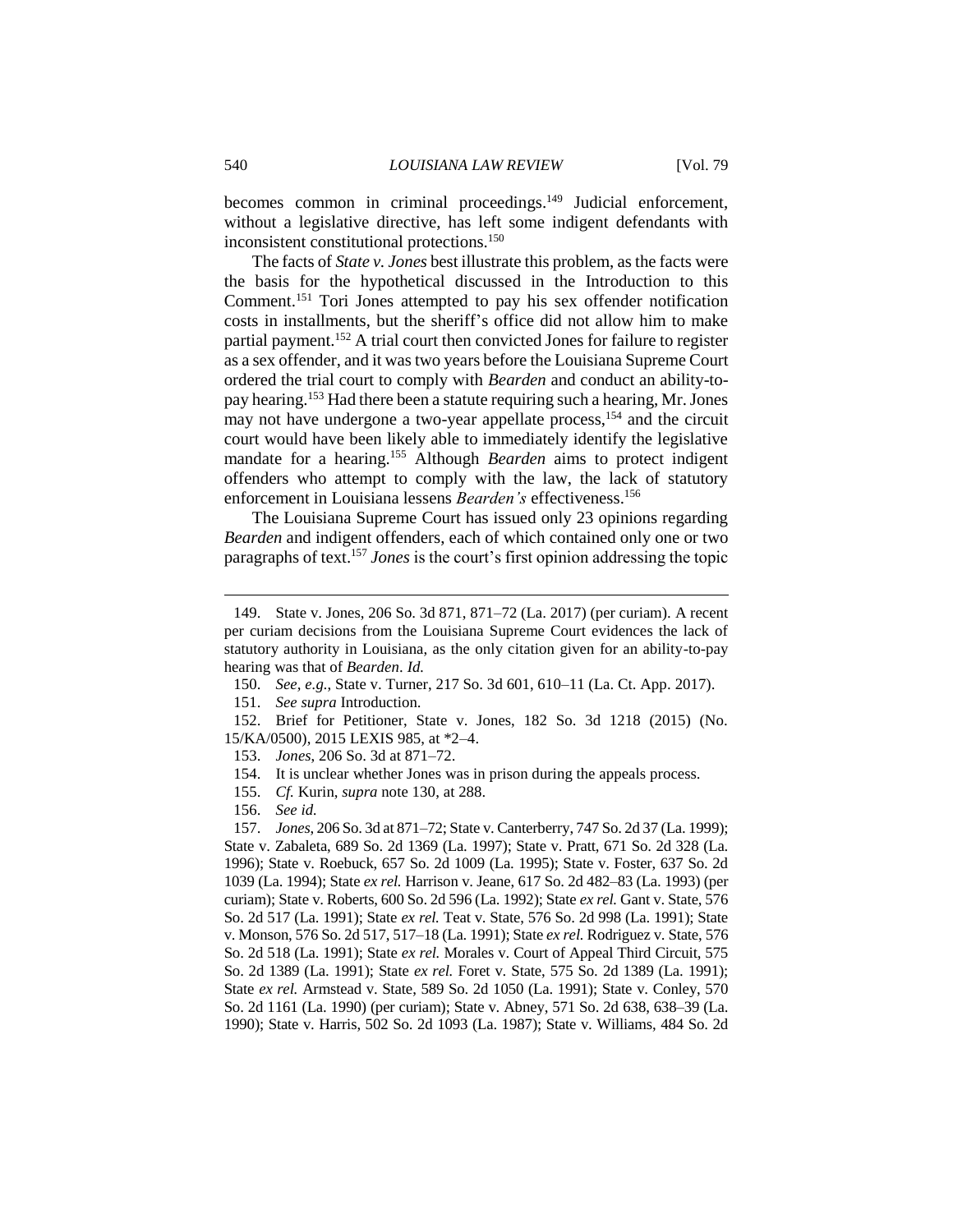since 1999.<sup>158</sup> Most of the opinions remanded the case to the trial court to determine whether the defendant was indigent or, based on the record, overturned portions of a judgment that failed to consider the defendant's inability to pay.<sup>159</sup> Although most Louisiana courts appear to properly apply *Bearden* on a regular basis,<sup>160</sup> several trial courts within Louisiana's Second Circuit continue to issue judgments without considering the defendant's indigence.<sup>161</sup> Louisiana's Second Circuit Court of Appeal has repeatedly overruled or remanded unconstitutional sentences that failed to consider a defendant's ability-to-pay.<sup>162</sup> Specifically, since 2013, there have been nine reported decisions within the Second Circuit in which trial courts did not apply *Bearden*. <sup>163</sup> The U.S. Supreme Court mandated that trial courts determine the indigence of an offender in 1983, yet the Second Circuit trial courts continue to forget.<sup>164</sup> Therefore, Louisiana courts require further direction or a legislative reminder of *Bearden's* requirements.<sup>165</sup> Without statutory authority guiding lower courts, appellate courts will likely continue to expend resources on reviewing such cases, which will consistently result in the reversal or remand of the trial court's decision.<sup>166</sup>

- 158. *Jones*, 206 So. 3d at 871–72.
- 159. *Supra* note 157.

 $\overline{a}$ 

161. *See, e.g.*, State v. Turner, 217 So. 3d 601, 610–11 (La. Ct. App. 2017).

162. *See* State v. Lee, 243 So. 3d 1133, 1140 (La. Ct. App. 2017); State v. Turner, 217 So. 3d 601, 610–11 (La. Ct. App. 2017); State v. Modique, 186 So. 3d 283, 288–89 (La. Ct. App. 2016); State v. Anderson, 162 So. 3d 547, 549 (La. Ct. App. 2015); State v. Hooter, 162 So. 3d 532, 538–39 (La. Ct. App. 2015); State v. Baker, 148 So. 3d 217, 228–29 (La. Ct. App. 2014); State v. Percy, 137 So. 3d 184, 193 (La. Ct. App. 2014); State v. Gilbert, 136 So. 3d 995, 998 (La. Ct. App. 2014); State v. Allen, 117 So. 3d 311, 315 (La. Ct. App. 2013).

164. Bearden v. Georgia, 461 U.S. 660 (1983).

166. *See, e.g.*, *Modique*, 186 So. 3d at 288–89; State v. Morales, 221 So. 3d 257, 258–59 (La. Ct. App. 2017).

<sup>662 (</sup>La. 1986) (per curiam); State v. Pinkney, 488 So. 2d 682 (La. 1986); State v. Grant, 490 So. 2d 272 (La. 1986); State v. Garrett, 484 So. 2d 662 (La. 1986) (per curiam).

<sup>160.</sup> State v. Jones, 182 So. 3d 1218 (La. Ct. App. 2015). The Fifth Circuit Court of Appeal's decision in *State v. Jones* was an aberration among the circuits. *Id.* It will likely not happen again following the Louisiana Supreme Court's per curiam response. *Jones*, 206 So. 3d at 871–72 (per curiam).

<sup>163.</sup> *See supra* note 162.

<sup>165.</sup> *See, e.g.*, *Allen*, 117 So. 3d at 315.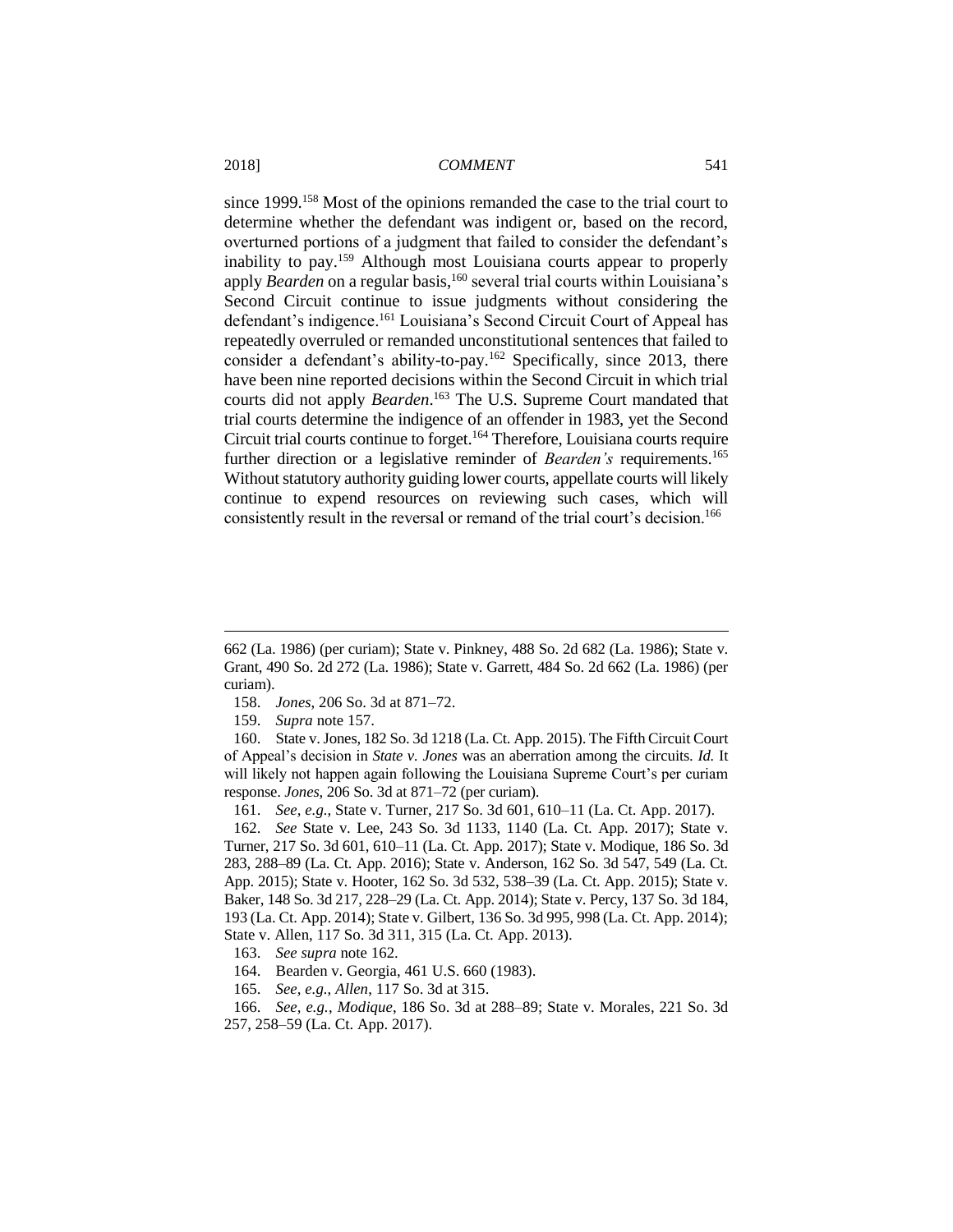#### *B. Enforcing* Bearden *Through Legislative Direction*

*Bearden* covers offenders who make a good faith attempt to pay, but it does not protect indigent sex offenders who fail to contact local law enforcement to explain their inability to pay registration and notification costs.<sup>167</sup> As such, *Bearden*'s protections do not consider the practical implications of the high financial burden Louisiana's sex offender laws impose.<sup>168</sup> Many indigent offenders likely are so discouraged by the prospect of paying what could be over \$1,000 in costs for registration and notification that the offenders do not contact the authorities to discuss how to comply.<sup>169</sup> The high financial burden may outweigh the benefits of compliance with the law, which could incentivize offenders to circumvent registration and notification.<sup>170</sup> When that happens, policy analysts, judges, and legislators should ask whether Louisiana's registration and notification laws accomplish their stated rationale of public safety.<sup>171</sup>

To ensure compliance with *Bearden*, Louisiana should enact a statute that requires courts to conduct an ability-to-pay hearing when an offender claims indigence as the reason for his inability to pay registration or notification costs. A legislative mandate would save appellate court resources spent remanding and reversing convictions that disregard an offender's indigence.<sup>172</sup> Additionally, such a mandate would both save state money and further protect indigent offenders, even if the legislature

<sup>167.</sup> *Bearden*, 461 U.S. at 672–73. In *Mouton*, Judge Wicker concurred with the majority that the defendant did not have a valid constitutional defense because "[t]here [was] no evidence in the record that Mr. Mouton made any attempt to fulfill the registration requirements the law obligated him to fulfill." State v. Mouton, 219 So. 3d 1244, 1261 (La. Ct. App. 2017) (Wicker, J., concurring).

<sup>168.</sup> *See supra* Part IV. *Bearden* also does not provide direction to legislatures as to how states should inform indigent sex offenders that they cannot go to jail for simply being poor. Offenders may choose to circumvent the law because of a lack of knowledge regarding their constitutional rights. Some sheriff's offices will help the offender with transportation if indigence or mobility poses a problem, but neither the law nor practice indicates there is no indication in the law or in practice that indigent offenders know how to prove they did not willfully violate the law. *See Mouton*, 219 So. 3d at 1251.

<sup>169.</sup> *Mouton*, 219 So. 3d at 1263. *Cf.* Interview with James Richardson, *supra* note 17.

<sup>170.</sup> *See* Interview with James Richardson, *supra* note 17.

<sup>171.</sup> *See* LA. REV. STAT. § 15:540 (2018); Interview with James Richardson, *supra* note 17.

<sup>172.</sup> *See, e.g*., State v. Modique, 186 So. 3d 283, 288–89 (La. Ct. App. 2016); State v. Morales, 221 So. 3d 257, 258–59 (La. Ct. App. 2017).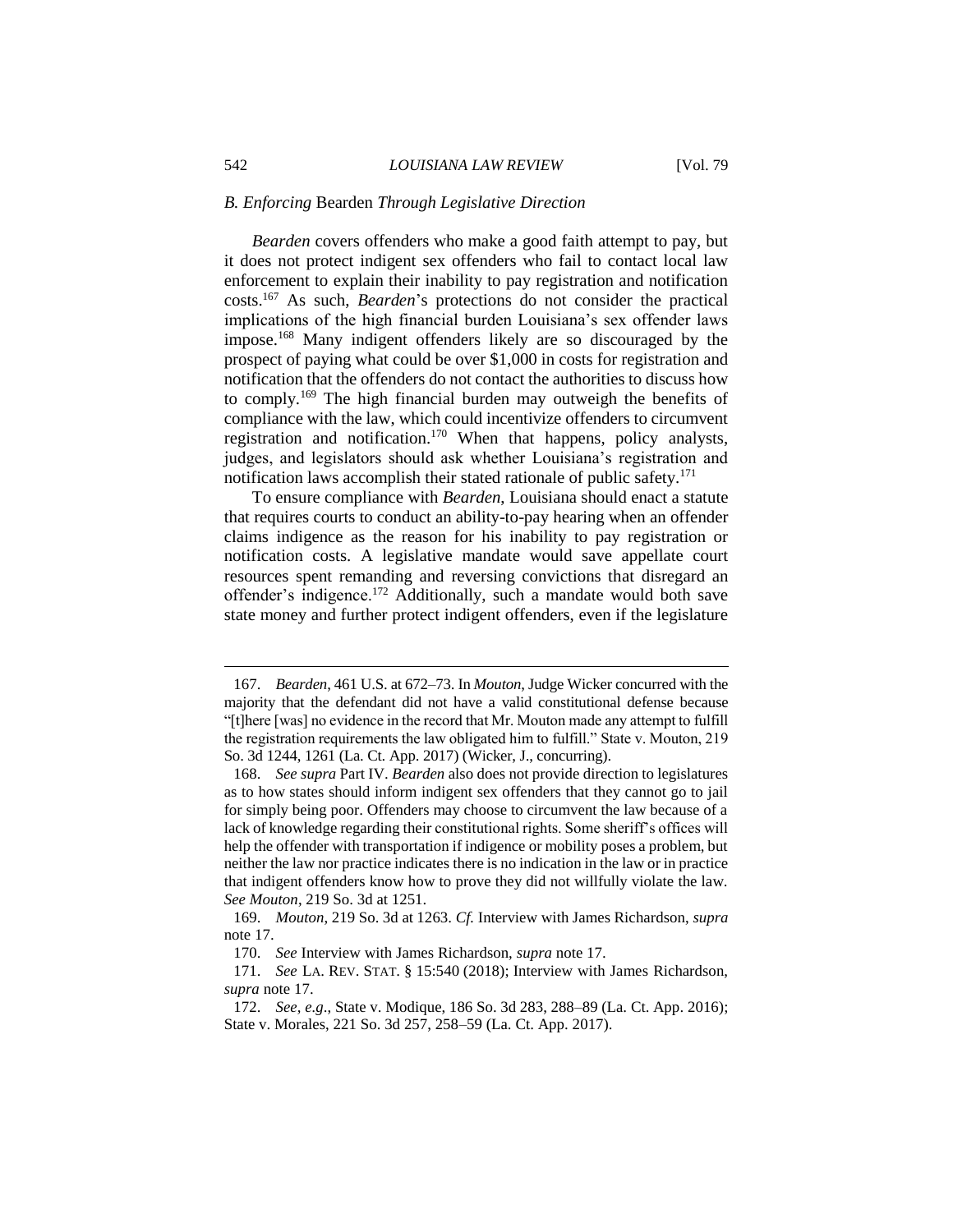did not address the financial burdens of Louisiana sex offender registration and notification laws.<sup>173</sup>

# IV. HOW TO ADDRESS LOUISIANA'S HIGH REGISTRATION AND NOTIFICATION COSTS FOR INDIGENT OFFENDERS

By forcing indigent offenders to pay notification costs, Louisiana places the financial burdens of a comprehensive sex offender registration and notification system in a unique manner.<sup>174</sup> In other states that employ "active" notification regimes, the government pays the cost of notifying the public.<sup>175</sup> The Louisiana Legislature would likely have little appetite for completely covering sex offender registration and notification costs because of the state's current budget crisis.<sup>176</sup> Since 2016, the legislature has convened for multiple legislative sessions each fiscal year in attempts to close recurring budget gaps.<sup>177</sup> Although Louisiana currently has a budgetary surplus, many budgetary issues remain. 178

<sup>173.</sup> At the least, Louisiana should inform sex offenders prior to their release on how they must attempt to acquire the funds to pay for registration *and* go to the sheriff's office to explain their inability to pay, if such is the case. This way the offender will have preserved a defense to the charge that he willfully refused to comply with the registration statutes. *See Mouton*, 219 So. 3d at 1261.

<sup>174.</sup> *See, e.g.*, W. VA. CODE § 15-12-5 (2018);R.I. PAROLE BD. SEX OFFENDER CMTY. NOTIFICATION UNIT, SEXUAL OFFENDER COMMUNITY NOTIFICATION GUIDELINES (2014), http://www.paroleboard.ri.gov/documents/SEXUAL%20 OFFENDER%20COMMUNITY%20NOTIFICATION%20-%20FINAL%202014 .pdf [https://perma.cc/F355-EDE6]; OHIO REV. CODE ANN. § 2950.11 (2018); ALA. CODE § 15-20A-21 (b) (2018).

<sup>175.</sup> *See, e.g.*, *supra* note 174.

<sup>176.</sup> *See, e.g.*, Hilburn, *supra* note 22.

<sup>177.</sup> *See* Julia O'Donoghue, *Louisiana Legislature leaves Capitol with budget -- and little else*, TIMES-PICAYUNE (June 20, 2017), http://www.nola.com/politics /index.ssf/2017/06/louisiana\_legislature\_leaves\_b.html [https://perma.cc/H9LR-4UVQ]; Sam Karlin, *Special session inevitable as \$313M midyear shortfall looms, officials say*, GREATER BATON ROUGE BUS. REP. (Jan. 13, 2017), https:// www.businessreport.com/article/special-session-inevitable-313m-midyear-short fall-looms-officials-say [https://perma.cc/9XW7-UNRB]; Tyler Bridges, *What now? Louisiana legislators 'kick the can' on budget, taxes to next year*, ADVOCATE (June 25, 2016, 3:26 PM), https://www.theadvocate.com/baton\_rouge /news/politics/legislature/article\_e883d816-3777-5a55-b869-f736d5ce83ed.html [https://perma.cc/UJ8Q-68T7].

<sup>178.</sup> Melinda Deslatte, *Louisiana's budget surplus doesn't signal full recovery: economist*, ASSOCIATED PRESS (Sept. 25, 2018), https://www.nola.com/politics /index.ssf/2018/09/economist\_louisiana\_surplus.html [https://perma.cc/J58S-REWT].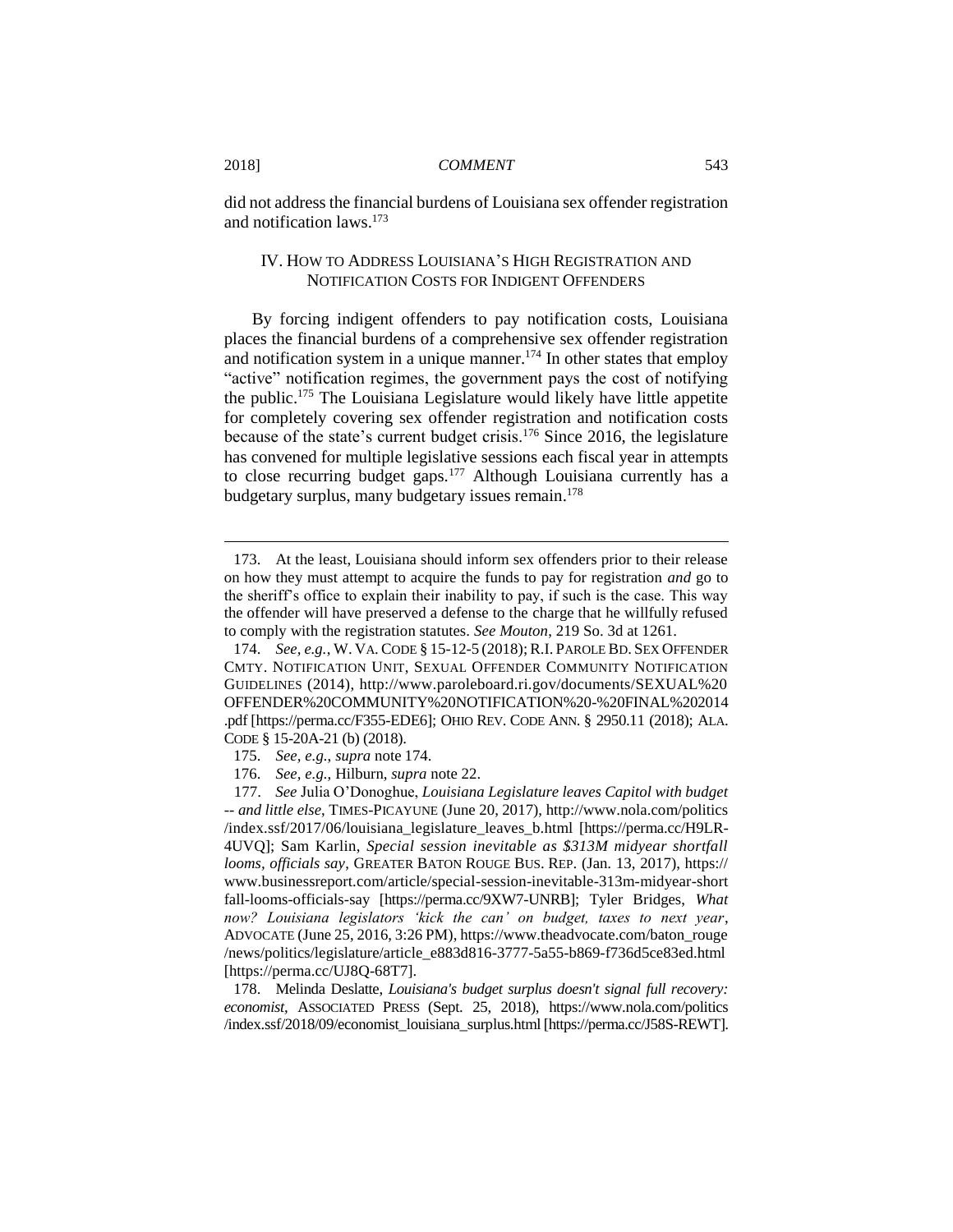In particular, Louisiana's high incarceration rate affects the legislature's budget decisions because of the sheer cost associated with it.<sup>179</sup> In Fiscal Year 2017, incarceration costs equated to \$287.9 million.<sup>180</sup> The average cost per prisoner, per day among all state prisons in Louisiana is \$49.60, which totals to \$18,104 per prisoner per year.<sup>181</sup> These high costs were one of the catalysts for Louisiana's criminal justice reform legislation the legislature passed in the 2017 legislative regular session;<sup>182</sup> these high costs could also help convince legislators to support changes to sex offender laws if the amendments produce the possibility of long-term savings and increase or maintain public safety. The cost to the state of imprisoning sex offenders for failing to pay these registration and notification fees far outweighs the price for the state to cover registration and notification costs on a per-offender basis.<sup>183</sup> Absorbing a sex offender's costs entirely is, however, an almost impossible solution

<sup>179.</sup> FY17-18 Executive Budget Review Department of Corrections, House Committee on Appropriations, Louisiana House of Representatives Fiscal Division (Apr. 6, 2017), http://house.louisiana.gov/housefiscal/DOCS\_APP\_BDGT\_MEET INGS/DOCS\_APPBudgetMeetings2017/April/DOCPublicfinal%20-%20Copy .pdf [https://perma.cc/2S9H-3JVX].

<sup>180.</sup> *Id.*

<sup>181</sup>*. Id.*

<sup>182.</sup> Rebekah Allen, *Conservative business groups help carry criminal justice reforms to victory in Louisiana legislature*, ADVOCATE (June 10, 2017), http://www.theadvocate.com/baton\_rouge/news/politics/legislature/article\_44a74e46 -4d2b-11e7-ac26-d748ea6f3b24.html [https://perma.cc/FS38-2PED]. Conservative groups led the effort to pass the 2017 criminal justice reform after helping Texas reform its system to reduce prison population growth and reduce state spending. *Id.*  Louisiana's reform package should save the state \$262 million over the next ten years. Adam Gelb, Terry Schuster & Emily Levett, *Louisiana Adopts Landmark Criminal Justice Reforms: New laws expected to reduce reoffending, save millions of dollars*, PEW CHARITABLE TRS. (June 22, 2017), http://www.pewtrusts.org/en/research-andanalysis/analysis/2017/06/22/louisiana-adopts-landmark-criminal-justicereforms [https://perma.cc/SUY3-Y9FR]. Seventy percent of those savings will be reinvested into projects focused on reducing recidivism. *Id.*

<sup>183.</sup> State v. Mouton, 219 So. 3d 1244, 1261 (La. Ct. App. 2017) (Wicker, J., concurring). The cost of complying with registration and notification fees can range from a few hundred dollars to over \$1,000. *Id.* Notification must only occur every five years or if the offender moves residences. LA. REV. STAT. §  $15:542.1(A)(2)(b)$  (2018). Therefore, a sex offender is only responsible for \$60 annually during the periods in which notification is not required. *Id.* § 15:542(D). The average cost of imprisoning an offender in an in-state facility for one year is \$18,104, which is \$18,044 more than the cost of the annual sex offender registration fee. House Committee on Appropriations, Louisiana House of Representatives Fiscal Division, *supra* note 179.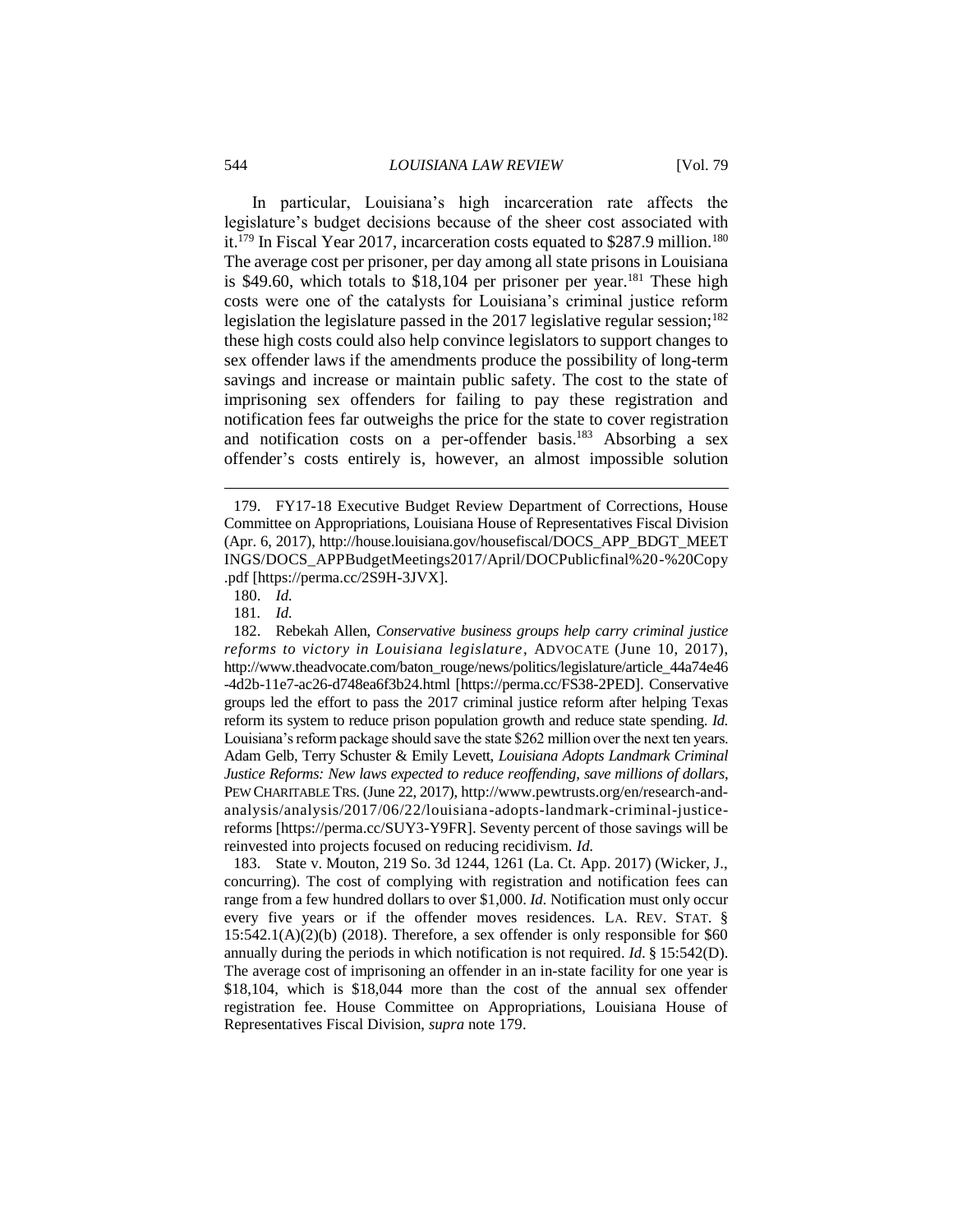because it would increase short-term budgetary spending. <sup>184</sup> Therefore, Louisiana state legislators should look for options that do not add costs to the state.

# *A. Amending the Registration Process*

Registration laws require more practical monetary and timeline requirements. First, the Louisiana Legislature must acknowledge the problems associated with Louisiana's three-day registration requirement.<sup>185</sup> Judge Wicker of the Louisiana Fifth Circuit Court of Appeal has addressed the policy issues deriving from the current sex offender legal regime.<sup>186</sup> Judge Wicker's most persuasive argument is how burdensome the three-day registration period is on indigent offenders.<sup>187</sup> The laundry list of requirements and associated fees make compliance nearly impossible for a homeless or indigent sex offender.<sup>188</sup> To lessen this burden, the legislature could apply practical, revenue-neutral solutions that also comply with SORNA's national minimum standards: such as (1) requiring one identification card instead of a driver's license *and* state identification card;<sup>189</sup> (2) prolonging the required date of registration; and (3) allowing sex offenders to pay the registration fee in installments.<sup>190</sup>

<sup>184.</sup> *See Mouton*, 219 So. 3d at 1261 (Wicker, J., concurring). The total cost per offender for registration and notification can range from \$300 to \$1,000. *Id*. Louisiana currently has 9,387 active sex offenders, which could cost the state hundreds of thousands of dollars to absorb all registration and notification costs. Email Interview with Louisiana State Police Sex Offender Registry (Oct. 25, 2017).

<sup>185.</sup> LA. REV. STAT. § 15:542(C)(2).

<sup>186.</sup> *Mouton*, 219 So. 3d at 1261; State v. Jones, 182 So. 3d 1218, 1223 (La. Ct. App. 2015) (Wicker, J., dissenting).

<sup>187.</sup> *See Mouton*, 219 So. 3d at 1262.

<sup>188.</sup> *Id.*

<sup>189.</sup> LA. REV. STAT. § 15:542(C).

<sup>190.</sup> The Louisiana Legislature could follow Colorado's lead and give sheriff's offices the ability to waive the registration fee for indigent offenders. COLO. REV. STAT. § 16-22-108(7)(b) (2018). The state general fund would not be affected because the registration fees stay with the sheriff's offices instead of going to the state. Therefore, the only government entity losing money by waiving fees would be the sheriff's office. *See* Telephone Interview with Leslie Lance, *supra* note 7.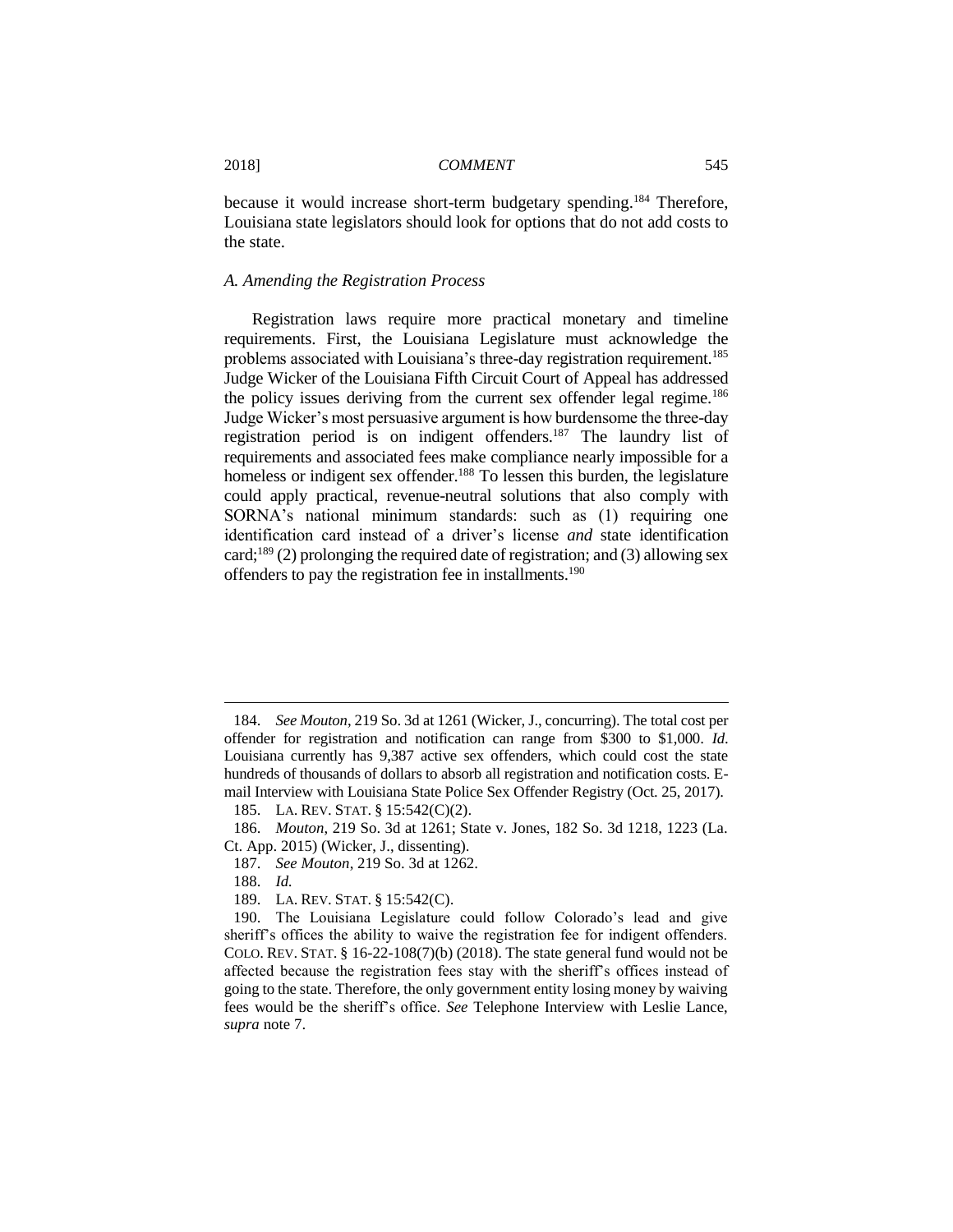#### *1. Requiring One Identification Card*

The current requirement for providing two forms of identification cards is duplicative.<sup>191</sup> According to the Louisiana Department of Motor Vehicles, a state identification card is an "alternative" form of identification to a driver's license.<sup>192</sup> A state identification card accomplishes the same functions as a driver's license.<sup>193</sup> The only situation in which an offender should have to obtain a state identification card is if the offender does not qualify for a driver's license because he cannot drive a vehicle. The combined cost of obtaining a driver's license and state identification card, both of which indicate the person's status as a sex offender,  $194$  can total  $$62.25<sup>195</sup>$  If the state required only one identification card,<sup>196</sup> the cost to the offender would be cut in half, making it more likely that he could afford to comply with the initial registration requirements.<sup>197</sup>

<sup>191.</sup> LA. REV. STAT. § 15:542(C)(1)(j).

<sup>192.</sup> *Identification Cards in Louisiana*, DMV.ORG, https://www.dmv.org/lalouisiana/id-cards.php [https://perma.cc/KD99-JTNF] (last visited Aug. 8, 2018).

<sup>193.</sup> *Id.* ("If you do not have a driver's license, a Louisiana identification (ID) card can be used as an alternative form of photo identification. You can use a Louisiana ID card to prove your age and identity in a number of situations, including voting, making bank transactions, enrolling in college, and buying agerestricted items.").

<sup>194.</sup> *See* LA. REV. STAT. § 32:412 (I)(1); *id.* § 40:1321 (J)(1).

<sup>195.</sup> State v. Mouton, 219 So. 3d 1244, 1262 (La. Ct. App. 2017) (Wicker, J., concurring).

<sup>196.</sup> Louisiana would also remain SORNA-compliant because the national standards only require one identification card. Sex Offender Registration and Notification Act, Pub. L. No. 109-248, 120 Stat. 590 (2006) (codified as amended at 42 U.S.C. §§ 16901–62).

<sup>197.</sup> *See* LA. REV. STAT. § 15:542(C); *Mouton*, 219 So. 3d at 1262.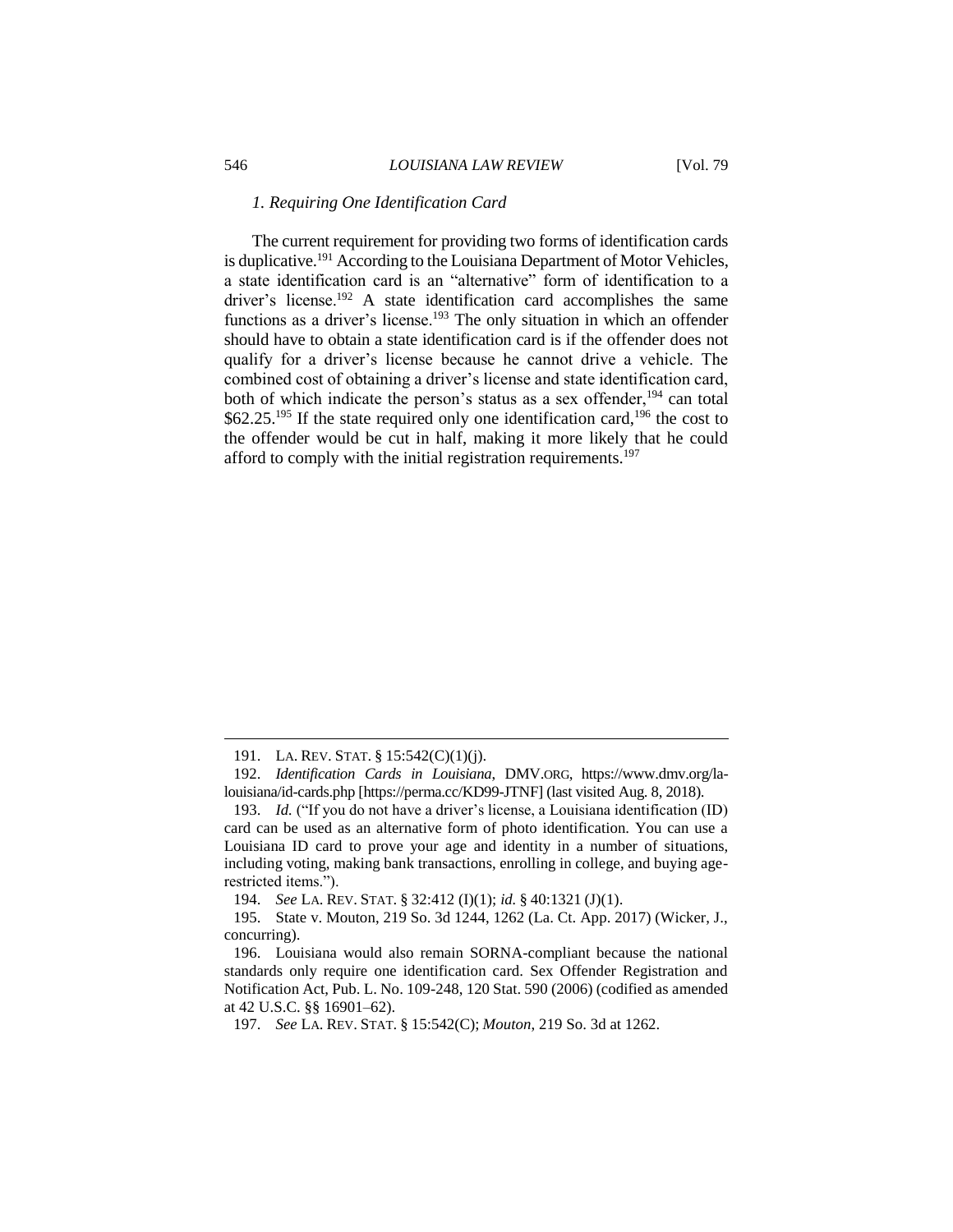#### *2. Prolonging the Required Date of Registration*

Louisiana matches SORNA's registration deadline and gives sex offenders three days<sup>198</sup> to complete the initial registration deadline,<sup>199</sup> but Louisiana can extend the initial deadline and still comply with SORNA, which allows substantial compliance rather than complete compliance.<sup>200</sup> Not all states that use SORNA's national standards have implemented the three-day deadline.<sup>201</sup> Louisiana would likely still substantially comply with SORNA even if it extended the registration deadline past SORNA's recommended three days.<sup>202</sup> The state could work with the Office of Sex Offender Sentencing, Monitoring, Apprehending, Registering, and Tracking before amending the deadline to ascertain whether any newly proposed amendment would affect the determination that the state has substantially implemented SORNA.<sup>203</sup> In legislating an appropriate

200. *See* ALA. CODE § 15-20A-10(a)(2) (2018).

201. The Office of Sex Offender Sentencing, Monitoring, Apprehending, Registering, and Tracking considers Alabama as one of the states that substantially implemented SORNA, even though the state uses a seven-day registration deadline. *See* OFF. SEX OFFENDER SENT'G, MONITORING, APPREHENDING, REGISTERING & TRACKING,*supra* note 37; ALA. CODE § 15-20A-10(a)(2).

202. Ensuring compliance to receive the Edward Byrne Memorial Justice Assistance Grant Program money would be paramount for some legislators as the state could receive \$5 million–\$7 million from the program. *See Awards Made for "Edward Byrne Memorial Justice Assistance Grant Program*," U.S. DEP'T JUST., https://external.ojp.usdoj.gov/selector/title?solicitationTitle=Edward%20Byrne%20 Memorial%20Justice%20Assistance%20Grant%20Program&po=All [https://perma .cc/2RVE-FGDX] (last visited Mar. 31, 2018).

203. THE NATIONAL GUIDELINES FOR SEX OFFENDER REGISTRATION AND NOTIFICATION 10 (2008), https://ojp.gov/smart/pdfs/final\_sornaguidelines.pdf [https://perma.cc/VSX4-VLKK] ("The substantial implementation standard does, however, contemplate that there is some latitude to approve a jurisdiction's implementation efforts, even if they do not exactly follow in all respects the specifications of SORNA or these Guidelines.").

<sup>198.</sup> Louisiana originally allowed sex offenders 30 days to register after being released from prison. Act No. 388, 1992 La. Acts 1181 (1992) (codified at LA. REV. STAT. § 15:542 (1992)). Subsequently, the Louisiana Legislature shortened the deadline to 21 days, then 10 days, and then to its current 3-day requirement. Act No. 1150, 1999 La. Acts 3055 (1999) (codified at LA. REV. STAT. § 15:542 (1999)); Act No. 791, 2006 La. Acts 2755 (2006) (codified at LA. REV. STAT. § 15:542 (2006)); Act No. 460, 2007 La. Acts 2526 (2007) (codified at LA. REV. STAT. § 15:542 (2007)).

<sup>199.</sup> Sex Offender Registration and Notification Act, Pub. L. No. 109-248, 120 Stat. 590 (codified as amended at 42 U.S.C. §§ 16901–62); LA. REV. STAT. § 15:542 (C)(2).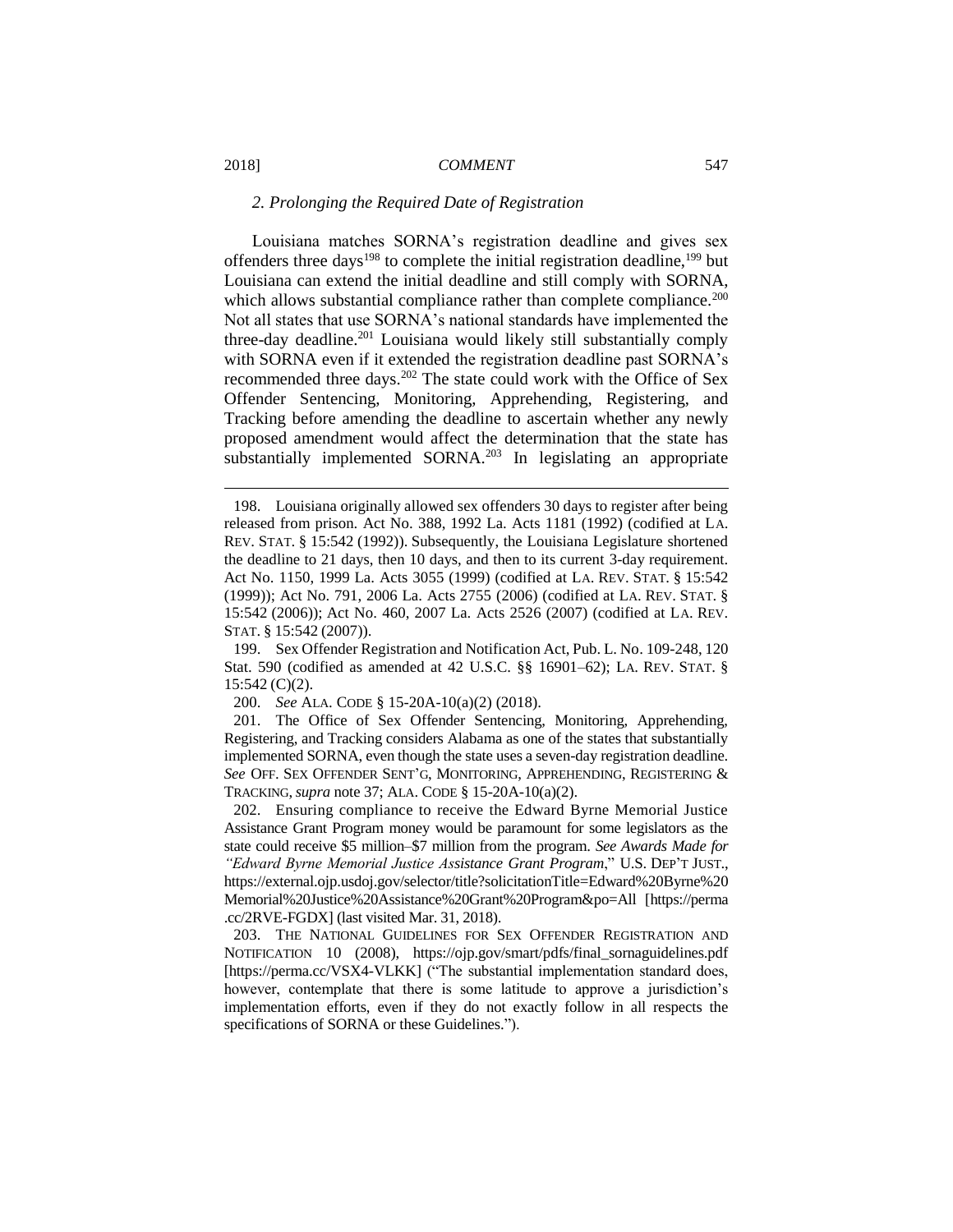#### 548 *LOUISIANA LAW REVIEW* [Vol. 79

deadline for registration, the Louisiana Legislature should consider the amount of time necessary for an offender to obtain funds to pay for a driver's license and the \$60 registration fee, given the economic realities of being released from prison and likely being unemployed.<sup>204</sup> The outer limit for SORNA-compliant states, at the moment, is likely seven days.<sup>205</sup> Although seven days may not be enough to acquire the funds the current statutes require, if Louisiana adopts the suggested changes herein, seven days would be an improvement from the current deadline and allow Louisiana to remain SORNA-compliant.<sup>206</sup>

#### *3. Allowing Offenders to Pay Registration Fees in Installments*

In *Bearden*, the U.S. Supreme Court suggested that extending the time to pay registration fees was an appropriate alternative remedy when an indigent offender made sufficient bona fide efforts to acquire funds to pay the fine.<sup>207</sup> Allowing sheriff's offices to implement installment plans for offenders to pay registration fees would save the judiciary the time and effort required: (1) to adjudicate criminal charges against the offender; (2) to determine whether the offender is indigent; and (3) to order the sheriff's office to extend the period for payment as an alternative remedy.<sup>208</sup> District attorneys' offices would not waste resources prosecuting an indigent offender who failed to pay the \$60 registration fee,<sup>209</sup> only to have a court apply *Bearden*'s alternative remedy requirement.<sup>210</sup> A deferred payment plan would further save Louisiana circuit courts' time and effort expended hearing cases in which an offender is charged for failure to register and the trial court fails to grant the offender an ability-to-pay hearing.<sup>211</sup>

<sup>204.</sup> Another option, which would eliminate the need for offenders to travel to a sheriff's office to register, would be to allow offenders to register with the Department of Corrections before they are released from prison. *See* ALASKA STAT. §  $12.63.010(a)(1)$  (2018). Such a system would ensure that all offenders are initially registered, but it does not address how payment of the registration fee could be processed. As the \$60 could not be obtained while in prison, pre-release registration may not be beneficial to Louisiana's registration system.

<sup>205.</sup> ALA. CODE § 15-20A-10(a)(2).

<sup>206.</sup> *Id.*

<sup>207.</sup> Bearden v. Georgia, 461 U.S. 660, 672 (1983).

<sup>208.</sup> *Id.*

<sup>209.</sup> LA. REV. STAT. § 15:542(D) (2018).

<sup>210.</sup> *Bearden*, 461 U.S. at 672.

<sup>211.</sup> *See, e.g*., State v. Modique, 186 So. 3d 283, 288–89 (La. Ct. App. 2016); State v. Morales, 221 So. 3d 257, 258–59 (La. Ct. App. 2017). The details of a deferred payment plan would require significant input from sheriff's offices around the state in order to determine their capabilities and suggestions. Additionally,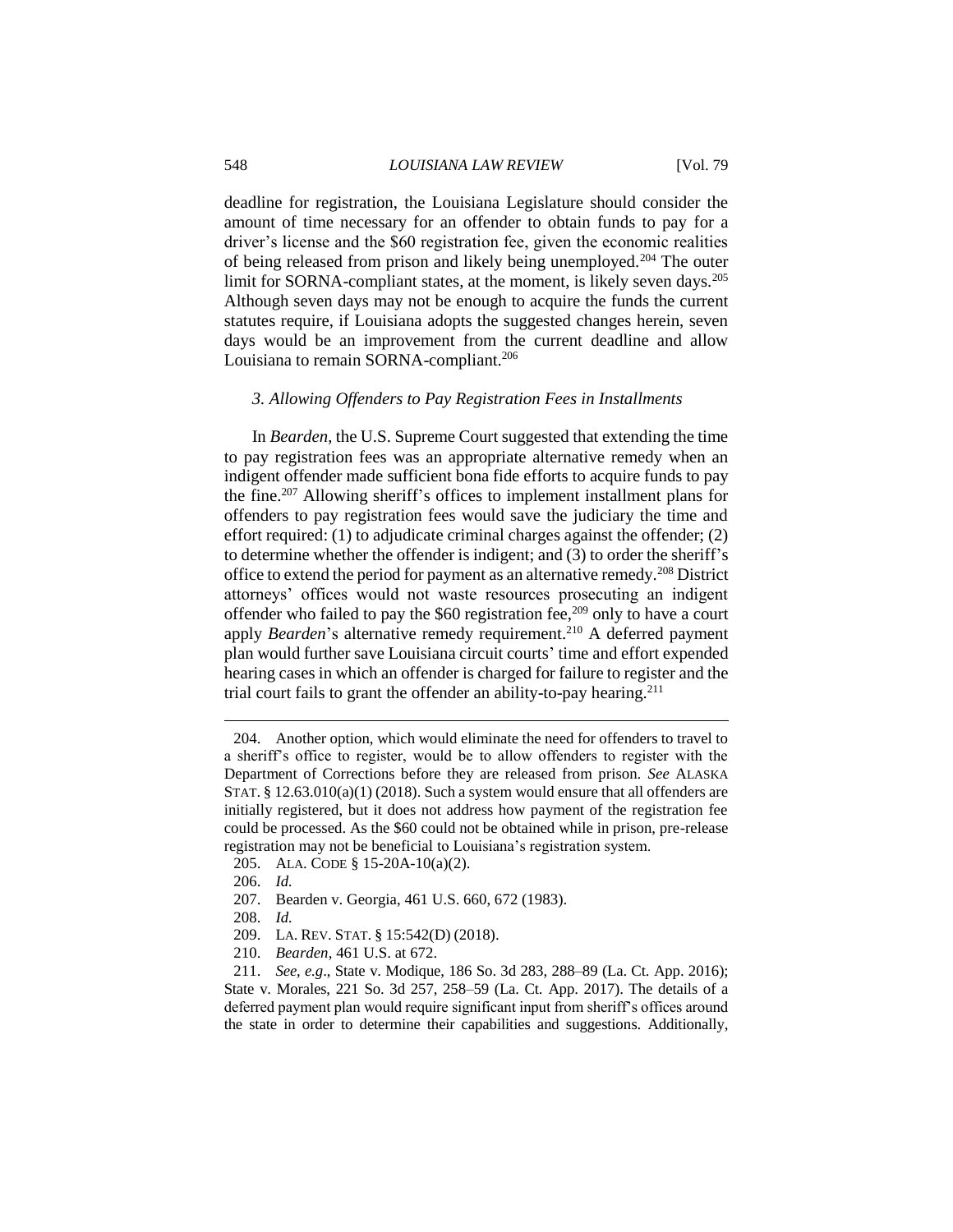#### *B. Amending the Notification Process*

Louisiana's notification process is the most burdensome financial cost imposed on sex offenders in the nation.<sup>212</sup> Compliance with the law is almost impossible for indigent offenders in urban areas, $^{213}$  and Louisiana is the only state in the Union that requires offenders to bear the entire cost of community notification.<sup>214</sup> To address Louisiana's unrealistic notification requirements, the legislature should repeal the newspaper notice requirement and move to an online-only notification system for parishes that meet certain population prerequisites.

#### *1. Newspaper Notice in a Digital World*

Newspaper circulation has declined over the past decade with only 20% of Americans consuming news primarily from print newspapers.<sup>215</sup> Additionally, most Louisiana newspapers are subscription-based,<sup>216</sup> which means Louisiana residents that do not pay for the paper would not see the published notice that sex offenders are required to purchase.<sup>217</sup> Publishing notice in the newspaper in Jefferson Parish and Orleans Parish costs \$193.50.<sup>218</sup> The high cost the advertisement requirements impose is inefficient, considering 80% of residents will never see the notice, and the cost potentially encourages offenders to circumvent the notification requirements because of the financial burden.<sup>219</sup> As such, the Louisiana

considerable research would be required to understand how the constraints of indigence would affect a sex offender's ability to pay under certain deadlines.

<sup>212.</sup> State v. Mouton, 219 So. 3d 1244, 1261 (La. Ct. App. 2017) (Wicker, J., concurring).

<sup>213.</sup> *Id.* at 1262.

<sup>214.</sup> *See, e.g.*, *supra* note 110.

<sup>215.</sup> *How Americans Get Their News*, PEW RES. CTR. (July 7, 2016), http://www.journalism.org/2016/07/07/pathways-to-news/ [https://perma.cc/8VP V-LYE8]. *See* Derek Thompson, *The Print Apocalypse and How to Survive It*, ATLANTIC (Nov. 3, 2016), https://www.theatlantic.com/business/archive/2016/11/the -print-apocalypse-and-how-to-survive-it/506429/ [https://perma.cc/A7WY-F3CE].

<sup>216.</sup> *See, e.g.*, *New Orleans Times-Picayune Subscriptions*, NEWSPAPER DELIVERY, http://www.timespicayunesubscription.com/?source=microg&gclid=CjwKCAjw64bP BRApEiwAJhG-flkm0c3DUMeDQfaQySa4qcTsRgaJHrcdriDEzrBeVzww2FqmuaYmRoCxM0OAvD\_BwE [https://perma.cc/9ULN-5LTA] (last visited Aug. 2, 2018).

<sup>217.</sup> *Mouton*, 219 So. 3d at 1261.

<sup>218.</sup> *Id*.

<sup>219.</sup> *See* Interview with James Richardson, *supra* note 17.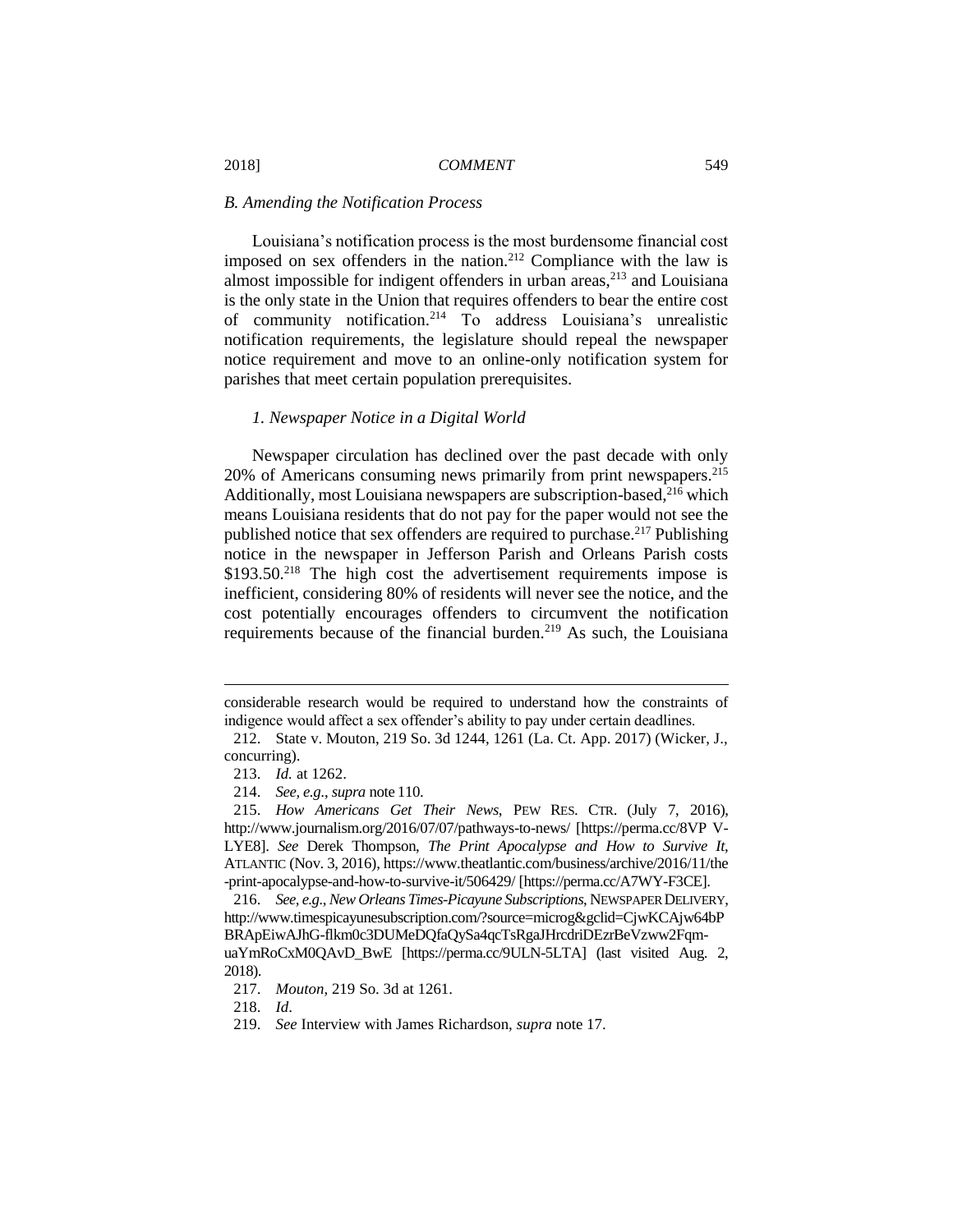Legislature should repeal the newspaper public notice requirement because the policy behind the law is not accomplished.

#### *2. Online-Only Community Notification*

In addition to receiving notice by physical mail, Louisiana citizens may register to receive e-mail notifications that offenders live or have moved near their homes. <sup>220</sup> Electronic notification makes mail notification duplicative because concerned individuals can register digitally.<sup>221</sup> In fact, Louisiana's e-mail notification process provides the address for sex offenders within two miles of a person's residence, twice the distance covered by the mailing requirements in even the most rural areas.<sup>222</sup> If the legislature chose to use only Louisiana's internet and e-mail notification system, instead of mailing notice, it would save indigent sex offenders from having to pay hundreds of dollars in notification costs.<sup>223</sup> Electronic notification's increased efficiency would not only make notification more affordable for offenders, $2^{24}$  thereby decreasing any incentive to circumvent the notification requirement,<sup>225</sup> but would also not affect the number of residents receiving notification.<sup>226</sup> Rather, the wider range of notification may provide heightened awareness of offenders in residential areas and accomplish the rationale behind the notification laws, if the government prioritizes the already existing online system.<sup>227</sup>

<sup>220.</sup> *Check Your Area*, JEFFERSON PARISH SHERIFF'S OFF., http://www.icrime watch.net/register.php?AgencyID=54245&disc= [https://perma.cc/9MRT-CLSF] (last visited Aug. 8, 2018). The state website has separate pages for each parish, which directs the user to a parish-specific search engine that allows the user to search offenders by location, name, city, non-compliance, internet name, e-mail, or phone number. *Offender Search*, LA. ST. POLICE, http://www.icrimewatch .net/louisiana.php [https://perma.cc/WKR7-WDCK] (last visited Aug. 8, 2018); *see, e.g.*, *Offender Search*, CAMERON PARISH SHERIFF'S OFF., http://www.icrime watch.net/index.php?AgencyID=54395 [https://perma.cc/CJ69-5ZH5] (last visited Aug. 8, 2018).

<sup>221.</sup> The mailed notice provides no additional information than the sex offender registry provides online. LA. ST. POLICE, *supra* note 220.

<sup>222.</sup> OffenderWatch e-mail notification from the East Baton Rouge Parish Sheriff's Office (Oct. 13, 2017); LA. REV. STAT. § 15:542.1(A)(1) (2018).

<sup>223.</sup> Sex offender notification costs can range from \$100 to \$1,000. *Mouton*, 219 So. 3d at 1261 (Wicker, J., concurring).

<sup>224.</sup> *See* Interview with James Richardson, *supra* note 17.

<sup>225.</sup> *Id.*

<sup>226.</sup> *Supra* note 222.

<sup>227.</sup> *Supra* note 222.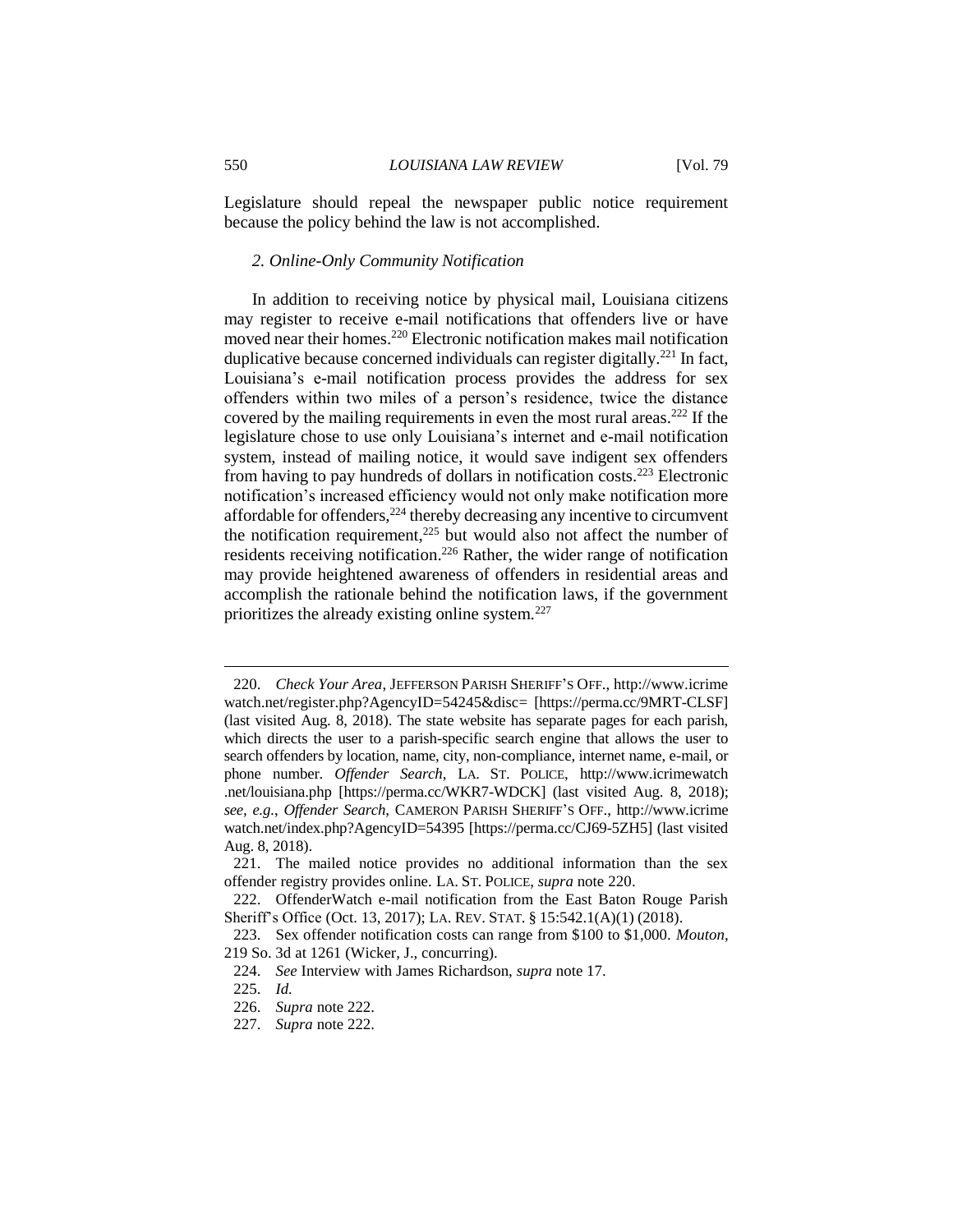A complete shift from "active" notification to "passive" online notification, however, is unlikely. In 2016, Louisiana State Representative Walt Leger proposed a bill—wholly unrelated to sex offender registration and notification—to make online applications with the Louisiana Secretary of State the *exclusive* means for required filings of certain commercial documents,<sup>228</sup> such as contracts for partnership and articles of incorporation.<sup>229</sup> The legislation underwent considerable criticism from rural senators who argued that large portions of their districts did not have internet access:

We got lots [sic] of folks in my part of the country that do not have any access to computers. It's not because they don't want it, it's because they can't get it, but we can't seem to get that message across to you folks that's [sic] making the decisions down there. So I hope you check with AT&T and everyone in this state that provides that access so you'll understand who don't [sic] have availability [sic] to it. . . . I would encourage you to slow down and understand what's in the state and what's not in the state.<sup>230</sup>

The Secretary of State's office and legislators worked behind closed doors to amend the bill to address the concerns rural legislators raised.<sup>231</sup> The resulting legislation, which eventually passed and became law, allowed for the complete transition to online-only commercial filings for parishes with populations over  $100,000^{232}$ 

The online commercial filings legislation serves both as a warning and a framework for reforming Louisiana's sex offender notification laws.<sup>233</sup> The attempt to make online filings the exclusive means for certain business

<sup>228.</sup> HB 876, 2016 Leg., Reg. Sess. (La. 2016). Representative Walt Leger brought the legislation on behalf of Louisiana Secretary of State Tom Schedler. *See Louisiana State Senate Broadcast Archives*, LA. ST. SENATE (May 5, 2016), http://senate.la.gov/video/videoarchive.asp?v=senate/2016/05/051116S~G\_0 [https: //perma.cc/AB77-99P5]. Before the proposition, the Secretary of State's office allowed for commercial filings to be completed in-person or online. HB 876, 2016 Leg., Reg. Sess. (La. 2016).

<sup>229.</sup> HB 876, 2016 Leg., Reg. Sess. (La. 2016). *See* LA. REV. STAT. § 9:3402 (2018); *id*. § 12:1-120.

<sup>230.</sup> LA. ST. SENATE, *supra* note 228 (Senator James Fannin discussing his concerns with the proposition to only allow online commercial filings).

<sup>231.</sup> *See* LA. ST. SENATE, *supra* note 228.

<sup>232.</sup> Act. No. 554, 2016 La. Acts 1828. Parishes with 100,000 or fewer persons were still given the option to file online or in-person. *Id.*

<sup>233.</sup> *See* HB 876, 2016 Leg., Reg. Sess.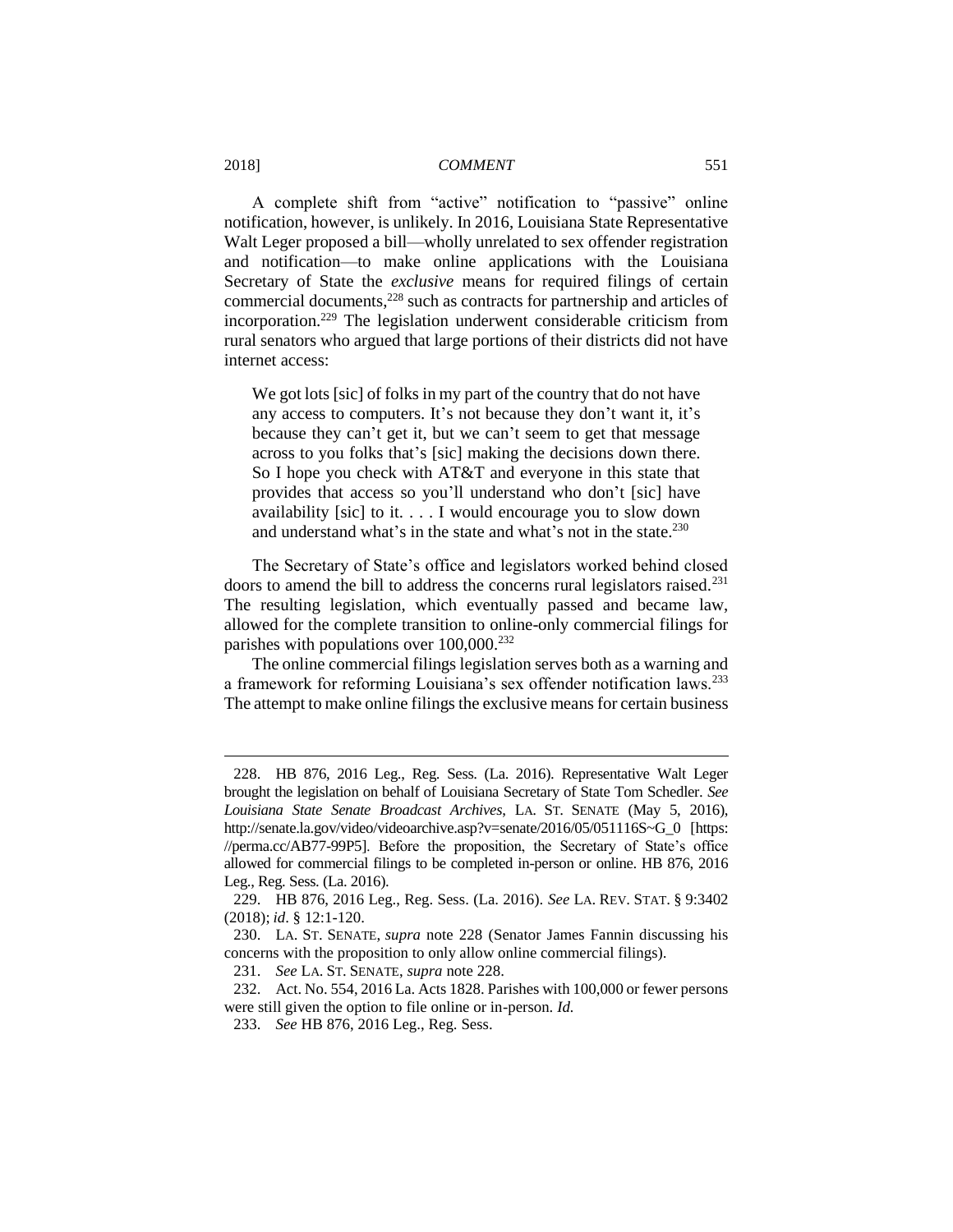documents failed because of concerns over internet accessibility.<sup>234</sup> Rural internet access remains problematic in Louisiana,<sup>235</sup> and an attempt to notify the public about sex offenders exclusively through online means would likely fail just as the original version of House Bill 876 failed.<sup>236</sup> If the legislature proposed, however, to exclusively apply online-only sex offender community notification in areas over  $100,000$  persons,  $237$  the legislation *may* receive the support of rural legislators concerned about internet access. Rural offenders would still have to mail notification, but the costs associated with rural community notification are low because of the lower population density, thus parishes with rural populations often impose a flat fee instead of a fee based on the actual mailing costs.<sup>238</sup> If offenders in parishes with populations over 100,000 paid no notification fee, rural offenders would have to pay at least \$100 more than other offenders.<sup>239</sup> If the legislature wanted to resolve the resulting financial inequity,<sup>240</sup> it could: (1) charge a small notification fee to all sex offenders

236. *See* LA. ST. SENATE, *supra* note 228.

237. Although this requirement would only cover 14 of Louisiana's 67 parishes, it provides proper protection for indigent offenders in all parishes with significant urban populations. *See Louisiana Population by Parish – total residents*, US-PLACES.COM, http://www.us-places.com/Louisiana/population-by-Parish.htm [https://perma.cc/6MPG-M5DZ] (last visited Aug. 2, 2018).

238. *See* Telephone Interview with Leslie Lance, *supra* note 7.

239. *See* State v. Mouton, 219 So. 3d 1244, 1261 (La. Ct. App. 2017) (Wicker, J., concurring). In Tensas Parish, the flat fee for notification is \$110. Telephone Interview with Leslie Lance, *supra* note 7.

240. Solving the inequity between rural and urban sex offenders is not necessary. Rural people have not been classified as a "suspect class" or a "quasisuspect class"; therefore, a court would judge an equal protection claim against Louisiana under the rational basis test. *Equal Protection*, LEGAL INFO. INST., https://www.law.cornell.edu/wex/equal\_protection [https://perma.cc/2EU6- GQ8V] (last visited Aug. 8, 2018). "If the classification has some 'reasonable basis,' it does not offend the [Equal Protection Clause]." U.S. R.R. Ret. Bd. v. Fritz, 449 U.S. 166, 175 (1980) (citing Lindsley v. Nat. Carbonic Gas Co., 220 U.S. 61, 78 (1911)). Louisiana has a reasonable basis for this geographic

<sup>234.</sup> *See* LA. ST. SENATE, *supra* note 228.

<sup>235.</sup> AT&T's 2017 initiative to work toward increased access in Grant Parish and other underserved rural areas evidences the lack of internet access in Louisiana. *AT&T Launches New High-Speed Internet in Grant Parish and other Rural and Underserved Areas in Louisiana*, AT&T LA. TEAM (Sept. 7, 2017), https://engage.att.com/louisiana/blog/?PostId=4294 [https://perma.cc/K7WH-XQUH]. "AT&T announced that some residents in parts of Grant Parish are included in the initial rural and underserved locations in Louisiana to which AT&T has extended Fixed Wireless Internet as part of its FCC Connect America Fund commitment." *Id.*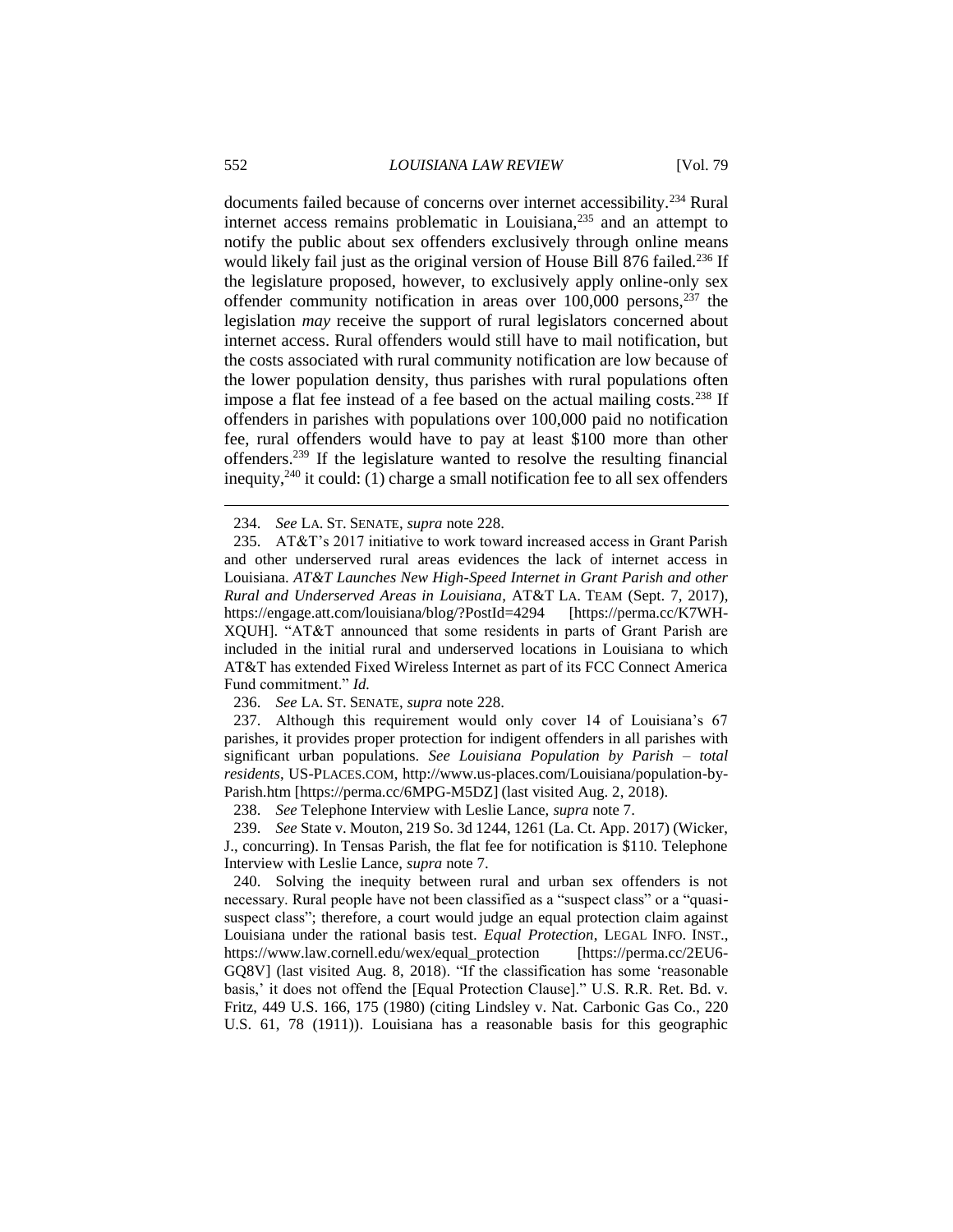to spread the cost of rural notification over all offenders; or (2) use the recent criminal justice reform's savings to pay for rural community notification. 241

Louisiana's current notification regime exemplifies a legislative goal to notify residents who are actively concerned about sex offenders in their neighborhoods as well as those who are not actively concerned.<sup>242</sup> The "active" notification to residents within three-tenths of a mile or one mile of a sex offender, however, only has a certain degree of effectiveness.<sup>243</sup> It fails to notify those who live outside the notification radius—children riding bikes in the neighborhood, families walking the dog, or people jogging throughout the neighborhood.<sup>244</sup> But widening the statutory radius for mailing requirements would only exacerbate the financial burden of notification that reform aims to remedy.<sup>245</sup> As discussed above, the e-mail notification process doubles the area covered for community notification.<sup>246</sup> If the government used electronic notifications instead of mailing notice in parishes with more than 100,000 residents, it could increase the incentive for sex offenders in those areas to comply with the law because of the lower financial burden imposed.

If Louisiana legislators have reservations about online-notification for all types of sex offenders, they could look to Colorado for means of notifying the community about higher-risk sex offenders, such as sexually violent predators and child sexual predators.<sup>247</sup> Rather than requiring

distinction based on the higher risk of non-compliance with sex offender laws from urban and suburban offenders who must bear an extremely high cost to comply with the notification requirements. Additionally, because of the low costs to rural offenders compared to the costs imposed on urban and suburban offenders, the law is not irrational and would survive an Equal Protections Clause attack. *See id.* at 176 (citing Jefferson v. Hackney, 406 U.S. 535, 549 (1972)).

<sup>241.</sup> Gelb, Schuster & Levett, *supra* note 182. The 2017 criminal justice reform will bring \$262 million over ten years. *Id*. The legislature intends to use \$183 million of the \$262 million in savings to reinvest in the criminal justice system. *Id*.

<sup>242.</sup> LA. REV. STAT. § 15:542.1 (2018).

<sup>243.</sup> *See* Interview with James Richardson, *supra* note 17.

<sup>244.</sup> *Id.*

<sup>245.</sup> At a certain point, the cost of compliance becomes too burdensome and outweighs the risk of the consequences associated with failing to register. *Id.*

<sup>246.</sup> OffenderWatch e-mail notification from the East Baton Rouge Parish Sheriff's Office (Oct. 13, 2017); LA. REV. STAT. § 15:542.1(A)(1).

<sup>247.</sup> Considering the legislature already created harsher registration requirements for both sexually violent predators *and* child sexual predators, it is likely that if legislators chose to actively notify the public about sexually violent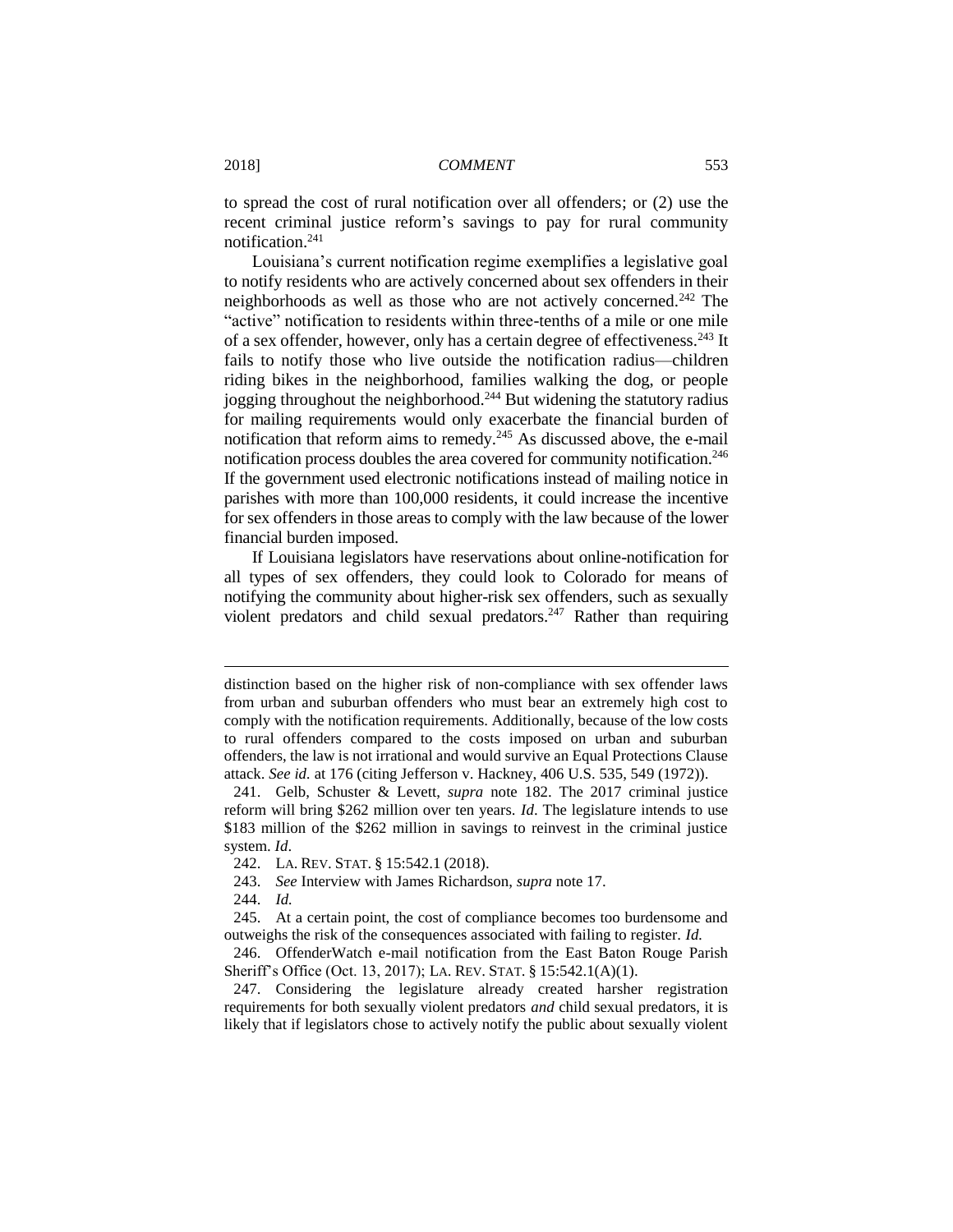sexually violent predators and child sexual predators to pay for community notification,<sup>248</sup> law enforcement could, like Colorado, notify (1) victims; (2) specific agencies, organizations, and groups that fit the offender's "identified pattern of behavior"; and (3) the immediate neighborhood of the offender by way of a public meeting.<sup>249</sup> Although active notification would require law enforcement to expend additional resources, law enforcement could work to find affordable ways to accomplish the objectives; the benefits of assuring that sexually violent predators or child sexual predators comply with registration and notification laws justifies any small increase in law enforcement spending because of the possibility that a great financial burden to these offenders would encourage reoffending, and because it assures that law enforcement will be able to monitor these offenders during the required registration and notification periods.<sup>250</sup>

#### **CONCLUSION**

The unrealistically high costs of registration and notification for Louisiana indigent sex offenders make compliance nearly impossible.<sup>251</sup> Although empirical evidence shows little benefit to sex offender registration and notification laws in reducing recidivism,<sup>252</sup> the Louisiana Legislature will likely not repeal its registration and notification regime because legislation that would aid sex offenders may not be popular with the general public. Constitutional protections provide little help to indigent sex offenders who are so discouraged by the financial burdens imposed that they do not attempt to comply with the laws.<sup>253</sup> The solution lies in reducing the

249. *Colo. Sex Offender Mgmt. Board Criteria, Protocols and Procedures for Community Notification Regarding Sexually Violent Predators* 39–40 (Nov. 1999).

251. *See* discussion *supra* Part III.

252. *See* Agan, *supra* note 36, at 208–09; Prescott & Rockoff, *supra* note 36, at 182.

predators, they would also apply active notification to child sexual predators. LA. REV. STAT. § 15:560.3.

<sup>248.</sup> As the electronic monitoring requirement evidences, the legislature has an interest in law enforcement tracking sexually violent predators and child sexual predators. *Id.* § 15:560.3. If the high cost of complying with notification laws encourages non-compliance, the law fails to achieve the legislature's objective and the most dangerous offenders go unwatched. State v. Mouton, 219 So. 3d 1244, 1263 (La. Ct. App. 2017).

<sup>250.</sup> *See* Daniel J. Neller & Giovanni Petris, *Sexually Violent Predators: Toward Reasonable Estimates of Recidivism Base Rates*, 31 BEHAV. SCI. LAW 429, 429 (2013) (finding higher recidivism rates among SVPs than the general population of sex offenders).

<sup>253.</sup> *See* discussion *supra* Part IV.